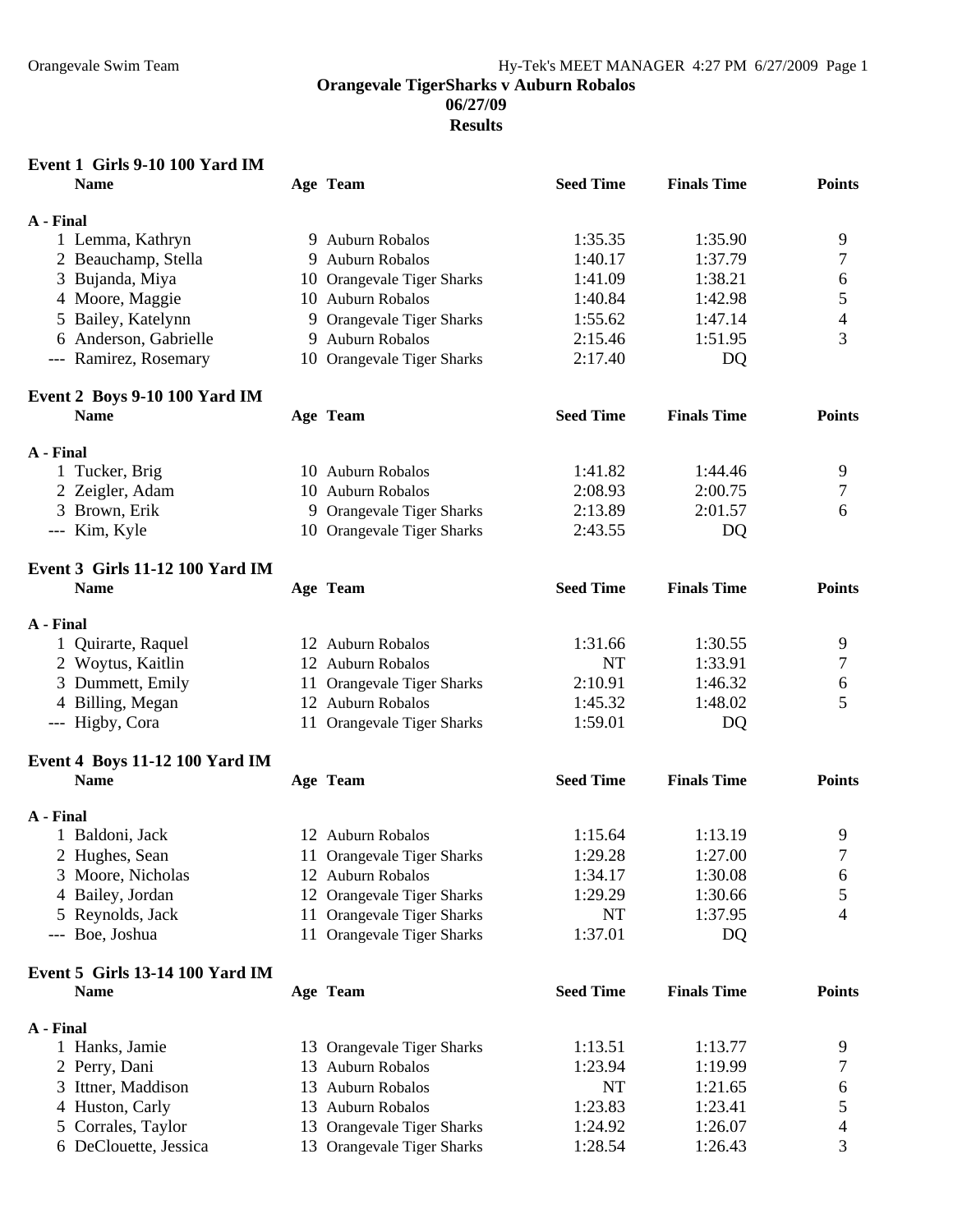**06/27/09** 

|           |                                                  | <b>Results</b>             |                        |                       |                |
|-----------|--------------------------------------------------|----------------------------|------------------------|-----------------------|----------------|
|           | 7 McFarland, Devin                               | 14 Auburn Robalos          | 1:26.93                | 1:29.42               | 2              |
|           | 8 Valtman, Stefany                               | 13 Orangevale Tiger Sharks | 1:27.33                | 1:30.37               | 1              |
|           | <b>Event 6 Boys 13-14 100 Yard IM</b>            |                            |                        |                       |                |
|           | <b>Name</b>                                      | Age Team                   | <b>Seed Time</b>       | <b>Finals Time</b>    | <b>Points</b>  |
| A - Final |                                                  |                            |                        |                       |                |
|           | 1 Eyman, Ryan                                    | 13 Orangevale Tiger Sharks | 1:11.10                | 1:11.97               | 9              |
|           | 2 Plant, Riley                                   | 13 Auburn Robalos          | 1:12.01                | 1:14.39               | 7              |
|           | 3 Musser, Quinn                                  | 14 Auburn Robalos          | 1:18.17                | 1:17.09               | 6              |
|           | 4 Kesler, Mike                                   | 13 Auburn Robalos          | 1:42.06                | 1:37.48               | 5              |
|           | Event 7 Girls 15-18 100 Yard IM                  |                            |                        |                       |                |
|           | <b>Name</b>                                      | Age Team                   | <b>Seed Time</b>       | <b>Finals Time</b>    | <b>Points</b>  |
| A - Final |                                                  |                            |                        |                       |                |
|           | 1 Wenger, Elise                                  | 18 Auburn Robalos          | 1:07.73                | 1:07.05               | 9              |
|           | 2 Negrete, Brooke                                | 16 Orangevale Tiger Sharks | 1:11.68                | 1:10.45               | 7              |
|           | 3 Negrete, Heather                               | 18 Orangevale Tiger Sharks | 1:15.08                | 1:13.42               | 6              |
|           | 4 Jungers, Shelby                                | 17 Auburn Robalos          | 1:09.19                | 1:15.29               | 5              |
|           | 5 Briggs, Mercedes                               | 16 Auburn Robalos          | 1:14.97                | 1:15.87               | 4              |
|           | 6 Rock, Richelle                                 | 16 Auburn Robalos          | 1:17.63                | 1:18.77               | 3              |
|           | 7 Kennedy, Erin                                  | 16 Orangevale Tiger Sharks | 1:21.96                | 1:23.70               | $\overline{2}$ |
|           | --- Donaldson, Ellie                             | 15 Orangevale Tiger Sharks | <b>NT</b>              | DQ                    |                |
|           | <b>Event 8 Boys 15-18 100 Yard IM</b>            |                            |                        |                       |                |
|           | <b>Name</b>                                      | Age Team                   | <b>Seed Time</b>       | <b>Finals Time</b>    | <b>Points</b>  |
| A - Final |                                                  |                            |                        |                       |                |
|           | 1 Foster, John                                   | 17 Orangevale Tiger Sharks | 1:07.17                | 1:03.84               | 9              |
|           | 2 Tracy, Sam                                     | 18 Auburn Robalos          | 1:05.68                | 1:04.28               | 7              |
|           | 3 Noe, Tyler                                     | 17 Orangevale Tiger Sharks | 1:10.50                | 1:09.69               | 6              |
|           | Event 9 Girls 6 & Under 100 Yard Freestyle Relay |                            |                        |                       |                |
|           | <b>Team</b>                                      | <b>Relay</b>               | <b>Seed Time</b>       | <b>Finals Time</b>    | <b>Points</b>  |
|           |                                                  |                            |                        |                       |                |
| A - Final | 1 Orangevale Tiger Sharks                        | A                          | 1:46.49                | 3:08.86               | 12             |
|           | 1) Krawiec, Sage 3                               | 2) Montieth, Sydney 5      | 3) Bornino, Ariana 6   | 4) Stephens, Jordan 5 |                |
|           | Event 10 Boys 6 & Under 100 Yard Freestyle Relay |                            |                        |                       |                |
|           | <b>Team</b>                                      | <b>Relay</b>               | <b>Seed Time</b>       | <b>Finals Time</b>    | <b>Points</b>  |
| A - Final |                                                  |                            |                        |                       |                |
|           | 1 Orangevale Tiger Sharks                        | A                          | 2:04.55                | 2:16.86               | 12             |
|           | 1) Pherigo, Nolan 5                              | 2) Warren, Zachary 6       | 3) Heath, Jackson 6    | 4) Krawiec, Cade 6    |                |
|           | 2 Orangevale Tiger Sharks                        | B                          | NT                     | 2:41.08               | 9              |
|           | 1) Anderson, Seth 6                              | 2) Krawiec, Drew 5         | 3) Matthews, Bruce 6   | 4) Ericksen, Kevin 5  |                |
|           | --- Orangevale Tiger Sharks                      | $\mathcal{C}$              | NT                     | DQ                    |                |
|           | 1) Rosello, Max 5                                | 2) Penman, Logan 5         | 3) Vivilacqua, Brody 5 | 4) Morgan, Julien 6   |                |
|           | Event 11 Girls 7-8 100 Yard Medley Relay         |                            |                        |                       |                |
|           | <b>Team</b>                                      | <b>Relay</b>               | <b>Seed Time</b>       | <b>Finals Time</b>    | <b>Points</b>  |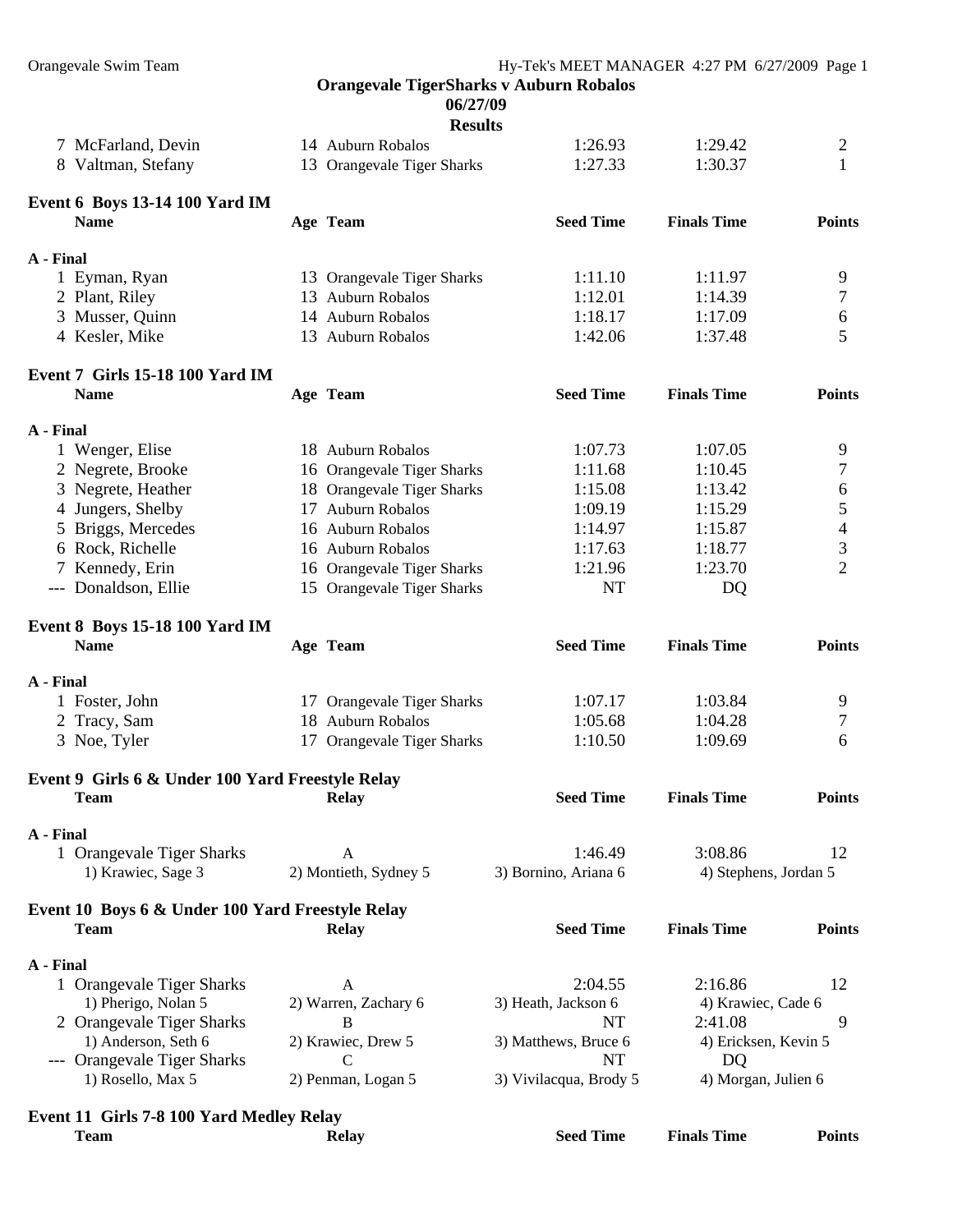#### Orangevale Swim Team Hy-Tek's MEET MANAGER 4:27 PM 6/27/2009 Page 1 **Orangevale TigerSharks v Auburn Robalos 06/27/09 Results**

#### **A - Final**

| 1 Auburn Robalos                                      | A                      | 1:35.78                   | 1:37.80                 | 12                        |
|-------------------------------------------------------|------------------------|---------------------------|-------------------------|---------------------------|
| 1) Ashford, Lexie 7                                   | 2) Yarnell, Aurrora 8  | 3) Sylvester, Lauren 8    | 4) Huston, Katie 7      |                           |
| 2 Auburn Robalos                                      | B                      | 1:47.48                   | 2:08.83                 | 9                         |
| 1) Ambrosia, Kennedy 7                                | 2) Travers, Julia 8    | 3) Ryan, Taryn 7          | 4) Spokely, Eralise 8   |                           |
| --- Orangevale Tiger Sharks                           | D                      | NT                        | DQ                      |                           |
| 1) Del Rio, Quinn 8                                   | 2) Eilhardt, Lili 8    | 3) Anderson, Faith 7      | 4) Larsen, Sara 8       |                           |
| --- Orangevale Tiger Sharks                           | $\mathbf{A}$           | 1:18.22                   | DQ                      |                           |
| 1) Williams-Herron, Skyler 7                          | 2) Pantis, Zoe 8       | 3) Miner, Malia 8         | 4) Pagliaro, Greysha 7  |                           |
| A - Final  (Event 11 Girls 7-8 100 Yard Medley Relay) |                        |                           |                         |                           |
| <b>Team</b>                                           | <b>Relay</b>           | <b>Seed Time</b>          | <b>Finals Time</b>      | <b>Points</b>             |
| --- Orangevale Tiger Sharks                           | B                      | NT                        | DQ                      |                           |
| 1) Demorest, Roxanne 7                                | 2) Fuller, Belle 8     | 3) Essex, Kennedy 7       | 4) Rorling, Madison 8   |                           |
| Event 12 Boys 7-8 100 Yard Medley Relay               |                        |                           |                         |                           |
| <b>Team</b>                                           | <b>Relay</b>           | <b>Seed Time</b>          | <b>Finals Time</b>      | <b>Points</b>             |
| A - Final                                             |                        |                           |                         |                           |
| 1 Auburn Robalos                                      | A                      | 1:50.64                   | 1:55.07                 | 12                        |
| 1) Papera, Christopher 7                              | 2) Tucker, Owen 8      | 3) Zeigler, Carson 8      | 4) Tracy, Caleb 7       |                           |
| 2 Orangevale Tiger Sharks                             | $\mathbf{A}$           | 1:23.14                   | 2:02.51                 | 9                         |
| 1) Krawiec, Ben 7                                     | 2) Pantis, Nicko 8     | 3) Boe, Jacob 8           | 4) Walder, Pace 7       |                           |
| 3 Auburn Robalos                                      | $\bf{B}$               | 2:17.10                   | 2:25.60                 | $\tau$                    |
| 1) Camillucci, Jonathan 7                             | 2) Wenger, Stuart 8    | 3) Ryan, Conor 8          | 4) Benz, Brady 7        |                           |
| --- Orangevale Tiger Sharks                           | $\bf{B}$               | <b>NT</b>                 | DQ                      |                           |
| 1) Tsarnas, Brenden 8                                 | 2) Simmons, Lucas 8    | 3) Ericksen, Connor 8     | 4) Guttenberg, Sean 7   |                           |
| Event 13 Girls 9-10 100 Yard Medley Relay             |                        |                           |                         |                           |
| <b>Team</b>                                           | <b>Relay</b>           | <b>Seed Time</b>          | <b>Finals Time</b>      | <b>Points</b>             |
| A - Final                                             |                        |                           |                         |                           |
| 1 Auburn Robalos                                      | $\mathbf{A}$           | 1:06.84                   | 1:25.24                 | 12                        |
| 1) Spokely, Annika 10                                 | 2) Beauchamp, Stella 9 | 3) Lemma, Kathryn 9       | 4) Moore, Maggie 10     |                           |
| 2 Orangevale Tiger Sharks                             | $\mathbf{A}$           | 1:25.56                   | 1:29.71                 | 9                         |
| 1) Knopp, Cassidy 10                                  | 2) Boe, Taylor 9       | 3) Bujanda, Miya 10       | 4) Ramirez, Rosemary 10 |                           |
| 3 Auburn Robalos                                      | B                      | <b>NT</b>                 | 1:34.59                 | 7                         |
| 1) Anderson, Gabrielle 9                              | 2) Lang, Crystal 10    | 3) Conway, Allison 9      | 4) Cervantes, Claire 9  |                           |
| --- Auburn Robalos                                    | $\mathcal{C}$          | <b>NT</b>                 | DQ                      |                           |
| 1) Sprankle, Olivia 10                                | 2) Tracy, Mikaela 9    | 3) Smith, Olivia 9        | 4) Piziali, Emma 9      |                           |
| --- Orangevale Tiger Sharks                           | В                      | NT                        | DQ                      |                           |
| 1) Oglesby, Avonlea 9                                 | 2) Bailey, Katelynn 9  | 3) Guttenberg, Samantha 9 | 4) Warren, Katelyn 10   |                           |
| --- Orangevale Tiger Sharks                           | C                      | NT                        | DQ                      |                           |
| 1) Dickey, Marissa 9                                  | 2) Burks, Siarra 9     | 3) Svoboda, Sierra 9      | 4) Bornino, Tori 9      |                           |
| Event 14 Boys 9-10 100 Yard Medley Relay              |                        |                           |                         |                           |
| <b>Team</b>                                           | <b>Relay</b>           | <b>Seed Time</b>          | <b>Finals Time</b>      | <b>Points</b>             |
| A - Final                                             |                        |                           |                         |                           |
| 1 Auburn Robalos                                      | A                      | 1:12.91                   | 1:17.80                 | 12                        |
| 1) Lewandowski, Kazik 10                              | 2) Benz, Carter 10     | 3) Tucker, Brig 10        | 4) Pierce, Mason 10     |                           |
| 2 Orangevale Tiger Sharks                             | A                      | 1:13.31                   | 1:46.35                 | 9                         |
| 1) Ericksen, Jake 9                                   | 2) Leanos, Luke 10     | 3) Brown, Erik 9          |                         | 4) Hutchinson, William 10 |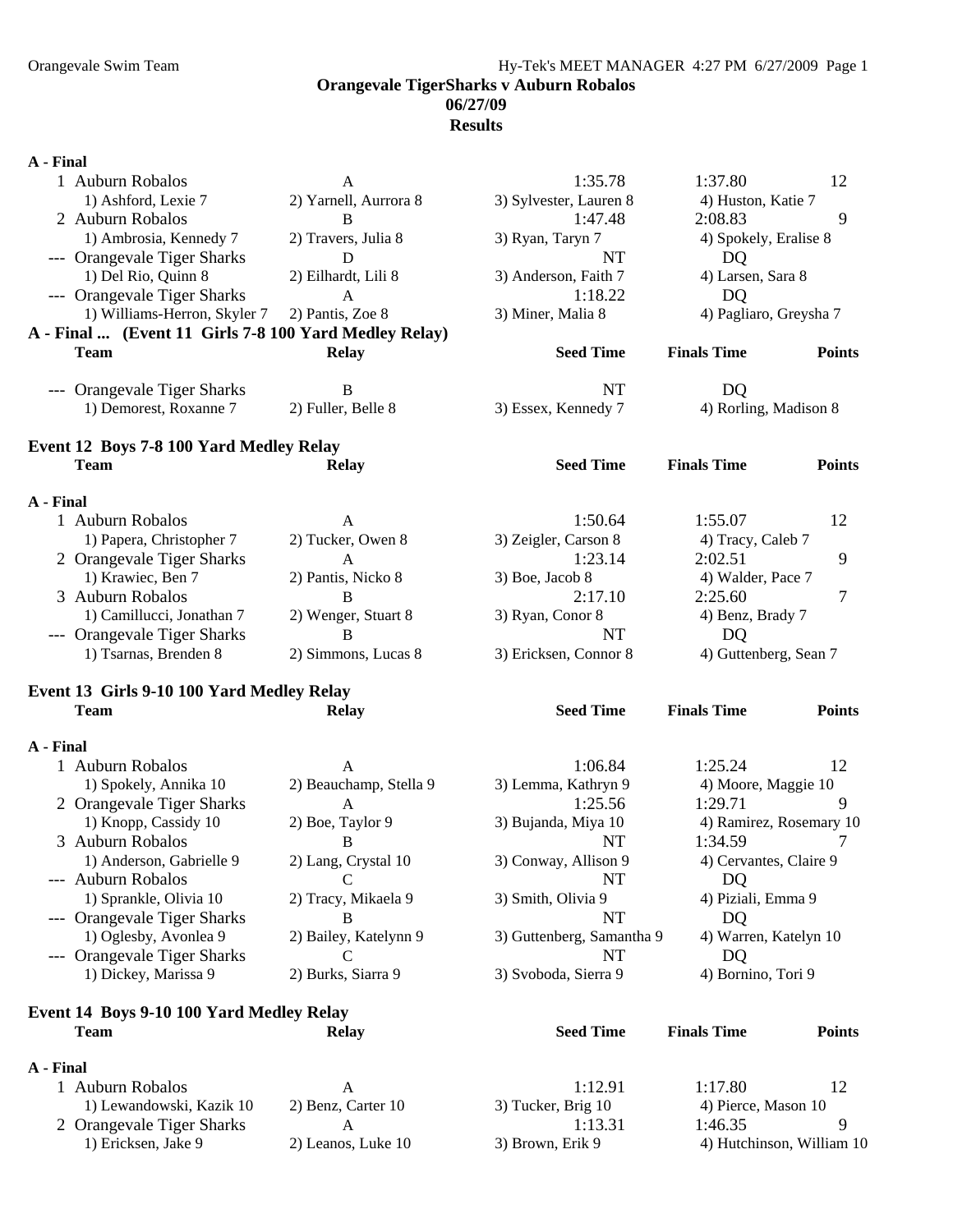#### **06/27/09**

| п<br>г<br>ı |  |
|-------------|--|

|                                            |                           | <b>Results</b>           |                           |               |
|--------------------------------------------|---------------------------|--------------------------|---------------------------|---------------|
| 3 Auburn Robalos                           | B                         | 1:34.74                  | 1:48.96                   | 7             |
| 1) Zeigler, Adam 10                        | 2) Culwell, Cody 10       | 3) Quirarte, Salvador 10 | 4) Bryant, Matthew 9      |               |
| --- Orangevale Tiger Sharks                | B                         | <b>NT</b>                | DQ                        |               |
| 1) Kim, Kyle 10                            | 2) Holmes, Payton 9       | 3) Watson, Caleb 10      | 4) White, Jack 9          |               |
| Event 15 Girls 11-12 200 Yard Medley Relay |                           |                          |                           |               |
| <b>Team</b>                                | <b>Relay</b>              | <b>Seed Time</b>         | <b>Finals Time</b>        | <b>Points</b> |
| A - Final                                  |                           |                          |                           |               |
| 1 Auburn Robalos                           | B                         | 2:40.29                  | 2:43.74                   | 12            |
| 1) Quirarte, Raquel 12                     | 2) Hengst, Moriah 12      | 3) Wenger, Bethany 11    | 4) Ambrosia, Payton 11    |               |
| 2 Auburn Robalos                           | C                         | 2:50.24                  | 3:00.44                   | 9             |
| 1) Billing, Megan 12                       | 2) Tracy, Katie 11        | 3) Woytus, Kaitlin 12    | 4) McGuire, Siouxsie 11   |               |
| --- Orangevale Tiger Sharks                | A                         | 2:18.84                  | DQ                        |               |
| 1) Fuller, Kate 11                         | 2) Caravella, Danielle 11 | 3) Higby, Cora 11        | 4) Dummett, Emily 11      |               |
| --- Auburn Robalos                         | A                         | 2:32.18                  | DQ                        |               |
| 1) Papera, Sydnee 12                       | 2) Weiler, Sara 12        | 3) Beauchamp, Ruby 11    | 4) Yarnell, Annsley 11    |               |
| Event 16 Boys 11-12 200 Yard Medley Relay  |                           |                          |                           |               |
| <b>Team</b>                                | <b>Relay</b>              | <b>Seed Time</b>         | <b>Finals Time</b>        | <b>Points</b> |
|                                            |                           |                          |                           |               |
| A - Final                                  |                           |                          |                           |               |
| 1 Auburn Robalos                           | A                         | 2:33.74                  | 2:29.01                   | 12            |
| 1) Baldoni, Jack 12                        | 2) Granat, Tommy 11       | 3) Huston, Ryan 11       | 4) Moore, Nicholas 12     |               |
| 2 Orangevale Tiger Sharks                  | B                         | NT                       | 3:27.66                   | 9             |
| 1) Essex, Calen 11                         | 2) Dunlap, Caleb 12       | 3) Boe, Joshua 11        | 4) Oskuie, Omid 11        |               |
| --- Orangevale Tiger Sharks                | A                         | 2:23.64                  | DQ                        |               |
| 1) Reynolds, Jack 11                       | 2) Bailey, Jordan 12      | 3) Hughes, Sean 11       | 4) Jimenez, Eddie 12      |               |
| Event 17 Girls 13-14 200 Yard Medley Relay |                           |                          |                           |               |
| <b>Team</b>                                | <b>Relay</b>              | <b>Seed Time</b>         | <b>Finals Time</b>        | <b>Points</b> |
| A - Final                                  |                           |                          |                           |               |
| 1 Auburn Robalos                           | A                         | 2:12.26                  | 2:15.56                   | 12            |
| 1) Marino, Frankie 13                      | 2) Jones, Kiersten 14     | 3) Hubbard, Christina 14 | 4) Huston, Carly 13       |               |
| 2 Auburn Robalos                           | $\mathcal{C}$             | 2:33.07                  | 2:48.86                   | 9             |
| 1) Musser, Shannon 13                      | 2) Ittner, Maddison 13    | 3) Sprowl, Karlee 13     | 4) Yarnell, Madisun 13    |               |
| --- Auburn Robalos                         | B                         | 2:25.88                  | DQ                        |               |
| 1) Tracy, Anne 13                          | 2) Studebaker, Taylor 13  | 3) Perry, Dani 13        | 4) Taber, Lauren 14       |               |
| --- Orangevale Tiger Sharks                | B                         | 2:39.62                  | DQ                        |               |
| 1) Corrales, Taylor 13                     | 2) Foster, Katrina 14     | 3) Miner, Mackenzie 13   | 4) Morgan, Amy 14         |               |
| --- Orangevale Tiger Sharks                | A                         | 2:20.09                  | DQ                        |               |
| 1) Miner, Natalie 14                       | 2) Hanks, Jamie 13        | 3) Valtman, Stefany 13   | 4) DeClouette, Jessica 13 |               |
| Event 18 Boys 13-14 200 Yard Medley Relay  |                           |                          |                           |               |
| <b>Team</b>                                | <b>Relay</b>              | <b>Seed Time</b>         | <b>Finals Time</b>        | <b>Points</b> |
| A - Final                                  |                           |                          |                           |               |
| 1 Orangevale Tiger Sharks                  | A                         | 2:16.69                  | 2:14.92                   | 12            |
| 1) Fuller, Ryan 13                         | 2) Fuller, Chris 14       | 3) Eyman, Ryan 13        | 4) Clark, Geramy 14       |               |
| 2. Organizato Tigar Charles                | D                         | 2.2827                   | $2.20 \leq t$             | $\Omega$      |

- 2 Orangevale Tiger Sharks B 2:28.27 2:30.61<br>
1) Purugganan, Isaiah 13 2) Dunlap, Joshua 14 3) Brown, Austin 14 4) McLean, Lucas 13 1) Purugganan, Isaiah 13 2) Dunlap, Joshua 14 3) Brown, Austin 14 4) McLean, Lucas 13 - -- Auburn Robalos A 2:07.59 DQ
- 1) Wenger, Brent 14 2) Lemma, Marcus 13 3) Plant, Riley 13 4) Musser, Quinn 14
- 
- 
-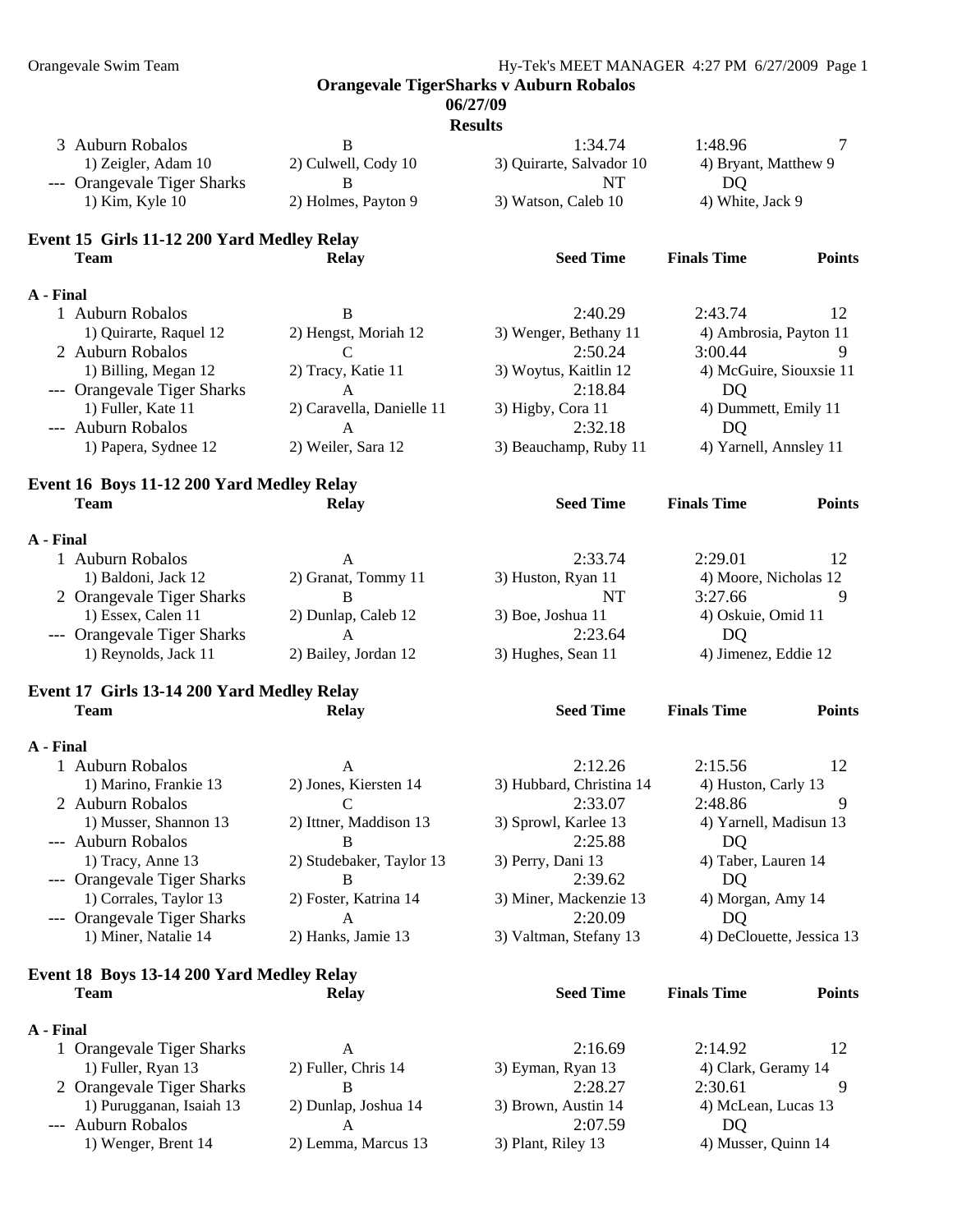## Orangevale Swim Team Hy-Tek's MEET MANAGER 4:27 PM 6/27/2009 Page 1

**Orangevale TigerSharks v Auburn Robalos** 

**06/27/09** 

|               | Event 19 Girls 15-18 200 Yard Medley Relay |   |                           |                        |                        |                          |
|---------------|--------------------------------------------|---|---------------------------|------------------------|------------------------|--------------------------|
|               | <b>Team</b>                                |   | <b>Relay</b>              | <b>Seed Time</b>       | <b>Finals Time</b>     | <b>Points</b>            |
| A - Final     |                                            |   |                           |                        |                        |                          |
|               | 1 Auburn Robalos                           |   | A                         | 2:00.39                | 2:01.97                | 12                       |
|               | 1) Wenger, Charla 16                       |   | 2) Jones, Alyssa 17       | 3) Wenger, Elise 18    | 4) Machado, Libby 15   |                          |
|               | 2 Auburn Robalos                           |   | B                         | 2:09.63                | 2:09.19                | 9                        |
|               | 1) Jungers, Shelby 17                      |   | 2) Briggs, Mercedes 16    | 3) Jungers, Haley 15   | 4) Anderson, Lauren 16 |                          |
|               | 3 Orangevale Tiger Sharks                  |   | A                         | 2:09.70                | 2:12.83                | 7                        |
|               | 1) Negrete, Heather 18                     |   | 2) Donaldson, Chelsea 18  | 3) Negrete, Brooke 16  | 4) Miller, Mary 15     |                          |
|               | 4 Orangevale Tiger Sharks                  |   | B                         | 2:20.12                | 2:21.05                | 5                        |
|               | 1) Clark, Chantel 16                       |   | 2) Kennedy, Erin 16       | 3) Porter, Samantha 15 | 4) Broadway, Shelby 15 |                          |
|               | --- Orangevale Tiger Sharks                |   | $\mathcal{C}$             | 2:29.84                | DQ                     |                          |
|               | 1) Donaldson, Ellie 15                     |   | 2) Valtman, Allie 17      | 3) Pach, Maddy 15      | 4) Reynolds, Emily 15  |                          |
|               | Event 20 Boys 15-18 200 Yard Medley Relay  |   |                           |                        |                        |                          |
|               | <b>Team</b>                                |   | <b>Relay</b>              | <b>Seed Time</b>       | <b>Finals Time</b>     | <b>Points</b>            |
| A - Final     |                                            |   |                           |                        |                        |                          |
|               | 1 Orangevale Tiger Sharks                  |   | A                         | 1:59.23                | 1:58.13                | 12                       |
|               | 1) Foster, John 17                         |   | 2) Noe, Tyler 17          | 3) Hannan, Benett 17   | 4) Morgan, Mason 17    |                          |
|               | --- Auburn Robalos                         |   | A                         | 1:58.09                | DQ                     |                          |
|               | 1) Monjaras, Victor 18                     |   | 2) Tracy, Nate 17         | 3) Tracy, Sam 18       | 4) Briggs, Kevin 18    |                          |
|               | Event 21 Girls 6 & Under 25 Yard Freestyle |   |                           |                        |                        |                          |
|               | <b>Name</b>                                |   | Age Team                  | <b>Seed Time</b>       | <b>Finals Time</b>     | <b>Points</b>            |
|               |                                            |   |                           |                        |                        |                          |
| A - Final     |                                            |   |                           |                        |                        |                          |
|               | 1 Piziali, Francesca                       |   | 6 Auburn Robalos          | 27.91                  | 26.78                  | 9                        |
|               | 2 Baez Flores, Naiya                       |   | 6 Auburn Robalos          | 25.44                  | 26.89                  | 7                        |
|               | 3 Smith, Jenna                             |   | 6 Auburn Robalos          | 27.90                  | 27.46                  | 6                        |
|               | 4 Bornino, Ariana                          |   | 6 Orangevale Tiger Sharks | 29.08                  | 27.60                  | 5                        |
|               | 5 Stephens, Jordan                         |   | 5 Orangevale Tiger Sharks | 34.23                  | 32.58                  | $\overline{\mathcal{A}}$ |
|               | 6 Montieth, Sydney                         |   | 5 Orangevale Tiger Sharks | 1:07.21                | 46.94                  | $\mathfrak{Z}$           |
|               | 7 Krawiec, Sage                            |   | 3 Orangevale Tiger Sharks | 1:28.24                | 1:23.64                | $\overline{2}$           |
|               |                                            |   |                           |                        |                        |                          |
|               | Event 22 Boys 6 & Under 25 Yard Freestyle  |   |                           |                        |                        |                          |
|               | <b>Name</b>                                |   | Age Team                  | <b>Seed Time</b>       | <b>Finals Time</b>     | <b>Points</b>            |
| A - Final     |                                            |   |                           |                        |                        |                          |
|               | 1 Lewandowski, Kelby                       | 6 | <b>Auburn Robalos</b>     | 25.90                  | 26.16                  | 9                        |
|               | 2 Krawiec, Cade                            | 6 | Orangevale Tiger Sharks   | 31.39                  | 28.86                  | 7                        |
|               | Pherigo, Nolan                             | 5 | Orangevale Tiger Sharks   | 36.92                  | 32.71                  | 6                        |
|               | 4 Ericksen, Kevin                          | 5 | Orangevale Tiger Sharks   | 36.00                  | 32.83                  | 5                        |
|               | 5 Heath, Jackson                           | 6 | Orangevale Tiger Sharks   | 40.48                  | 35.67                  | 4                        |
| <b>Finals</b> |                                            |   |                           |                        |                        |                          |
|               | 9 Anderson, Seth                           | 6 | Orangevale Tiger Sharks   | 41.36                  | 32.44                  |                          |
|               | 10 Warren, Zachary                         | 6 | Orangevale Tiger Sharks   | 40.87                  | 37.32                  |                          |
|               | 11 Krawiec, Drew                           |   | 5 Orangevale Tiger Sharks | 43.63                  | 38.50                  |                          |
|               | 12 Matthews, Bruce                         | 6 | Orangevale Tiger Sharks   | 42.69                  | 39.83                  |                          |
|               | 13 Morgan, Julien                          | 6 | Orangevale Tiger Sharks   | 49.77                  | 41.64                  |                          |
|               | 14 Penman, Logan                           |   | 5 Orangevale Tiger Sharks | 45.65                  | 42.17                  |                          |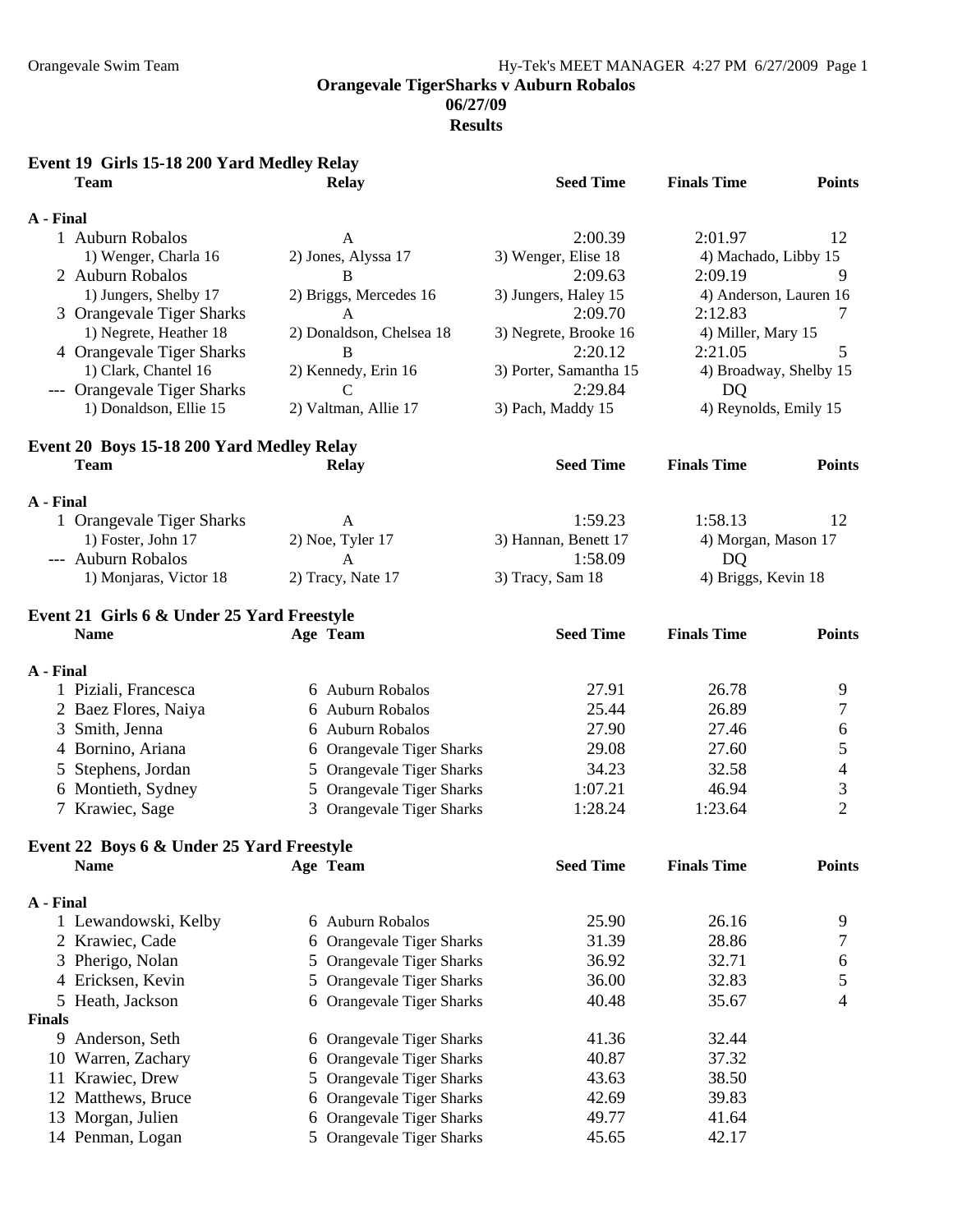**06/27/09** 

| SIII<br>П<br>B |
|----------------|
|----------------|

| 15 Rooney, Liam      | 6 Orangevale Tiger Sharks | 45.32 | 44.06   |
|----------------------|---------------------------|-------|---------|
| 16 Rosello, Max      | 5 Orangevale Tiger Sharks | 51.00 | 53.39   |
| 17 Vivilacqua, Brody | 5 Orangevale Tiger Sharks | 53.66 | 1:07.41 |

|             |  | Event 23 Girls 7-8 25 Yard Freestyle |
|-------------|--|--------------------------------------|
| <b>Name</b> |  | A۱                                   |

|               | <b>Name</b>                                    |   | Age Team                       | <b>Seed Time</b> | <b>Finals Time</b> | <b>Points</b>            |
|---------------|------------------------------------------------|---|--------------------------------|------------------|--------------------|--------------------------|
| A - Final     |                                                |   |                                |                  |                    |                          |
|               | 1 Huston, Katie                                |   | 7 Auburn Robalos               | 18.36            | 18.29              | 9                        |
|               | 2 Travers, Julia                               |   | 8 Auburn Robalos               | 22.51            | 22.06              | 7                        |
|               | 3 Williams-Herron, Skyler                      |   | 7 Orangevale Tiger Sharks      | 26.22            | 22.14              | 6                        |
|               | 4 Sylvester, Lauren                            |   | 8 Auburn Robalos               | 23.34            | 22.26              | 5                        |
|               | 5 Ashford, Lexie                               |   | 7 Auburn Robalos               | 23.20            | 23.62              | $\overline{\mathcal{A}}$ |
|               | 6 Rorling, Madison                             |   | 8 Orangevale Tiger Sharks      | 28.75            | 25.59              | $\mathfrak{Z}$           |
|               | 7 Broda, Gabbey                                |   | 8 Orangevale Tiger Sharks      | 25.47            | 26.38              | $\overline{c}$           |
|               | 8 Anderson, Faith                              |   | 7 Orangevale Tiger Sharks      | 26.77            | 28.04              | $\mathbf{1}$             |
| <b>Finals</b> |                                                |   |                                |                  |                    |                          |
|               | 9 Yarnell, Aurrora                             |   | 8 Auburn Robalos               | 24.55            | 19.82              |                          |
|               | 10 Piziali, Julia                              |   | 7 Auburn Robalos               | 27.90            | 24.90              |                          |
|               | 11 Ryan, Taryn                                 |   | 7 Auburn Robalos               | 23.51            | 25.46              |                          |
|               | 12 Watson, Emily                               | 8 | Orangevale Tiger Sharks        | 34.61            | 27.30              |                          |
|               | 13 Ambrosia, Kennedy                           |   | 7 Auburn Robalos               | 31.54            | 30.24              |                          |
|               | 14 Larsen, Sara                                |   | 8 Orangevale Tiger Sharks      | 33.22            | 30.41              |                          |
|               | 15 Demorest, Roxanne                           |   | 7 Orangevale Tiger Sharks      | 28.89            | 30.72              |                          |
|               | 16 Stinson, Amanda                             |   | 8 Orangevale Tiger Sharks      | 35.18            | 32.63              |                          |
|               | 17 Miner, Malia                                |   | 8 Orangevale Tiger Sharks      | 31.69            | 32.71              |                          |
|               | 18 Del Rio, Quinn                              |   | 8 Orangevale Tiger Sharks      | 36.18            | 36.25              |                          |
|               | Finals  (Event 23 Girls 7-8 25 Yard Freestyle) |   |                                |                  |                    |                          |
|               | <b>Name</b>                                    |   | Age Team                       | <b>Seed Time</b> | <b>Finals Time</b> | <b>Points</b>            |
|               |                                                |   |                                |                  |                    |                          |
|               | 19 Vivilacqua, Allison                         |   | 7 Orangevale Tiger Sharks      | 41.31            | 40.59              |                          |
|               | Event 24 Boys 7-8 25 Yard Freestyle            |   |                                |                  |                    |                          |
|               | <b>Name</b>                                    |   | Age Team                       | <b>Seed Time</b> | <b>Finals Time</b> | <b>Points</b>            |
|               |                                                |   |                                |                  |                    |                          |
| A - Final     |                                                |   |                                |                  |                    |                          |
|               | 1 Boe, Jacob                                   |   | 8 Orangevale Tiger Sharks      | 20.48            | 19.36              | 9                        |
|               | 2 Tucker, Owen                                 |   | 8 Auburn Robalos               | 19.31            | 19.95              | 7                        |
|               | 3 Simmons, Lucas                               | 8 | <b>Orangevale Tiger Sharks</b> | 21.49            | 20.00              | 6                        |
|               | 4 Ericksen, Connor                             | 8 | <b>Orangevale Tiger Sharks</b> | 20.95            | 20.46              | 5                        |
|               | 5 Montieth, Anthony                            |   | 8 Orangevale Tiger Sharks      | 22.45            | 20.86              | 4                        |
|               | 6 Zeigler, Carson                              | 8 | <b>Auburn Robalos</b>          | 26.73            | 25.41              | 3                        |
|               | 7 Papera, Christopher                          |   | Auburn Robalos                 | 26.47            | 25.43              | $\overline{c}$           |
|               | 8 Camillucci, Jonathan                         |   | Auburn Robalos                 | 27.27            | 25.73              | 1                        |
| <b>Finals</b> |                                                |   |                                |                  |                    |                          |
|               | 9 Guttenberg, Sean                             |   | 7 Orangevale Tiger Sharks      | 28.25            | 25.13              |                          |
| 10            | Tsarnas, Brenden                               | 8 | Orangevale Tiger Sharks        | 27.52            | 29.27              |                          |
| 11            | Krawiec, Ben                                   | Ί | Orangevale Tiger Sharks        | 36.13            | 34.19              |                          |
|               | 12 Yang, John                                  | Ί | Orangevale Tiger Sharks        | NT               | 37.98              |                          |
|               | 13 Pierce, Noah                                |   | Auburn Robalos                 | 34.88            | 39.37              |                          |
|               | 14 Benz, Brady                                 | 7 | <b>Auburn Robalos</b>          | 43.29            | 39.85              |                          |
|               | 15 Hann, Noel                                  |   | 7 Orangevale Tiger Sharks      | 56.23            | 52.52              |                          |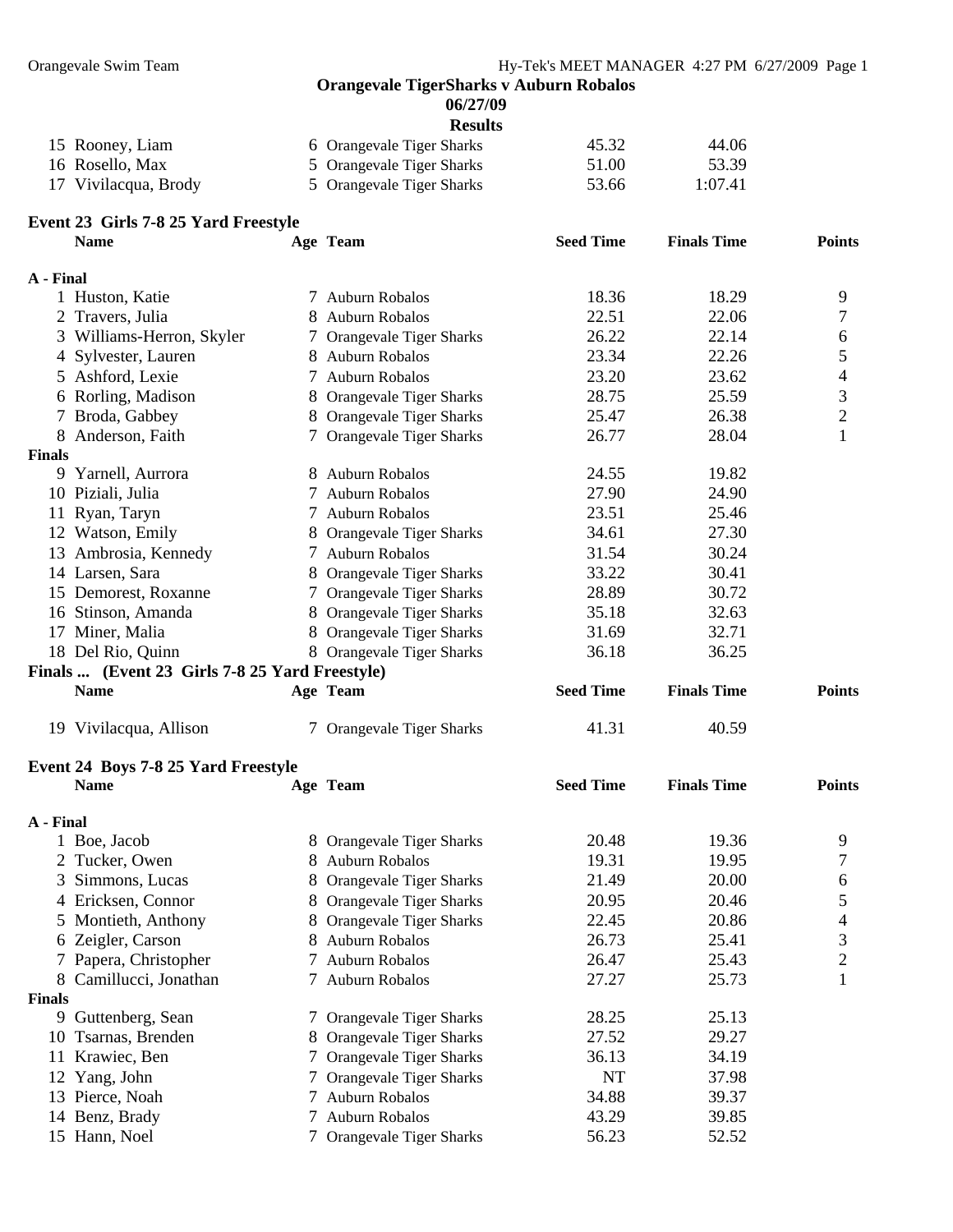**Results** 

### **Event 25 Girls 9-10 25 Yard Freestyle**

|               | <b>Name</b>                                       |    | Age Team                   | <b>Seed Time</b> | <b>Finals Time</b> | <b>Points</b>            |
|---------------|---------------------------------------------------|----|----------------------------|------------------|--------------------|--------------------------|
| A - Final     |                                                   |    |                            |                  |                    |                          |
|               | 1 Moore, Maggie                                   |    | 10 Auburn Robalos          | 17.95            | 16.99              | 9                        |
|               | 2 Spokely, Annika                                 |    | 10 Auburn Robalos          | 17.41            | 17.01              | 7                        |
|               | 3 Ramirez, Rosemary                               |    | 10 Orangevale Tiger Sharks | 18.19            | 18.59              | 6                        |
|               | 4 Conway, Allison                                 |    | 9 Auburn Robalos           | 19.73            | 19.18              | 5                        |
|               | 5 Cervantes, Claire                               |    | 9 Auburn Robalos           | 18.89            | 19.92              | $\overline{\mathcal{A}}$ |
|               | 6 Svoboda, Sierra                                 |    | 9 Orangevale Tiger Sharks  | 20.35            | 20.06              | 3                        |
|               | 7 Warren, Katelyn                                 |    | 10 Orangevale Tiger Sharks | 22.50            | 22.93              | $\mathbf{2}$             |
|               | 8 Knopp, Cassidy                                  |    | 10 Orangevale Tiger Sharks | 22.63            | 24.80              | $\mathbf{1}$             |
| <b>Finals</b> |                                                   |    |                            |                  |                    |                          |
|               | 9 Smith, Olivia                                   |    | 9 Auburn Robalos           | 21.86            | 19.19              |                          |
|               | 10 Guttenberg, Samantha                           |    | 9 Orangevale Tiger Sharks  | 22.79            | 21.01              |                          |
|               | 11 Green, Joslynn                                 |    | 9 Auburn Robalos           | 31.97            | 21.14              |                          |
|               | 12 Piziali, Emma                                  |    | 9 Auburn Robalos           | 20.55            | 21.40              |                          |
|               | 13 Burks, Siarra                                  |    | 9 Orangevale Tiger Sharks  | <b>NT</b>        | 21.94              |                          |
|               | 14 Dickey, Marissa                                |    | 9 Orangevale Tiger Sharks  | 25.40            | 23.21              |                          |
|               | 15 Yang, Madeline                                 |    | 9 Orangevale Tiger Sharks  | 25.45            | 24.46              |                          |
|               | 16 Sprankle, Olivia                               |    | 10 Auburn Robalos          | 24.53            | 24.76              |                          |
|               | 17 Oglesby, Avonlea                               |    | 9 Orangevale Tiger Sharks  | 23.19            | 24.84              |                          |
|               | 18 Smith, Emily                                   |    | 9 Auburn Robalos           | 25.46            | 25.83              |                          |
|               | 19 Bornino, Tori                                  |    | 9 Orangevale Tiger Sharks  | 27.74            | 26.90              |                          |
|               | Event 26 Boys 9-10 25 Yard Freestyle              |    |                            |                  |                    |                          |
|               | <b>Name</b>                                       |    | Age Team                   | <b>Seed Time</b> | <b>Finals Time</b> | <b>Points</b>            |
| A - Final     |                                                   |    |                            |                  |                    |                          |
|               | 1 Lewandowski, Kazik                              |    | 10 Auburn Robalos          | 14.60            | 14.88              | 9                        |
|               | 2 Tucker, Brig                                    |    | 10 Auburn Robalos          | 14.48            | 15.28              | 7                        |
|               | A - Final  (Event 26 Boys 9-10 25 Yard Freestyle) |    |                            |                  |                    |                          |
|               | <b>Name</b>                                       |    | Age Team                   | <b>Seed Time</b> | <b>Finals Time</b> | <b>Points</b>            |
|               | 3 Benz, Carter                                    |    | 10 Auburn Robalos          | 16.64            | 16.96              | 6                        |
|               | 4 Pierce, Mason                                   |    | 10 Auburn Robalos          | 16.67            | 17.24              | 5                        |
|               | 5 Ericksen, Jake                                  |    | 9 Orangevale Tiger Sharks  | 19.40            | 18.85              | 4                        |
|               | 6 Leanos, Luke                                    |    | 10 Orangevale Tiger Sharks | 24.28            | 21.84              | 3                        |
|               | Kim, Kyle                                         |    | 10 Orangevale Tiger Sharks | 24.08            | 23.12              | $\overline{c}$           |
| 8             | White, Jack                                       |    | 9 Orangevale Tiger Sharks  | 25.88            | 24.82              | 1                        |
| <b>Finals</b> |                                                   |    |                            |                  |                    |                          |
|               | 9 Bryant, Matthew                                 |    | 9 Auburn Robalos           | 23.88            | 25.35              |                          |
|               | 10 Watson, Caleb                                  | 10 | Orangevale Tiger Sharks    | NT               | 26.59              |                          |
|               | 11 Culwell, Cody                                  |    | 10 Auburn Robalos          | 30.84            | 29.46              |                          |
|               | 12 Hutchinson, William                            |    | 10 Orangevale Tiger Sharks | 32.61            | 30.35              |                          |
|               | 13 Holmes, Payton                                 |    | 9 Orangevale Tiger Sharks  | 30.66            | 36.93              |                          |
|               | Event 27 Girls 11-12 50 Yard Freestyle            |    |                            |                  |                    |                          |
|               | <b>Name</b>                                       |    | Age Team                   | <b>Seed Time</b> | <b>Finals Time</b> | <b>Points</b>            |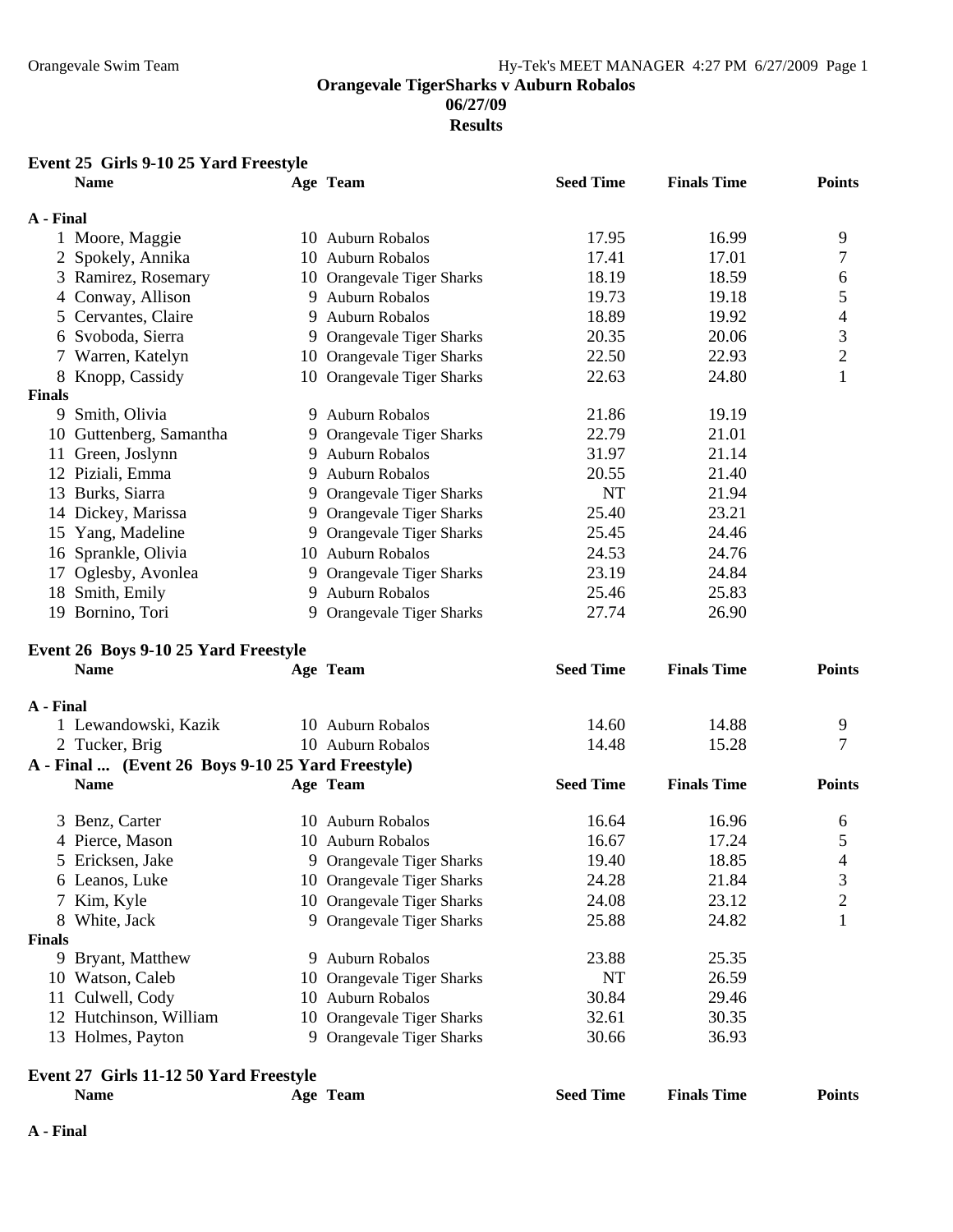|               |                                       |    | <b>Results</b>                 |                  |                    |                |
|---------------|---------------------------------------|----|--------------------------------|------------------|--------------------|----------------|
|               | Yarnell, Annsley                      |    | 11 Auburn Robalos              | 32.11            | 30.48              | 9              |
|               | 2 Weiler, Sara                        | 12 | <b>Auburn Robalos</b>          | <b>NT</b>        | 32.80              | 7              |
| 3             | Beauchamp, Ruby                       | 11 | Auburn Robalos                 | 33.54            | 34.54              | 6              |
|               | Wenger, Bethany                       | 11 | <b>Auburn Robalos</b>          | 35.10            | 36.10              | 5              |
|               | 5 Higby, Cora                         |    | 11 Orangevale Tiger Sharks     | 43.96            | 38.58              | 4              |
|               | 6 Caravella, Danielle                 |    | 11 Orangevale Tiger Sharks     | 41.95            | 38.74              | 3              |
| 7             | Dummett, Emily                        | 11 | <b>Orangevale Tiger Sharks</b> | 41.07            | 41.32              | $\overline{2}$ |
|               | 8 Demorest, Gabrielle                 | 11 | <b>Orangevale Tiger Sharks</b> | 55.33            | 51.52              | $\mathbf{I}$   |
| <b>Finals</b> |                                       |    |                                |                  |                    |                |
|               | 9 Papera, Sydnee                      |    | 12 Auburn Robalos              | 36.19            | 34.94              |                |
| 10            | Tracy, Katie                          | 11 | <b>Auburn Robalos</b>          | 36.52            | 35.11              |                |
| 11            | Woytus, Kaitlin                       |    | 12 Auburn Robalos              | 44.84            | 35.24              |                |
|               | 12 Cardona, Daisy                     | 11 | <b>Auburn Robalos</b>          | 36.90            | 36.60              |                |
|               | 13 McGuire, Siouxsie                  |    | 11 Auburn Robalos              | 37.16            | 38.97              |                |
|               | 14 Lawson, Sophia                     | 11 | <b>Orangevale Tiger Sharks</b> | 46.13            | 40.59              |                |
|               | 15 Billing, Megan                     |    | 12 Auburn Robalos              | 41.11            | 41.93              |                |
|               | 16 Lawson, Emily                      |    | 12 Orangevale Tiger Sharks     | 46.70            | 47.07              |                |
| 17            | Davis, Emmalyn                        | 11 | Orangevale Tiger Sharks        | 51.22            | 54.75              |                |
|               | Event 28 Boys 11-12 50 Yard Freestyle |    |                                |                  |                    |                |
|               | <b>Name</b>                           |    | Age Team                       | <b>Seed Time</b> | <b>Finals Time</b> | <b>Points</b>  |
| A - Final     |                                       |    |                                |                  |                    |                |
|               | 1 Granat, Tommy                       |    | 11 Auburn Robalos              | 34.05            | 32.72              | 9              |

| 1 UTaliat, FOILLITY |                                                                                                                                                                                                                   | J4.UJ                                                                                                                                                                                                                                                                                                      | 4.12     | $\mathcal{I}$  |
|---------------------|-------------------------------------------------------------------------------------------------------------------------------------------------------------------------------------------------------------------|------------------------------------------------------------------------------------------------------------------------------------------------------------------------------------------------------------------------------------------------------------------------------------------------------------|----------|----------------|
|                     | 11                                                                                                                                                                                                                | 34.13                                                                                                                                                                                                                                                                                                      | 33.26    | $\tau$         |
|                     |                                                                                                                                                                                                                   | 33.91                                                                                                                                                                                                                                                                                                      | 34.38    | 6              |
|                     |                                                                                                                                                                                                                   | 33.29                                                                                                                                                                                                                                                                                                      | 34.96    | 5              |
|                     |                                                                                                                                                                                                                   | 34.97                                                                                                                                                                                                                                                                                                      | 35.91    | $\overline{4}$ |
|                     |                                                                                                                                                                                                                   | 36.46                                                                                                                                                                                                                                                                                                      | 36.43    | 3              |
|                     |                                                                                                                                                                                                                   | 44.77                                                                                                                                                                                                                                                                                                      | 42.52    | 2              |
|                     |                                                                                                                                                                                                                   |                                                                                                                                                                                                                                                                                                            |          |                |
|                     |                                                                                                                                                                                                                   | 48.30                                                                                                                                                                                                                                                                                                      | 44.09    |                |
|                     |                                                                                                                                                                                                                   | 57.51                                                                                                                                                                                                                                                                                                      | 47.93    |                |
|                     |                                                                                                                                                                                                                   | 49.56                                                                                                                                                                                                                                                                                                      | 50.36    |                |
|                     |                                                                                                                                                                                                                   | NT                                                                                                                                                                                                                                                                                                         | X1:02.16 |                |
|                     | 2 Huston, Ryan<br>3 Reynolds, Jack<br>4 Jimenez, Eddie<br>5 Jungers, Riley<br>6 Boe, Joshua<br>7 Dunlap, Caleb<br><b>Finals</b><br>9 Essex, Calen<br>10 Oglesby, Kiernan<br>11 Oskuie, Omid<br>--- Liaghat, Armon | 11 Audulli Nodalos<br>Auburn Robalos<br>11 Orangevale Tiger Sharks<br>12 Orangevale Tiger Sharks<br>Auburn Robalos<br>11 Orangevale Tiger Sharks<br>12 Orangevale Tiger Sharks<br>11 Orangevale Tiger Sharks<br>12 Orangevale Tiger Sharks<br>11 Orangevale Tiger Sharks<br><b>Orangevale Tiger Sharks</b> |          |                |

## **Event 29 Girls 13-14 50 Yard Freestyle**

|               | <b>Name</b>           |     | Age Team                   | <b>Seed Time</b> | <b>Finals Time</b> | <b>Points</b> |
|---------------|-----------------------|-----|----------------------------|------------------|--------------------|---------------|
| A - Final     |                       |     |                            |                  |                    |               |
|               | 1 Miner, Natalie      |     | 14 Orangevale Tiger Sharks | 28.29            | 28.27              | 9             |
|               | 2 Marino, Frankie     | 13. | Auburn Robalos             | 28.07            | 28.49              |               |
|               | 3 Hubbard, Christina  |     | 14 Auburn Robalos          | 28.74            | 28.73              | 6             |
|               | 4 Tracy, Anne         | 13. | Auburn Robalos             | 30.48            | 31.12              |               |
|               | 5 DeClouette, Jessica |     | 13 Orangevale Tiger Sharks | 32.27            | 31.62              | 4             |
|               | 6 Morgan, Amy         |     | 14 Orangevale Tiger Sharks | 33.89            | 33.69              | 3             |
|               | 7 Miner, Mackenzie    |     | 13 Orangevale Tiger Sharks | 33.90            | 34.41              | 2             |
| <b>Finals</b> |                       |     |                            |                  |                    |               |
|               | 9 Sprowl, Karlee      | 13. | <b>Auburn Robalos</b>      | 33.02            | 33.59              |               |
|               | 10 Foster, Katrina    |     | 14 Orangevale Tiger Sharks | 35.10            | 34.32              |               |
| 11            | Del Rio, Berkley      |     | 13 Orangevale Tiger Sharks | 34.00            | 34.92              |               |
|               | 12 Eyman, Brooke      |     | 14 Orangevale Tiger Sharks | 34.97            | 35.21              |               |
|               |                       |     |                            |                  |                    |               |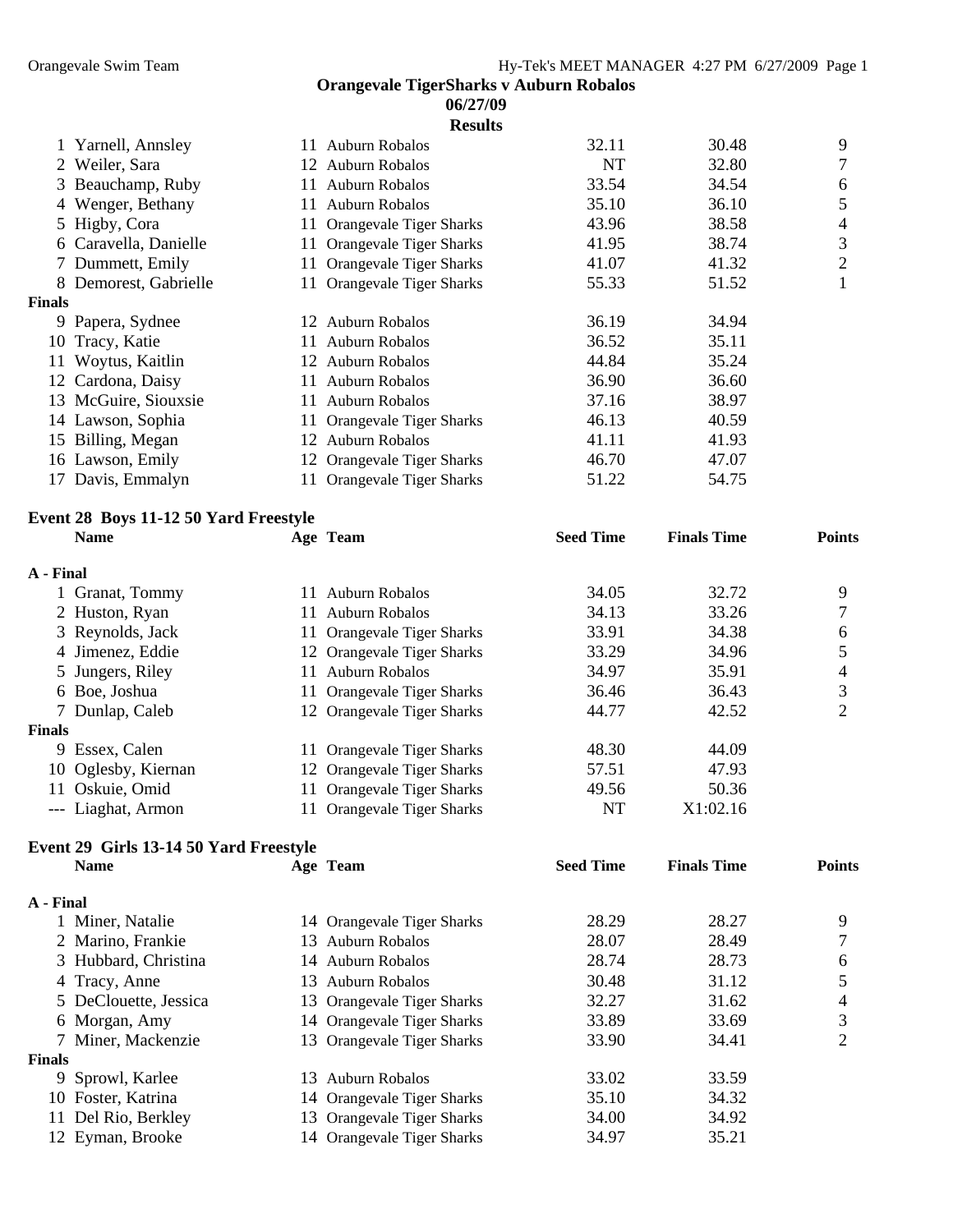**Finals Time Points** 

#### **Orangevale TigerSharks v Auburn Robalos**

| <b>06/27/09</b> |  |
|-----------------|--|
| Results         |  |

|                     | results           |       |       |
|---------------------|-------------------|-------|-------|
| 13 Yarnell, Madisun | 13 Auburn Robalos | 35.29 | 35.26 |
| 14 McFarland, Devin | 14 Auburn Robalos | 34.85 | 35.34 |
| 15 Riley, Victoria  | 13 Auburn Robalos | 48.41 | 44.04 |

| Event 30 Boys 13-14 50 Yard Freestyle |          |                  |
|---------------------------------------|----------|------------------|
| <b>Name</b>                           | Age Team | <b>Seed Time</b> |

| A - Final     |                       |                            |       |       |   |
|---------------|-----------------------|----------------------------|-------|-------|---|
|               | 1 Lemma, Marcus       | Auburn Robalos<br>13.      | 27.75 | 26.91 | Q |
|               | 2 Eyman, Ryan         | 13 Orangevale Tiger Sharks | 27.34 | 27.42 |   |
|               | 3 Clark, Geramy       | 14 Orangevale Tiger Sharks | 30.74 | 29.44 | 6 |
|               | 4 Brown, Austin       | 14 Orangevale Tiger Sharks | 30.77 | 29.84 |   |
|               | 5 Fuller, Chris       | 14 Orangevale Tiger Sharks | 31.09 | 31.14 | 4 |
|               | 6 Wenger, Brent       | 14 Auburn Robalos          | 28.76 | 31.92 | 3 |
| <b>Finals</b> |                       |                            |       |       |   |
|               | 9 McLean, Lucas       | 13 Orangevale Tiger Sharks | 31.91 | 29.91 |   |
|               | 10 Fuller, Ryan       | 13 Orangevale Tiger Sharks | 31.39 | 30.26 |   |
| 11            | Dunlap, Joshua        | 14 Orangevale Tiger Sharks | 33.42 | 33.13 |   |
|               | 12 Purugganan, Isaiah | 13 Orangevale Tiger Sharks | 37.38 | 37.63 |   |

### **Event 31 Girls 15-18 50 Yard Freestyle**

|               | <b>Name</b>                                      |    | Age Team                   | <b>Seed Time</b> | <b>Finals Time</b> | <b>Points</b>  |
|---------------|--------------------------------------------------|----|----------------------------|------------------|--------------------|----------------|
| A - Final     |                                                  |    |                            |                  |                    |                |
|               | 1 Machado, Libby                                 |    | 15 Auburn Robalos          | 27.07            | 26.91              | 9              |
|               | 2 Wenger, Charla                                 |    | 16 Auburn Robalos          | 26.90            | 27.01              | 7              |
|               | 3 Negrete, Brooke                                |    | 16 Orangevale Tiger Sharks | 27.04            | 27.19              | 6              |
|               | 4 Jungers, Haley                                 |    | 15 Auburn Robalos          | 28.49            | 28.37              | 5              |
|               | 5 Negrete, Heather                               |    | 18 Orangevale Tiger Sharks | 28.06            | 28.43              | 4              |
|               | 6 Miller, Mary                                   |    | 15 Orangevale Tiger Sharks | 29.48            | 29.61              | 3              |
|               | Jungers, Shelby                                  |    | 17 Auburn Robalos          | 28.48            | 29.81              | $\mathfrak{2}$ |
|               | 8 Broadway, Shelby                               |    | 15 Orangevale Tiger Sharks | 28.57            | 31.37              | 1              |
| <b>Finals</b> |                                                  |    |                            |                  |                    |                |
|               | 9 Anderson, Lauren                               |    | 16 Auburn Robalos          | 28.60            | 28.85              |                |
|               | 10 Jones, Alyssa                                 | 17 | <b>Auburn Robalos</b>      | 29.68            | 30.34              |                |
|               | 11 Rock, Richelle                                |    | 16 Auburn Robalos          | 30.40            | 30.98              |                |
|               | 12 Porter, Samantha                              |    | 15 Orangevale Tiger Sharks | 32.17            | 32.17              |                |
|               | 13 Donaldson, Ellie                              |    | 15 Orangevale Tiger Sharks | 31.37            | 32.56              |                |
|               | 14 Kennedy, Erin                                 |    | 16 Orangevale Tiger Sharks | 31.61            | 32.81              |                |
|               | Finals  (Event 31 Girls 15-18 50 Yard Freestyle) |    |                            |                  |                    |                |
|               | <b>Name</b>                                      |    | Age Team                   | <b>Seed Time</b> | <b>Finals Time</b> | <b>Points</b>  |
|               | 15 Donaldson, Chelsea                            |    | 18 Orangevale Tiger Sharks | 32.60            | 32.94              |                |
|               | 16 Reynolds, Emily                               |    | 15 Orangevale Tiger Sharks | 31.69            | 33.52              |                |
|               | 17 Valtman, Allie                                | 17 | Orangevale Tiger Sharks    | 33.80            | 34.35              |                |
|               | 18 Pach, Maddy                                   |    | 15 Orangevale Tiger Sharks | 34.92            | 34.97              |                |
|               | Event 32 Boys 15-18 50 Yard Freestyle            |    |                            |                  |                    |                |
|               | <b>Name</b>                                      |    | Age Team                   | <b>Seed Time</b> | <b>Finals Time</b> | <b>Points</b>  |
| A - Final     |                                                  |    |                            |                  |                    |                |
|               | 1 Tracy, Nate                                    |    | 17 Auburn Robalos          | 24.34            | 24.86              | 9              |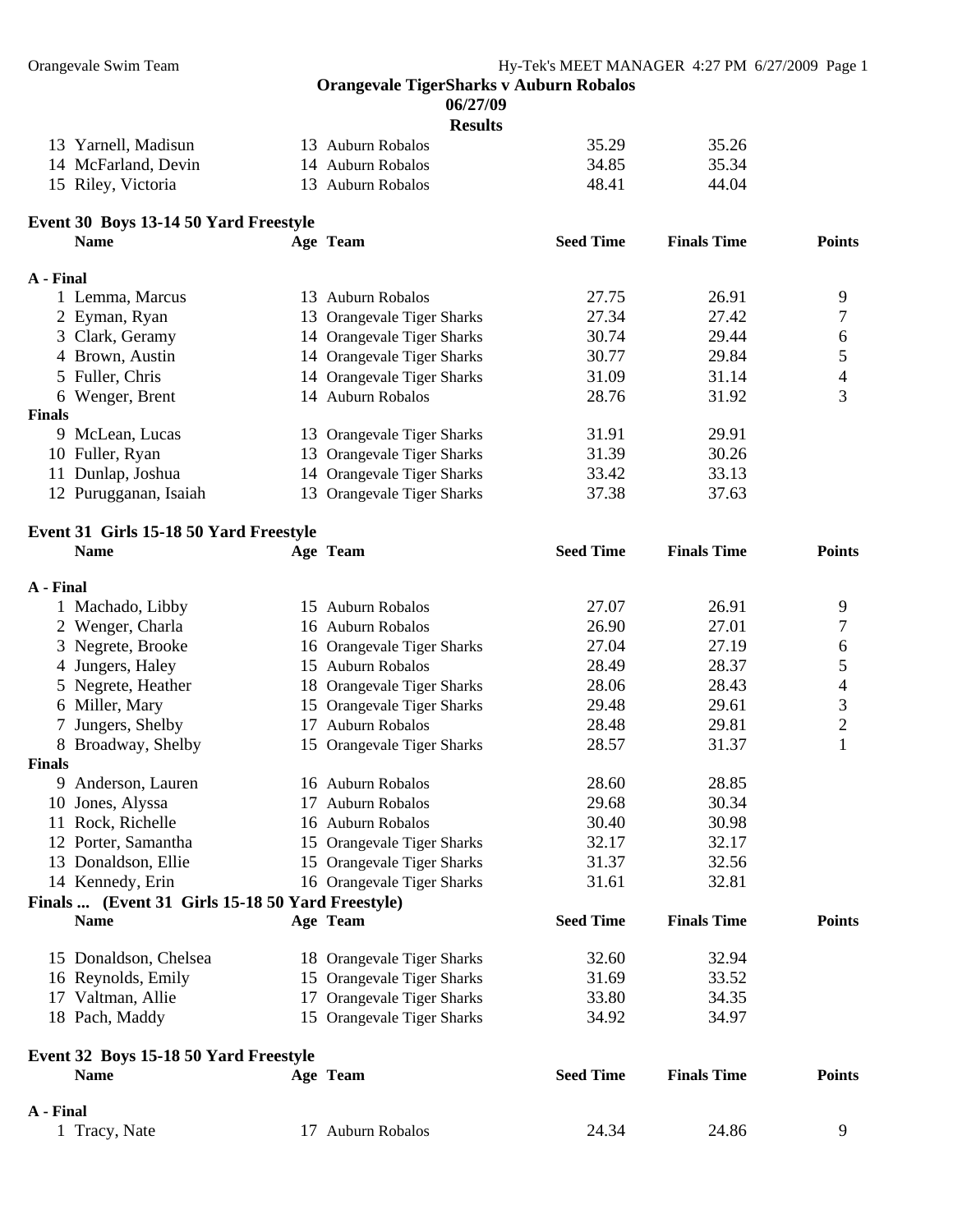#### **Orangevale TigerSharks v Auburn Robalos 06/27/09 Results**  17 Orangevale Tiger Sharks 25.75 25.49 25.49 3 Morgan, Mason 17 Orangevale Tiger Sharks 26.27 26.06 6 **A Seed Finals Points**  9 7 6 6 Auburn Robalos 35.13 35.31 5 4 --- Krawiec, Sage 3 Orangevale Tiger Sharks 2:48.21 DQ Auburn Robalos 35.66 DQ Event 34 Boys 6 & Under 25 Yard Backstroke **me Age Team Seed Time Finals Time Points**  1 Lewandowski, Kelby 6 Auburn Robalos 34.45 34.47 9 2 Pherigo, Nolan 5 Orangevale Tiger Sharks 33.61 40.85 7 3 Matthews, Bruce 6 Orangevale Tiger Sharks 29.15 45.69 6 4 Penman, Logan 5 Orangevale Tiger Sharks 27.24 52.91 5 9 Krawiec, Cade 6 Orangevale Tiger Sharks 34.83 35.41 10 Warren, Zachary 6 Orangevale Tiger Sharks 40.48 40.03 11 Anderson, Seth 6 Orangevale Tiger Sharks 1:36.87 49.37 13 Heath. Jackson 14 Ericksen, Kevin 5 Orangevale Tiger Sharks 50.40 51.18  $1:07.50$   $1:00.28$ 16 Krawiec, Drew 5 Orangevale Tiger Sharks 1:18.72 1:13.75 17 Vivilacqua, Brody 5 Orangevale Tiger Sharks 2:24.16 2:27.66 **Age Team Seed Time Finals Time Points Points A** - **Final** Robalos 25.91 26.78 9 2 Yarnell, Aurrora 8 Auburn Robalos 26.49 26.86 7 3 Pantis, Zoe 8 Orangevale Tiger Sharks 29.35 27.94 6 **... (Event 35 Girls 7-8 25 Yard Backstroke) A - Final A Seed Finals Points**  4 Essex, Kennedy 7 Orangevale Tiger Sharks 30.31 31.44 5 2 Hannan, Benett 4 Noe, Tyler 17 Orangevale Tiger Sharks 26.28 26.86 5 5 Mower, Tyler 16 Orangevale Tiger Sharks 27.45 28.40 4 6 Monjaras, Victor 18 Auburn Robalos 29.33 28.96 3 7 Briggs, Kevin 18 Auburn Robalos 30.84 31.97 2 **Event 33 Girls 6 & Under 25 Yard Backstroke Name get Team Age Team A - Final**  1 Stephens, Jordan 5 Orangevale Tiger Sharks 35.42 31.87 2 Bornino, Ariana 6 Orangevale Tiger Sharks 35.18 33.93 3 Smith, Jenna 6 Auburn Robalos 34.49 35.17 4 Piziali, Francesca 5 Montieth, Sydney 5 Orangevale Tiger Sharks 1:06.02 50.52 --- Baez Flores, Naiya **Na A - Final**  5 Rosello, Max 5 Orangevale Tiger Sharks 33.94 58.91 4 **Finals**  6 Orangevale Tiger Sharks 41.05 41.83 12 Rooney, Liam 6 Orangevale Tiger Sharks 46.75 49.82 15 Morgan, Julien 6 Orangevale Tiger Sharks **Event 35 Girls 7-8 25 Yard Backstroke**  1 Sylvester, Lauren 8 Auburn Robalos **Name geam geam of the Time Constanting Time Time Finals Time** 5 Broda, Gabbey 8 Orangevale Tiger Sharks 31.98 32.79 4

6 Spokely, Eralise 8 Auburn Robalos 28.26 33.27 3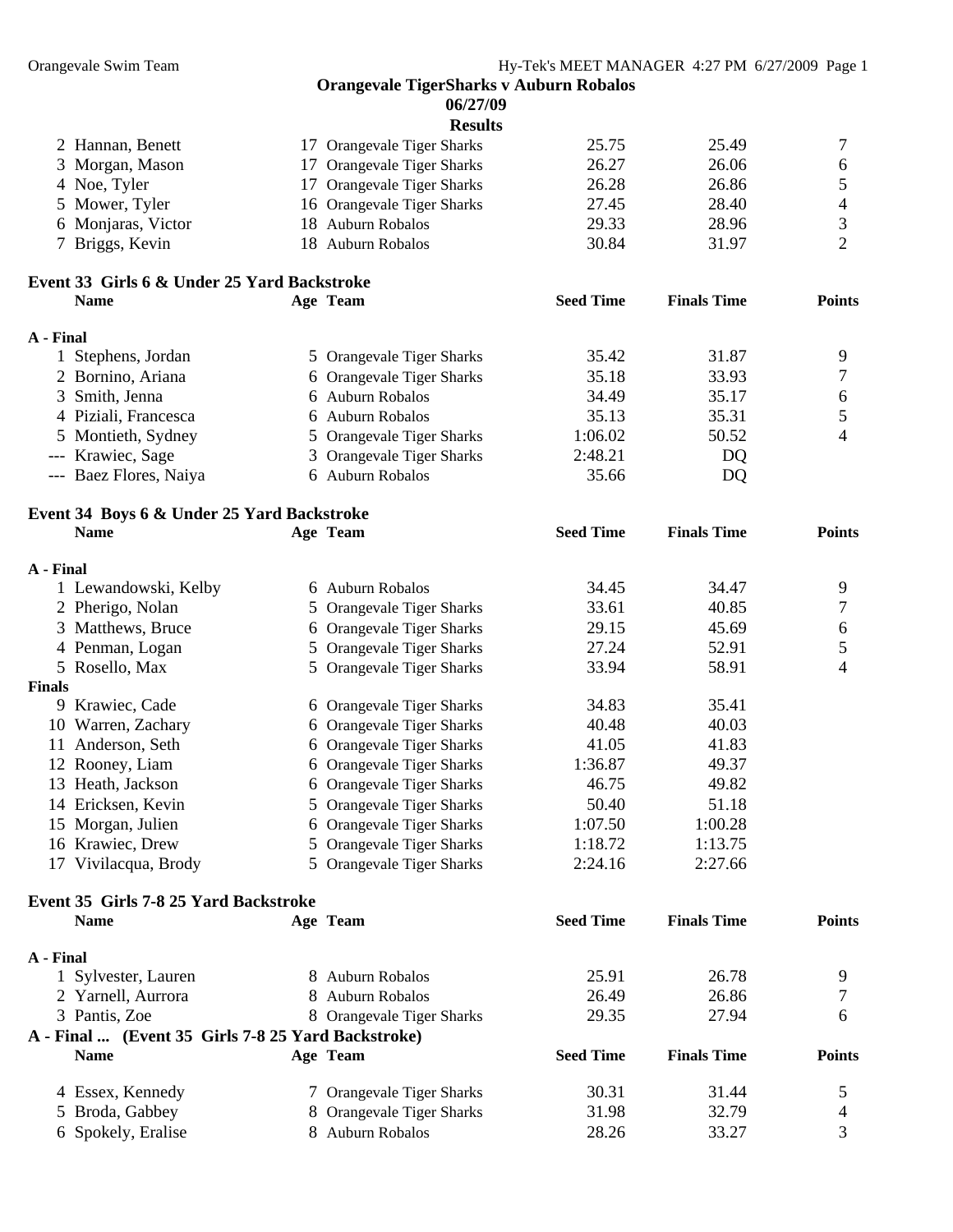|        |                      | <b>Results</b>            |       |       |   |
|--------|----------------------|---------------------------|-------|-------|---|
|        | 7 Piziali, Julia     | 7 Auburn Robalos          | 29.80 | 33.69 | 2 |
|        | 8 Miner, Malia       | 8 Orangevale Tiger Sharks | 37.61 | 35.80 |   |
| Finals |                      |                           |       |       |   |
|        | 9 Firl, Rachel       | 7 Orangevale Tiger Sharks | 41.46 | 28.21 |   |
|        | 10 Travers, Julia    | 8 Auburn Robalos          | 34.40 | 28.31 |   |
|        | 11 Demorest, Roxanne | 7 Orangevale Tiger Sharks | 38.38 | 36.23 |   |
|        | 12 Lillis, Anne      | 7 Auburn Robalos          | 36.44 | 37.22 |   |
| 13.    | Anderson, Faith      | 7 Orangevale Tiger Sharks | 43.43 | 38.69 |   |
|        | 14 Del Rio, Quinn    | 8 Orangevale Tiger Sharks | 39.51 | 41.14 |   |
|        | 15 Watson, Emily     | 8 Orangevale Tiger Sharks | 50.74 | 42.57 |   |
|        | 16 Rorling, Madison  | 8 Orangevale Tiger Sharks | 52.15 | 46.20 |   |
|        | 17 Stinson, Amanda   | 8 Orangevale Tiger Sharks | 48.64 | 50.47 |   |

## **Event 36 Boys 7-8 25 Yard Backstroke**

|               | <b>Name</b>          |   | Age Team                  | <b>Seed Time</b> | <b>Finals Time</b> | <b>Points</b> |
|---------------|----------------------|---|---------------------------|------------------|--------------------|---------------|
| A - Final     |                      |   |                           |                  |                    |               |
|               | 1 Pantis, Nicko      |   | 8 Orangevale Tiger Sharks | 24.34            | 26.13              | 9             |
|               | 2 Tracy, Caleb       |   | 7 Auburn Robalos          | 29.32            | 26.63              |               |
|               | 3 Wenger, Stuart     | 8 | <b>Auburn Robalos</b>     | 32.99            | 29.07              | 6             |
|               | 4 Montieth, Anthony  |   | 8 Orangevale Tiger Sharks | 28.08            | 29.10              | 5             |
|               | 5 Tucker, Owen       | 8 | Auburn Robalos            | 28.02            | 32.09              | 4             |
|               | 6 Krawiec, Ben       |   | 7 Orangevale Tiger Sharks | 39.04            | 38.32              | 3             |
| 7             | Tsarnas, Brenden     |   | 8 Orangevale Tiger Sharks | 34.22            | 40.11              | 2             |
| ---           | Camillucci, Jonathan |   | 7 Auburn Robalos          | 37.28            | DQ                 |               |
| <b>Finals</b> |                      |   |                           |                  |                    |               |
| 9             | Guttenberg, Sean     |   | 7 Orangevale Tiger Sharks | 43.05            | 32.85              |               |
| 10            | Walder, Pace         |   | 7 Orangevale Tiger Sharks | <b>NT</b>        | 35.32              |               |
|               | Zeigler, Carson      | 8 | <b>Auburn Robalos</b>     | 39.34            | 36.38              |               |
| 12            | Yang, John           |   | 7 Orangevale Tiger Sharks | NT               | 41.79              |               |
|               | 13 Pierce, Noah      |   | 7 Auburn Robalos          | 50.88            | 46.38              |               |
|               | 14 Benz, Brady       |   | 7 Auburn Robalos          | 42.79            | 48.18              |               |
|               | 15 Hann, Noel        |   | 7 Orangevale Tiger Sharks | 1:05.99          | 51.33              |               |
|               |                      |   |                           |                  |                    |               |

#### **Event 37 Girls 9-10 25 Yard Backstroke**

|               | <b>Name</b>                                      |    | Age Team                   | <b>Seed Time</b> | <b>Finals Time</b> | <b>Points</b> |
|---------------|--------------------------------------------------|----|----------------------------|------------------|--------------------|---------------|
| A - Final     |                                                  |    |                            |                  |                    |               |
|               | Beauchamp, Stella                                | 9. | Auburn Robalos             | 24.25            | 22.59              | 9             |
|               | 2 Knopp, Cassidy                                 |    | 10 Orangevale Tiger Sharks | 24.19            | 22.63              |               |
|               | 3 Conway, Allison                                |    | 9 Auburn Robalos           | 24.41            | 23.50              | 6             |
|               | 4 Moore, Maggie                                  |    | 10 Auburn Robalos          | 22.34            | 24.77              |               |
|               | 5 Piziali, Emma                                  | 9. | Auburn Robalos             | 25.24            | 25.32              | 4             |
|               | 6 Svoboda, Sierra                                |    | 9 Orangevale Tiger Sharks  | 24.77            | 26.72              | 3             |
|               | 7 Guttenberg, Samantha                           |    | 9 Orangevale Tiger Sharks  | 28.08            | 27.38              | 2             |
|               | 8 Yang, Madeline                                 |    | 9 Orangevale Tiger Sharks  | 28.59            | 28.87              |               |
| <b>Finals</b> |                                                  |    |                            |                  |                    |               |
|               | 9 Lemma, Kathryn                                 |    | 9 Auburn Robalos           | NT               | 21.76              |               |
|               | 10 Lang, Crystal                                 |    | 10 Auburn Robalos          | 27.63            | 26.63              |               |
|               | 11 Tracy, Mikaela                                | 9. | Auburn Robalos             | 25.77            | 28.69              |               |
|               | Finals  (Event 37 Girls 9-10 25 Yard Backstroke) |    |                            |                  |                    |               |
|               | <b>Name</b>                                      |    | Age Team                   | <b>Seed Time</b> | <b>Finals Time</b> | Points        |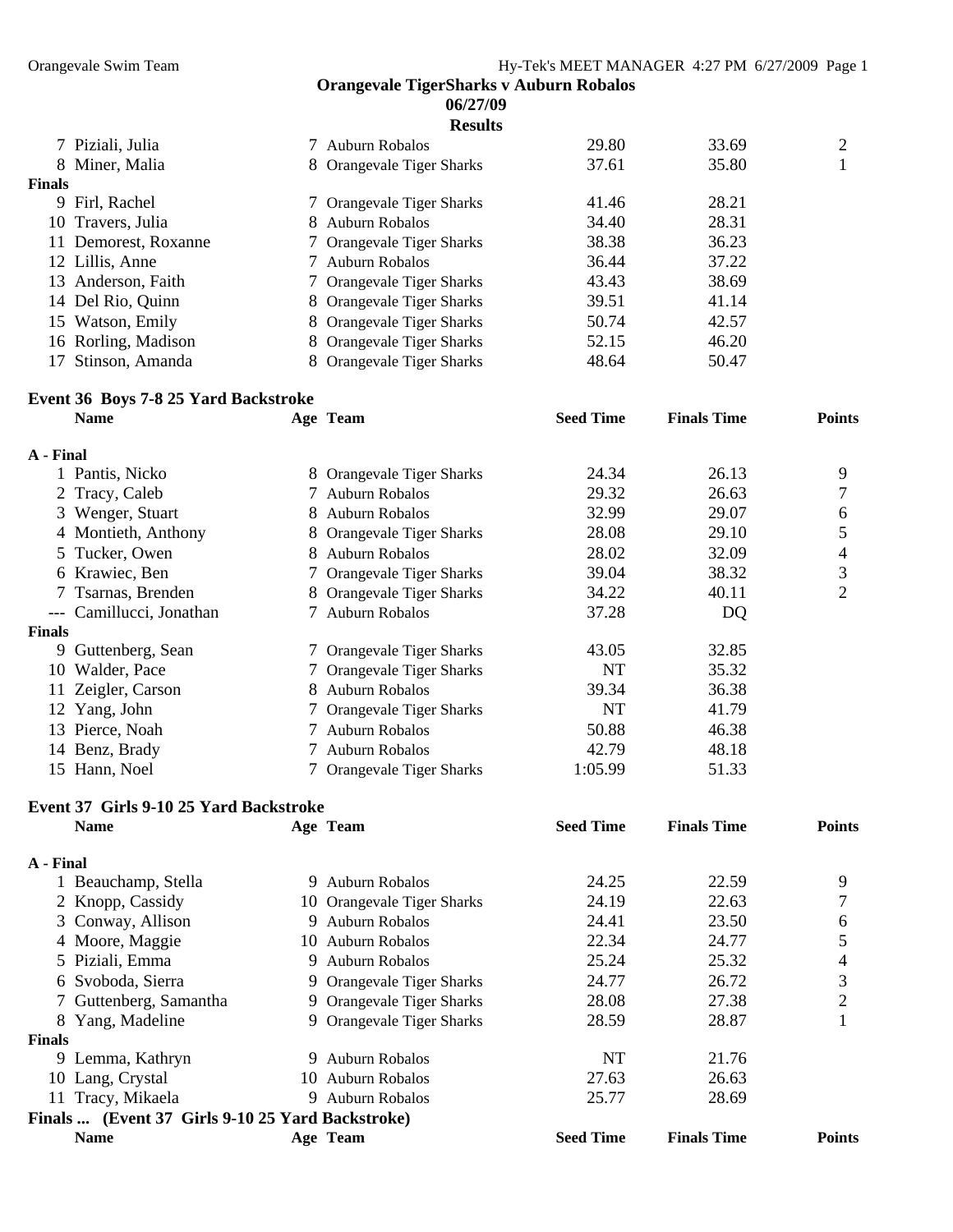**Seed Finals Points** 

#### **Orangevale TigerSharks v Auburn Robalos 06/27/09**

## **Results**

| 12 Burks, Siarra   | 9 Orangevale Tiger Sharks  | NT    | 29.07 |
|--------------------|----------------------------|-------|-------|
| 13 Warren, Katelyn | 10 Orangevale Tiger Sharks | 29.00 | 29.29 |
| 14 Dickey, Marissa | 9 Orangevale Tiger Sharks  | 31.15 | 31.24 |
| 15 Bornino, Tori   | 9 Orangevale Tiger Sharks  | 32.32 | 31.97 |

#### **38 Boys 9-10 25 Yard Backstroke Event Seed Time Finals Time Points** 21.90 20.89 9 10 Auburn Robalos 22.59 21.71 7 3 Benz, Carter 10 Auburn Robalos 21.86 21.89 6 4 Ericksen, Jake 9 Orangevale Tiger Sharks 24.00 23.47 5 10 Orangevale Tiger Sharks 34.62 30.87 4 7 Holmes, Payton 9 Orangevale Tiger Sharks 44.91 40.92 2 8 White, Jack 9 Orangevale Tiger Sharks 50.04 48.80 1 10 Hutchinson, William 10 Orangevale Tiger Sharks 51.08 40.60 **Name Age Team A - Final**  1 Tucker, Brig 10 Auburn Robalos 2 Quirarte, Salvador 5 Leanos, Luke 6 Culwell, Cody 10 Auburn Robalos 33.22 40.56 3 **Finals**  9 Watson, Caleb 10 Orangevale Tiger Sharks NT 32.17

#### Event 39 Girls 11-12 50 Yard Backstroke

|               | <b>Name</b>         |     | Age Team                   | <b>Seed Time</b> | <b>Finals Time</b> | <b>Points</b> |
|---------------|---------------------|-----|----------------------------|------------------|--------------------|---------------|
| A - Final     |                     |     |                            |                  |                    |               |
|               | 1 Hengst, Moriah    | 12  | Auburn Robalos             | 45.11            | 41.84              | 9             |
|               | 2 Weiler, Sara      |     | 12 Auburn Robalos          | 45.90            | 43.26              |               |
|               | 3 Tracy, Katie      | 11  | Auburn Robalos             | 45.68            | 44.79              | 6             |
|               | 4 Quirarte, Raquel  |     | 12 Auburn Robalos          | 47.38            | 47.12              |               |
|               | 5 Lawson, Emily     |     | 12 Orangevale Tiger Sharks | 41.88            | 48.97              | 4             |
|               | 6 Lawson, Sophia    |     | 11 Orangevale Tiger Sharks | 53.51            | 50.70              | 3             |
|               | 7 Fuller, Kate      |     | 11 Orangevale Tiger Sharks | 54.13            | 56.87              | 2             |
|               | 8 Davis, Emmalyn    |     | 11 Orangevale Tiger Sharks | 1:01.91          | 1:18.83            |               |
| <b>Finals</b> |                     |     |                            |                  |                    |               |
|               | 9 McGuire, Siouxsie | 11. | Auburn Robalos             | 53.97            | 49.09              |               |
| 10            | Demorest, Gabrielle | 11- | Orangevale Tiger Sharks    | 1:20.00          | 1:12.89            |               |
|               | --- Cardona, Daisy  |     | Auburn Robalos             | NT               | DQ                 |               |

## **Event 40 Boys 11-12 50 Yard Backstroke**

|           | <b>Name</b>          | Age Team                   | <b>Seed Time</b> | <b>Finals Time</b> | <b>Points</b> |
|-----------|----------------------|----------------------------|------------------|--------------------|---------------|
| A - Final |                      |                            |                  |                    |               |
|           | 1 Moore, Nicholas    | 12 Auburn Robalos          | 47.53            | 44.14              | Q             |
|           | 2 Granat, Tommy      | 11 Auburn Robalos          | 47.12            | 45.00              |               |
|           | 3 Jungers, Riley     | 11 Auburn Robalos          | 48.55            | 49.79              | 6             |
|           | 4 Jimenez, Eddie     | 12 Orangevale Tiger Sharks | 48.65            | 50.10              |               |
|           | 5 Oskuie, Omid       | 11 Orangevale Tiger Sharks | 1:01.05          | 58.46              | 4             |
|           | --- Liaghat, Armon   | 11 Orangevale Tiger Sharks | NT               | <b>XDQ</b>         |               |
|           | --- Oglesby, Kiernan | 12 Orangevale Tiger Sharks | 1:12.13          | DQ                 |               |

#### **Event 41 Girls 13-14 50 Yard Backstroke**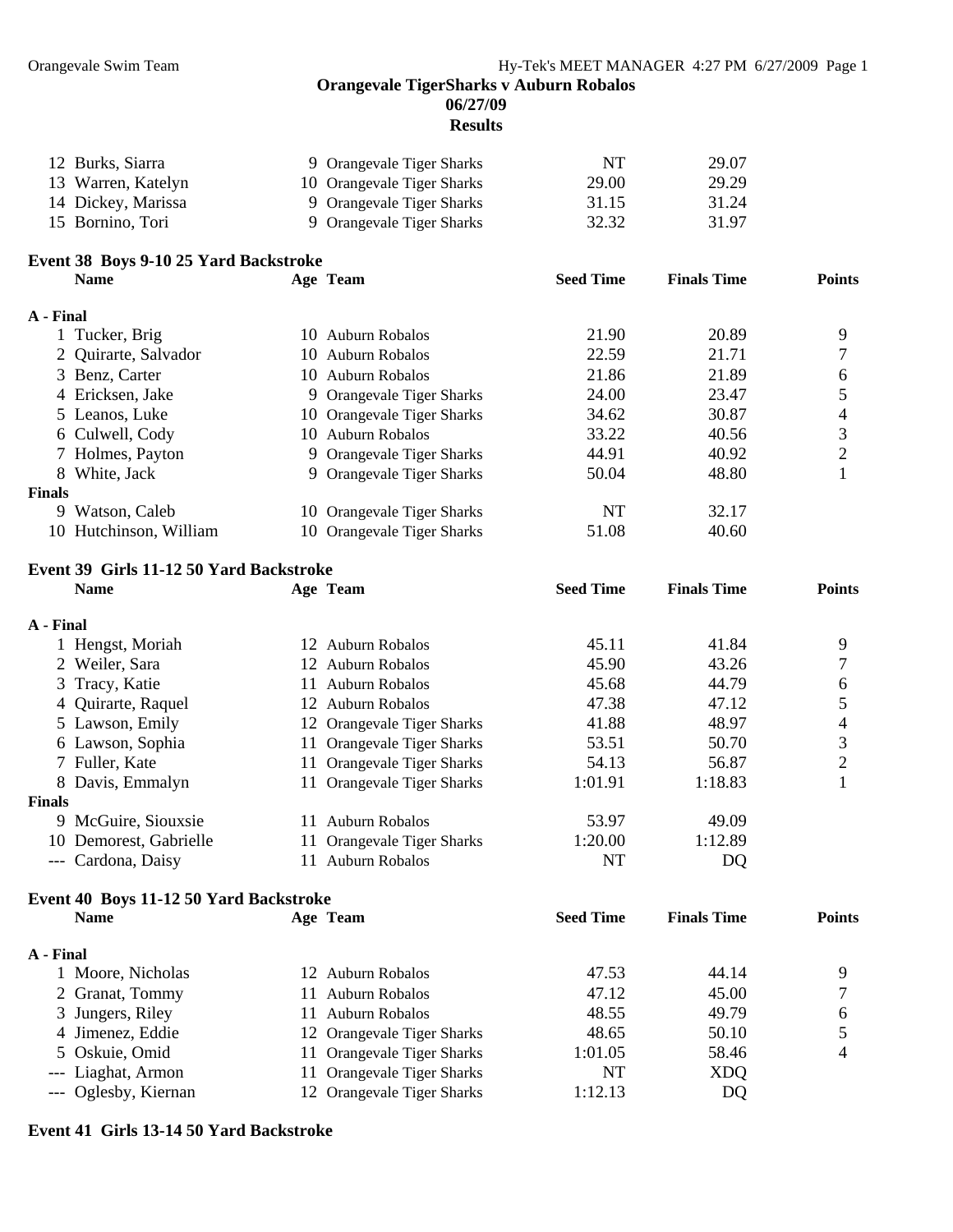#### **06/27/09**

| <b>Results</b>                                       |    |                            |                  |                    |                |
|------------------------------------------------------|----|----------------------------|------------------|--------------------|----------------|
| <b>Name</b>                                          |    | Age Team                   | <b>Seed Time</b> | <b>Finals Time</b> | <b>Points</b>  |
| A - Final                                            |    |                            |                  |                    |                |
| 1 Hubbard, Christina                                 |    | 14 Auburn Robalos          | 35.13            | 34.37              | 9              |
| 2 Jones, Kiersten                                    |    | 14 Auburn Robalos          | 37.04            | 36.96              | 7              |
| A - Final  (Event 41 Girls 13-14 50 Yard Backstroke) |    |                            |                  |                    |                |
| <b>Name</b>                                          |    | Age Team                   | <b>Seed Time</b> | <b>Finals Time</b> | <b>Points</b>  |
| 3 Tracy, Anne                                        |    | 13 Auburn Robalos          | 39.69            | 37.95              | 6              |
| 4 DeClouette, Jessica                                |    | 13 Orangevale Tiger Sharks | 38.45            | 38.24              | 5              |
| 5 Studebaker, Taylor                                 |    | 13 Auburn Robalos          | 39.57            | 38.30              | 4              |
| 6 Miner, Mackenzie                                   |    | 13 Orangevale Tiger Sharks | 41.02            | 41.09              | 3              |
| 7 Foster, Katrina                                    |    | 14 Orangevale Tiger Sharks | 43.11            | 41.73              | $\overline{2}$ |
| --- Miner, Natalie                                   |    | 14 Orangevale Tiger Sharks | 33.69            | DQ                 |                |
| <b>Finals</b>                                        |    |                            |                  |                    |                |
| 9 Taber, Lauren                                      |    | 14 Auburn Robalos          | 41.46            | 39.44              |                |
| 10 Yarnell, Madisun                                  |    | 13 Auburn Robalos          | 45.80            | 46.04              |                |
| 11 Musser, Shannon                                   |    | 13 Auburn Robalos          | 53.92            | 55.45              |                |
| 12 Riley, Victoria                                   |    | 13 Auburn Robalos          | 1:01.00          | 59.80              |                |
| Event 42 Boys 13-14 50 Yard Backstroke               |    |                            |                  |                    |                |
| <b>Name</b>                                          |    | Age Team                   | <b>Seed Time</b> | <b>Finals Time</b> | <b>Points</b>  |
| A - Final                                            |    |                            |                  |                    |                |
| 1 Plant, Riley                                       |    | 13 Auburn Robalos          | 34.05            | 33.87              | 9              |
| 2 Lemma, Marcus                                      |    | 13 Auburn Robalos          | 33.41            | 34.14              | 7              |
| 3 Musser, Quinn                                      |    | 14 Auburn Robalos          | 34.97            | 35.16              | 6              |
| 4 Fuller, Ryan                                       |    | 13 Orangevale Tiger Sharks | 37.44            | 36.87              | 5              |
| 5 Clark, Geramy                                      |    | 14 Orangevale Tiger Sharks | 40.76            | 40.36              | 4              |
| 6 Purugganan, Isaiah                                 |    | 13 Orangevale Tiger Sharks | 49.49            | 43.84              | 3              |
| 7 Kesler, Mike                                       |    | 13 Auburn Robalos          | 53.28            | 53.24              | $\overline{2}$ |
| --- McLean, Lucas                                    |    | 13 Orangevale Tiger Sharks | <b>NT</b>        | DQ                 |                |
| Event 43 Girls 15-18 50 Yard Backstroke              |    |                            |                  |                    |                |
| <b>Name</b>                                          |    | Age Team                   | <b>Seed Time</b> | <b>Finals Time</b> | <b>Points</b>  |
| A - Final                                            |    |                            |                  |                    |                |
| 1 Wenger, Elise                                      |    | 18 Auburn Robalos          | 31.97            | 31.73              | 9              |
| 2 Machado, Libby                                     | 15 | <b>Auburn Robalos</b>      | 34.56            | 33.85              | 7              |
| Jungers, Haley<br>3                                  |    | 15 Auburn Robalos          | 33.95            | 34.71              | 6              |
| 4 Clark, Chantel                                     |    | 16 Orangevale Tiger Sharks | 37.41            | 35.58              | 5              |
| 5 Briggs, Mercedes                                   |    | 16 Auburn Robalos          | 35.47            | 38.41              | 4              |
| 6 Bacchi, Desi                                       |    | 16 Auburn Robalos          | 37.99            | 39.79              | 3              |
| 7 Valtman, Allie                                     |    | 17 Orangevale Tiger Sharks | 41.20            | 41.21              | $\overline{c}$ |
| 8 Reynolds, Emily                                    |    | 15 Orangevale Tiger Sharks | 41.78            | 42.27              | 1              |
| Event 44 Boys 15-18 50 Yard Backstroke               |    |                            |                  |                    |                |
| <b>Name</b>                                          |    | Age Team                   | <b>Seed Time</b> | <b>Finals Time</b> | <b>Points</b>  |
| A - Final                                            |    |                            |                  |                    |                |
| 1 Tracy, Nate                                        |    | 17 Auburn Robalos          | 30.07            | 29.89              | 9              |
| 2 Foster, John                                       | 17 | Orangevale Tiger Sharks    | 30.02            | 30.02              | 7              |
| 3 Morgan, Mason                                      |    | 17 Orangevale Tiger Sharks | 31.74            | 32.13              | 6              |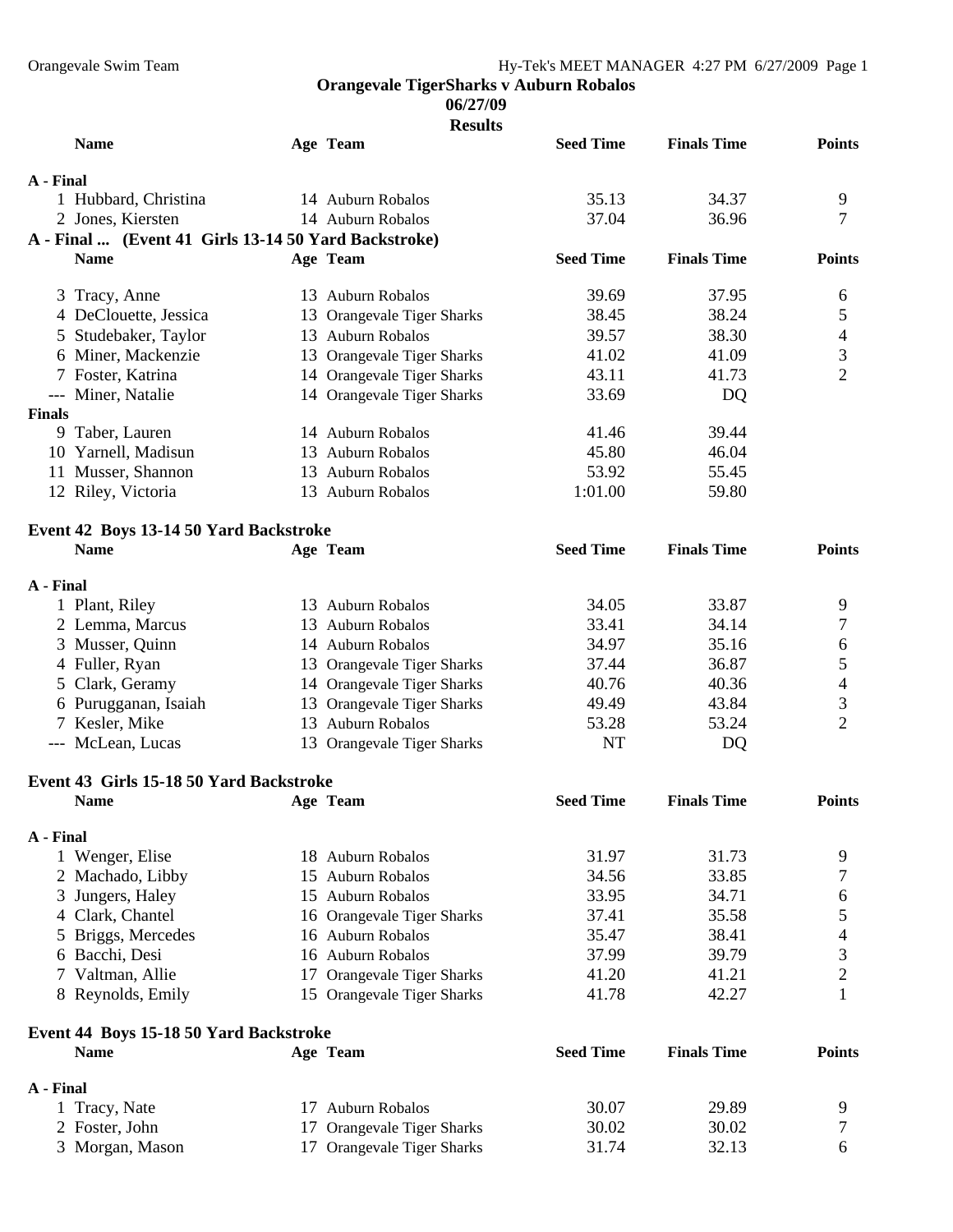**06/27/09** 

**Results** 

### **Event 45 Girls 7-8 25 Yard Breaststroke**

|               | <b>Name</b>                                          |               | Age Team                   | <b>Seed Time</b> | <b>Finals Time</b> | <b>Points</b> |
|---------------|------------------------------------------------------|---------------|----------------------------|------------------|--------------------|---------------|
| A - Final     |                                                      |               |                            |                  |                    |               |
|               | 1 Ashford, Lexie                                     |               | 7 Auburn Robalos           | 28.58            | 28.80              | 9             |
|               | *2 Yarnell, Aurrora                                  |               | 8 Auburn Robalos           | 27.02            | 29.37              | 6.<br>50      |
|               | *2 Pantis, Zoe                                       |               | 8 Orangevale Tiger Sharks  | 29.25            | 29.37              | 50<br>6.      |
|               | 4 Fuller, Belle                                      |               | 8 Orangevale Tiger Sharks  | 30.35            | 30.19              | 5             |
|               | 5 Essex, Kennedy                                     |               | 7 Orangevale Tiger Sharks  | 40.87            | 39.66              | 4             |
|               | 6 Ambrosia, Kennedy                                  |               | 7 Auburn Robalos           | 33.74            | 45.40              | 3             |
|               | A - Final  (Event 45 Girls 7-8 25 Yard Breaststroke) |               |                            |                  |                    |               |
|               | <b>Name</b>                                          |               | Age Team                   | <b>Seed Time</b> | <b>Finals Time</b> | <b>Points</b> |
|               | --- Eilhardt, Lili                                   |               | 8 Orangevale Tiger Sharks  | 39.13            | DQ                 |               |
| <b>Finals</b> |                                                      |               |                            |                  |                    |               |
|               | 9 Firl, Rachel                                       |               | 7 Orangevale Tiger Sharks  | 41.57            | 35.23              |               |
|               | 10 Ryan, Taryn                                       |               | 7 Auburn Robalos           | 44.17            | 37.13              |               |
|               | --- Lillis, Anne                                     |               | 7 Auburn Robalos           | 46.33            | DQ                 |               |
|               | --- Vivilacqua, Allison                              |               | 7 Orangevale Tiger Sharks  | <b>NT</b>        | DQ                 |               |
|               | Event 46 Boys 7-8 25 Yard Breaststroke               |               |                            |                  |                    |               |
|               | <b>Name</b>                                          |               | Age Team                   | <b>Seed Time</b> | <b>Finals Time</b> | <b>Points</b> |
| A - Final     |                                                      |               |                            |                  |                    |               |
|               | 1 Tucker, Owen                                       |               | 8 Auburn Robalos           | 27.53            | 26.88              | 9             |
|               | 2 Ericksen, Connor                                   |               | 8 Orangevale Tiger Sharks  | 31.76            | 29.79              | 7             |
|               | 3 Boe, Jacob                                         |               | 8 Orangevale Tiger Sharks  | 32.50            | 31.83              | 6             |
|               | --- Papera, Christopher                              | $\mathcal{L}$ | <b>Auburn Robalos</b>      | 32.43            | DQ                 |               |
|               | --- Wenger, Stuart                                   | 8             | <b>Auburn Robalos</b>      | 41.99            | DQ                 |               |
|               | --- Ryan, Conor                                      |               | 8 Auburn Robalos           | 32.64            | DQ                 |               |
|               | --- Pantis, Nicko                                    |               | 8 Orangevale Tiger Sharks  | 29.48            | DQ                 |               |
|               | --- Simmons, Lucas                                   |               | 8 Orangevale Tiger Sharks  | 30.22            | DQ                 |               |
| <b>Finals</b> |                                                      |               |                            |                  |                    |               |
|               | --- Zeigler, Carson                                  |               | 8 Auburn Robalos           | 44.91            | DQ                 |               |
|               | Event 47 Girls 9-10 25 Yard Breaststroke             |               |                            |                  |                    |               |
|               | <b>Name</b>                                          |               | Age Team                   | <b>Seed Time</b> | <b>Finals Time</b> | <b>Points</b> |
| A - Final     |                                                      |               |                            |                  |                    |               |
|               | 1 Bujanda, Miya                                      |               | 10 Orangevale Tiger Sharks | 22.98            | 23.32              | 9             |
|               | 2 Boe, Taylor                                        |               | 9 Orangevale Tiger Sharks  | 24.31            | 24.09              | 7             |
| 3             | Spokely, Annika                                      |               | 10 Auburn Robalos          | 24.86            | 24.71              | 6             |
|               | 4 Cervantes, Claire                                  | 9             | <b>Auburn Robalos</b>      | 28.51            | 25.68              | 5             |
|               | Guttenberg, Samantha                                 | 9             | Orangevale Tiger Sharks    | 28.36            | 26.28              | 4             |
| 6             | Knopp, Cassidy                                       |               | 10 Orangevale Tiger Sharks | 28.68            | 29.35              | 3             |
|               | Green, Joslynn                                       | 9             | <b>Auburn Robalos</b>      | 30.15            | DQ                 |               |
| ---           | Sprankle, Olivia                                     | 10            | <b>Auburn Robalos</b>      | 28.37            | DQ                 |               |
| <b>Finals</b> |                                                      |               |                            |                  |                    |               |
|               | 9 Smith, Emily                                       |               | 9 Auburn Robalos           | 30.74            | 27.65              |               |
| 10            | Tracy, Mikaela                                       | 9             | <b>Auburn Robalos</b>      | 31.16            | 28.77              |               |
|               | 11 Anderson, Gabrielle                               |               | 9 Auburn Robalos           | 31.43            | 32.11              |               |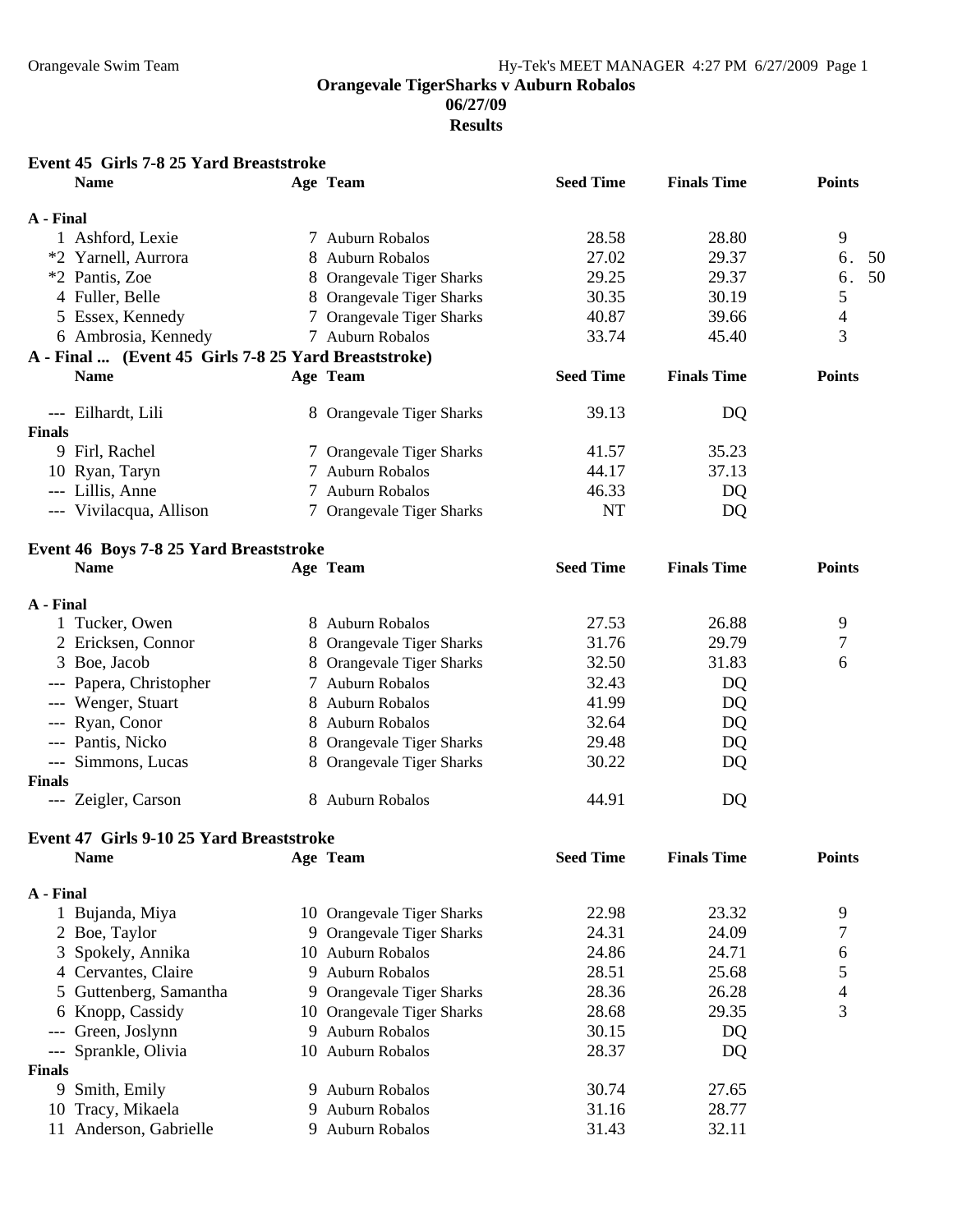## **06/27/09**

|                                                        | <b>Results</b>             |                  |                    |               |
|--------------------------------------------------------|----------------------------|------------------|--------------------|---------------|
| --- Ramirez, Rosemary                                  | 10 Orangevale Tiger Sharks | 31.19            | DQ                 |               |
| Event 48 Boys 9-10 25 Yard Breaststroke                |                            |                  |                    |               |
| <b>Name</b>                                            | Age Team                   | <b>Seed Time</b> | <b>Finals Time</b> | <b>Points</b> |
|                                                        |                            |                  |                    |               |
| A - Final                                              |                            |                  |                    |               |
| 1 Lewandowski, Kazik                                   | 10 Auburn Robalos          | 26.52            | 24.38              | 9             |
| 2 Leanos, Luke                                         | 10 Orangevale Tiger Sharks | 26.24            | 26.76              | 7             |
| 3 Pierce, Mason                                        | 10 Auburn Robalos          | 28.34            | 27.06              | 6             |
| 4 Culwell, Cody                                        | 10 Auburn Robalos          | 33.67            | 35.00              | 5             |
| --- Bryant, Matthew                                    | 9 Auburn Robalos           | 32.59            | DQ                 |               |
| --- Holmes, Payton                                     | 9 Orangevale Tiger Sharks  | 32.32            | DQ                 |               |
| Event 49 Girls 11-12 50 Yard Breaststroke              |                            |                  |                    |               |
| <b>Name</b>                                            | Age Team                   | <b>Seed Time</b> | <b>Finals Time</b> | <b>Points</b> |
| A - Final                                              |                            |                  |                    |               |
| 1 Weiler, Sara                                         | 12 Auburn Robalos          | 39.19            | 40.90              | 9             |
| A - Final  (Event 49 Girls 11-12 50 Yard Breaststroke) |                            |                  |                    |               |
| <b>Name</b>                                            | Age Team                   | <b>Seed Time</b> | <b>Finals Time</b> | <b>Points</b> |
| 2 Ambrosia, Payton                                     | 11 Auburn Robalos          | 48.67            | 44.27              | 7             |
| 3 Beauchamp, Ruby                                      | 11 Auburn Robalos          | 44.81            | 44.73              | 6             |
| 4 Hengst, Moriah                                       | 12 Auburn Robalos          | 48.58            | 46.54              | 5             |
| 5 Caravella, Danielle                                  | 11 Orangevale Tiger Sharks | 50.93            | 48.03              | 4             |
| 6 Fuller, Kate                                         | 11 Orangevale Tiger Sharks | 54.76            | 52.14              | 3             |
| --- Higby, Cora                                        | 11 Orangevale Tiger Sharks | 59.03            | DQ                 |               |
| <b>Finals</b>                                          |                            |                  |                    |               |
| 9 Papera, Sydnee                                       | 12 Auburn Robalos          | 50.37            | 51.16              |               |
| 10 Wenger, Bethany                                     | 11 Auburn Robalos          | 53.10            | 52.82              |               |
| --- Billing, Megan                                     | 12 Auburn Robalos          | 58.00            |                    |               |
|                                                        |                            |                  | DQ                 |               |
| Event 50 Boys 11-12 50 Yard Breaststroke               |                            |                  |                    |               |
| <b>Name</b>                                            | Age Team                   | <b>Seed Time</b> | <b>Finals Time</b> | <b>Points</b> |
| A - Final                                              |                            |                  |                    |               |
| 1 Huston, Ryan                                         | 11 Auburn Robalos          | 46.42            | 46.56              | 9             |
| 2 Jimenez, Eddie                                       | 12 Orangevale Tiger Sharks | 50.45            | 50.43              | 7             |
| 3 Moore, Nicholas                                      | 12 Auburn Robalos          | 52.86            | 52.19              | 6             |
| 4 Dunlap, Caleb                                        | 12 Orangevale Tiger Sharks | 55.98            | 55.03              | 5             |
| 5 Essex, Calen                                         | 11 Orangevale Tiger Sharks | 1:09.47          | 58.59              | 4             |
| 6 Oglesby, Kiernan                                     | 12 Orangevale Tiger Sharks | 1:20.43          | 1:00.09            | 3             |
| Event 51 Girls 13-14 50 Yard Breaststroke              |                            |                  |                    |               |
| <b>Name</b>                                            | Age Team                   | <b>Seed Time</b> | <b>Finals Time</b> | <b>Points</b> |
| A - Final                                              |                            |                  |                    |               |
| 1 Hanks, Jamie                                         | 13 Orangevale Tiger Sharks | 36.18            | 36.56              | 9             |
| 2 Hubbard, Christina                                   | 14 Auburn Robalos          | 38.85            | 37.30              | 7             |
| Marino, Frankie<br>3                                   | 13 Auburn Robalos          | 39.25            | 38.84              | 6             |
| 4 Jones, Kiersten                                      | 14 Auburn Robalos          | 38.54            | 40.01              | 5             |
| Corrales, Taylor                                       | 13 Orangevale Tiger Sharks | 41.41            | 41.99              | 4             |
| 6 Foster, Katrina                                      | 14 Orangevale Tiger Sharks | 43.75            | 44.33              | 3             |
|                                                        |                            |                  |                    |               |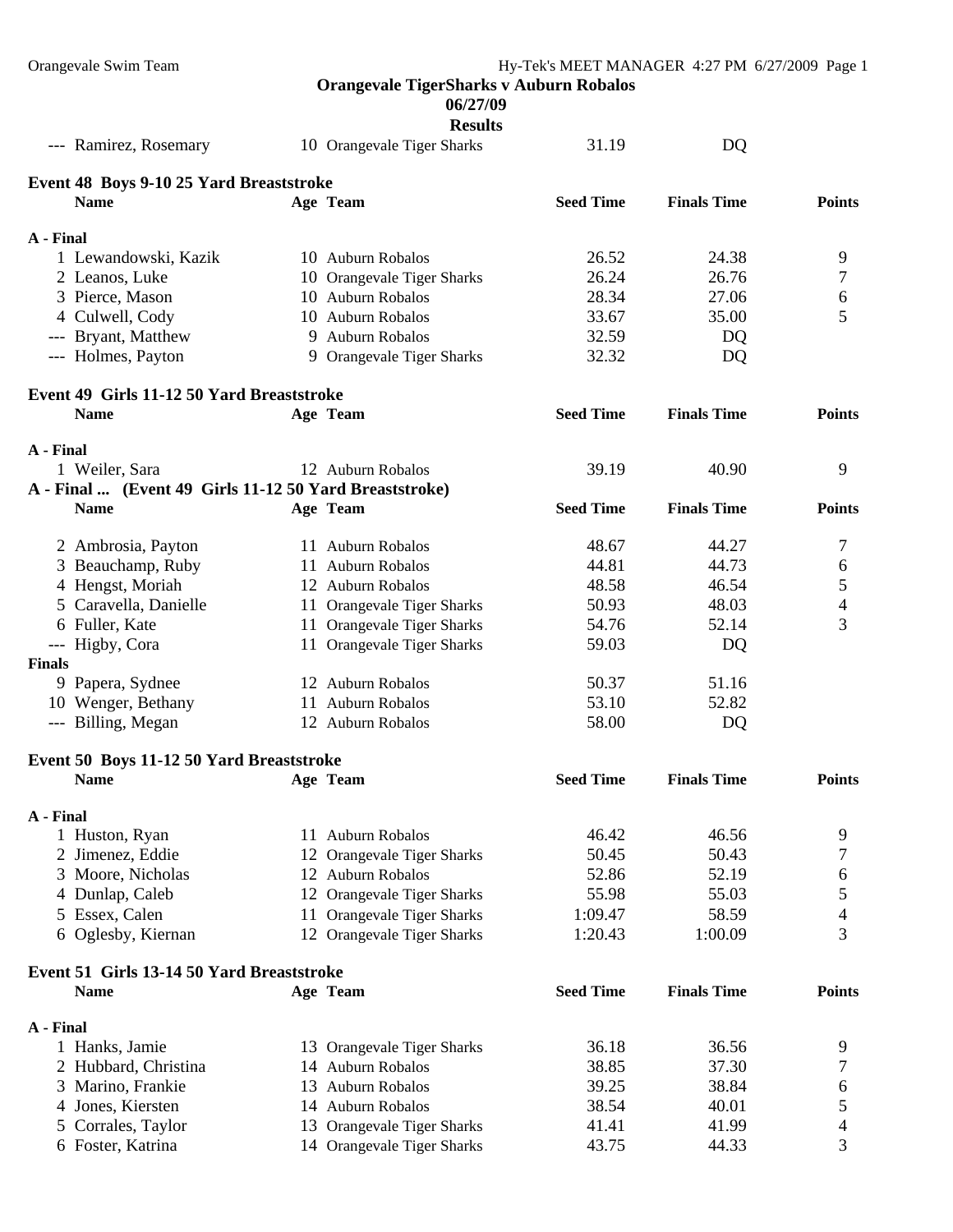|                                                        |   | <b>Orangevale TigerSharks v Auburn Robalos</b>     |                  |                    |                               |
|--------------------------------------------------------|---|----------------------------------------------------|------------------|--------------------|-------------------------------|
| 06/27/09                                               |   |                                                    |                  |                    |                               |
|                                                        |   | <b>Results</b>                                     |                  |                    |                               |
| 7 Sprowl, Karlee                                       |   | 13 Auburn Robalos                                  | 44.72            | 46.12              | 2                             |
| 8 Del Rio, Berkley                                     |   | 13 Orangevale Tiger Sharks                         | 47.77            | 48.80              | $\mathbf{1}$                  |
| Finals                                                 |   |                                                    |                  |                    |                               |
| 9 Ittner, Maddison                                     |   | 13 Auburn Robalos                                  | 46.22            | 42.56              |                               |
|                                                        |   |                                                    | 53.82            | 44.25              |                               |
| 10 Morgan, Amy                                         |   | 14 Orangevale Tiger Sharks                         |                  |                    |                               |
| 11 Tracy, Anne                                         |   | 13 Auburn Robalos                                  | 46.23            | 45.91              |                               |
| 12 Miner, Mackenzie                                    |   | 13 Orangevale Tiger Sharks                         | 50.53            | 48.83              |                               |
| 13 Musser, Shannon                                     |   | 13 Auburn Robalos                                  | 50.24            | 49.06              |                               |
| Event 52 Boys 13-14 50 Yard Breaststroke               |   |                                                    |                  |                    |                               |
| <b>Name</b>                                            |   | Age Team                                           | <b>Seed Time</b> | <b>Finals Time</b> | <b>Points</b>                 |
|                                                        |   |                                                    |                  |                    |                               |
| A - Final                                              |   |                                                    |                  |                    |                               |
| 1 Plant, Riley                                         |   | 13 Auburn Robalos                                  | 37.22            | 38.66              | 9                             |
| 2 Fuller, Chris                                        |   |                                                    | 40.94            | 40.16              | 7                             |
|                                                        |   | 14 Orangevale Tiger Sharks                         |                  |                    |                               |
| 3 Dunlap, Joshua                                       |   | 14 Orangevale Tiger Sharks                         | 45.16            | 43.22              | 6                             |
| 4 Kesler, Mike                                         |   | 13 Auburn Robalos                                  | 50.47            | 46.52              | 5                             |
| 5 Brown, Austin                                        |   | 14 Orangevale Tiger Sharks                         | 48.07            | 47.46              | 4                             |
|                                                        |   |                                                    |                  |                    |                               |
| Event 53 Girls 15-18 50 Yard Breaststroke              |   |                                                    |                  |                    |                               |
| <b>Name</b>                                            |   | Age Team                                           | <b>Seed Time</b> | <b>Finals Time</b> | <b>Points</b>                 |
|                                                        |   |                                                    |                  |                    |                               |
| A - Final                                              |   |                                                    |                  |                    |                               |
| 1 Jones, Alyssa                                        |   | 17 Auburn Robalos                                  | 33.66            | 34.24              | 9                             |
| A - Final  (Event 53 Girls 15-18 50 Yard Breaststroke) |   |                                                    |                  |                    |                               |
| <b>Name</b>                                            |   | Age Team                                           | <b>Seed Time</b> | <b>Finals Time</b> | <b>Points</b>                 |
|                                                        |   |                                                    |                  |                    |                               |
|                                                        |   |                                                    |                  |                    |                               |
| 2 Machado, Libby                                       |   | 15 Auburn Robalos                                  | 35.22            | 35.06              | 7                             |
| 3 Donaldson, Chelsea                                   |   | 18 Orangevale Tiger Sharks                         | 37.87            | 38.53              | 6                             |
| 4 Wenger, Elise                                        |   | 18 Auburn Robalos                                  | 37.91            | 38.85              | 5                             |
|                                                        |   | 16 Auburn Robalos                                  | 39.80            | 39.30              | 4                             |
| 5 Wenger, Charla                                       |   |                                                    |                  |                    |                               |
| 6 Clark, Chantel                                       |   | 16 Orangevale Tiger Sharks                         | 39.57            | 39.48              | 3                             |
| 7 Kennedy, Erin                                        |   | 16 Orangevale Tiger Sharks                         | 38.34            | 40.75              | $\overline{2}$                |
| 8 Miller, Mary                                         |   | 15 Orangevale Tiger Sharks                         | 41.13            | 41.17              |                               |
| Event 54 Boys 15-18 50 Yard Breaststroke               |   |                                                    |                  |                    |                               |
| <b>Name</b>                                            |   | Age Team                                           | <b>Seed Time</b> | <b>Finals Time</b> | <b>Points</b>                 |
|                                                        |   |                                                    |                  |                    |                               |
| A - Final                                              |   |                                                    |                  |                    |                               |
| 1 Tracy, Sam                                           |   | 18 Auburn Robalos                                  | 35.64            | 35.21              | 9                             |
|                                                        |   |                                                    | 34.24            | 35.34              | 7                             |
| 2 Noe, Tyler                                           |   | 17 Orangevale Tiger Sharks                         |                  |                    |                               |
| 3 Mower, Tyler                                         |   | 16 Orangevale Tiger Sharks                         | 37.17            | 38.41              | 6                             |
| 4 Monjaras, Victor                                     |   | 18 Auburn Robalos                                  | 48.53            | 45.35              | 5                             |
|                                                        |   |                                                    |                  |                    |                               |
| Event 55 Girls 7-8 50 Yard Freestyle<br><b>Name</b>    |   | Age Team                                           | <b>Seed Time</b> | <b>Finals Time</b> | <b>Points</b>                 |
|                                                        |   |                                                    |                  |                    |                               |
| A - Final                                              |   |                                                    |                  |                    |                               |
| 1 Huston, Katie                                        |   | 7 Auburn Robalos                                   | 46.04            | 42.44              | 9                             |
|                                                        |   | <b>Auburn Robalos</b>                              | 56.40            | 52.05              | 7                             |
| 2 Travers, Julia                                       |   |                                                    |                  |                    |                               |
| 3 Eilhardt, Lili                                       |   | Orangevale Tiger Sharks                            | 58.59            | 53.11              | 6                             |
| 4 Spokely, Eralise<br>5 Fuller, Belle                  | 8 | <b>Auburn Robalos</b><br>8 Orangevale Tiger Sharks | 51.91<br>1:07.78 | 54.08<br>54.64     | 5<br>$\overline{\mathcal{L}}$ |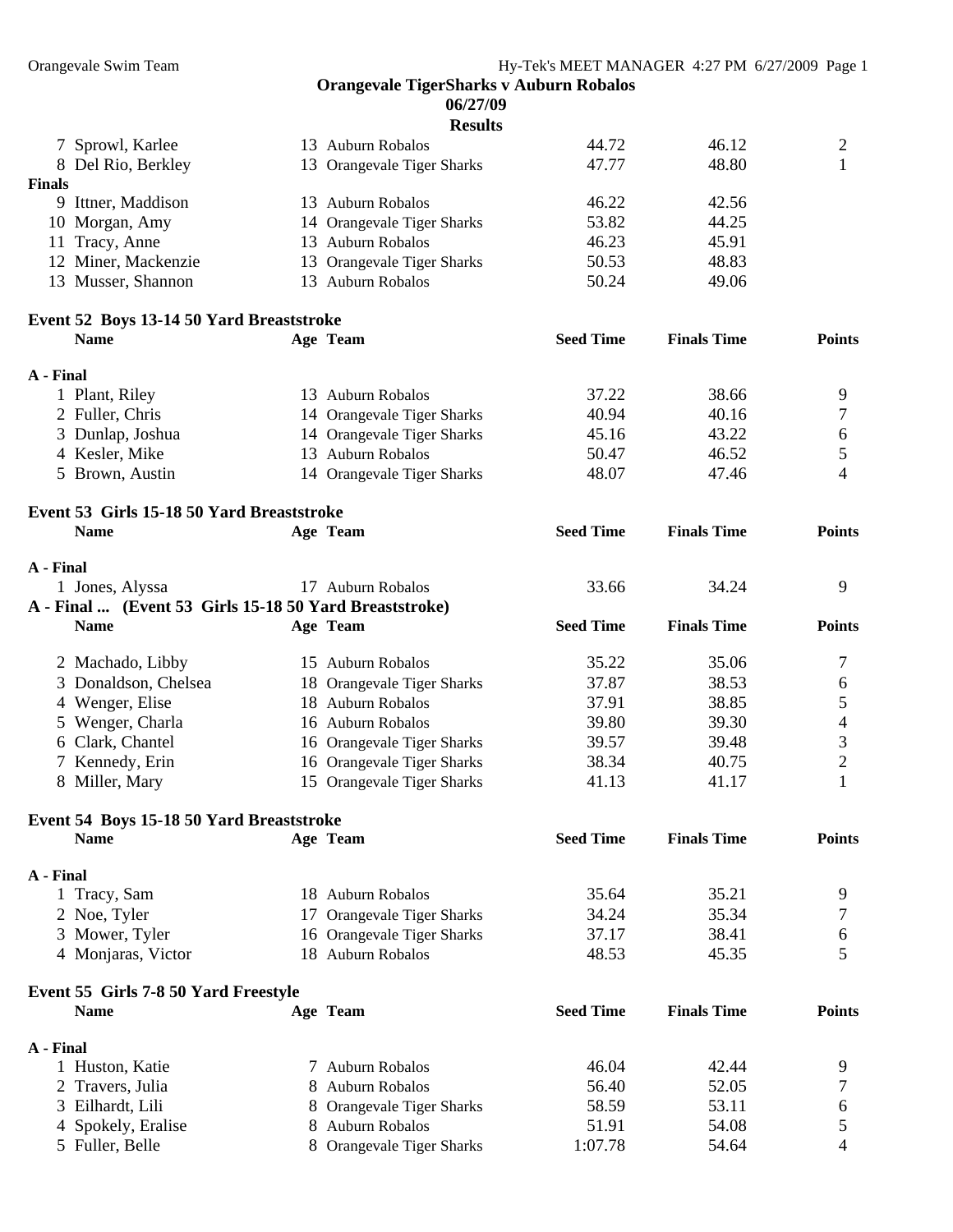51.91 45.50 5

#### **Orangevale TigerSharks v Auburn Robalos 06/27/09 Results**

|                     |                                                                                                                                                                                                                                    | <b>Results</b> |                                                                                                                                                                                                                                                                                                                                                   |         |   |
|---------------------|------------------------------------------------------------------------------------------------------------------------------------------------------------------------------------------------------------------------------------|----------------|---------------------------------------------------------------------------------------------------------------------------------------------------------------------------------------------------------------------------------------------------------------------------------------------------------------------------------------------------|---------|---|
|                     |                                                                                                                                                                                                                                    |                | 56.59                                                                                                                                                                                                                                                                                                                                             | 55.85   | 3 |
|                     |                                                                                                                                                                                                                                    |                | 1:13.66                                                                                                                                                                                                                                                                                                                                           | 56.51   | 2 |
|                     |                                                                                                                                                                                                                                    |                | 1:08.43                                                                                                                                                                                                                                                                                                                                           | 1:09.08 |   |
|                     |                                                                                                                                                                                                                                    |                |                                                                                                                                                                                                                                                                                                                                                   |         |   |
|                     |                                                                                                                                                                                                                                    |                | NT                                                                                                                                                                                                                                                                                                                                                | 52.92   |   |
|                     |                                                                                                                                                                                                                                    |                | NT                                                                                                                                                                                                                                                                                                                                                | 56.62   |   |
| Lillis, Anne        |                                                                                                                                                                                                                                    |                | 1:06.45                                                                                                                                                                                                                                                                                                                                           | 1:07.43 |   |
|                     |                                                                                                                                                                                                                                    |                | NT                                                                                                                                                                                                                                                                                                                                                | 1:09.94 |   |
|                     |                                                                                                                                                                                                                                    |                | 1:19.55                                                                                                                                                                                                                                                                                                                                           | 1:11.72 |   |
|                     |                                                                                                                                                                                                                                    |                | NT                                                                                                                                                                                                                                                                                                                                                | 1:12.13 |   |
|                     |                                                                                                                                                                                                                                    |                | 1:23.51                                                                                                                                                                                                                                                                                                                                           | 1:15.44 |   |
| Ambrosia, Kennedy   |                                                                                                                                                                                                                                    |                | 1:12.67                                                                                                                                                                                                                                                                                                                                           | 1:20.62 |   |
| Del Rio, Quinn      |                                                                                                                                                                                                                                    |                | 1:26.41                                                                                                                                                                                                                                                                                                                                           | 1:20.89 |   |
| Vivilacqua, Allison |                                                                                                                                                                                                                                    |                | NT                                                                                                                                                                                                                                                                                                                                                | 1:32.85 |   |
|                     | 6 Ashford, Lexie<br>7 Rorling, Madison<br>8 Demorest, Roxanne<br>Finals<br>9 Piziali, Julia<br>10 Williams-Herron, Skyler<br>11<br>12 Larsen, Sara<br>13 Firl, Rachel<br>14 Watson, Emily<br>15 Stinson, Amanda<br>16<br>17<br>18. |                | 7 Auburn Robalos<br>8 Orangevale Tiger Sharks<br>7 Orangevale Tiger Sharks<br>7 Auburn Robalos<br>7 Orangevale Tiger Sharks<br>7 Auburn Robalos<br>8 Orangevale Tiger Sharks<br>7 Orangevale Tiger Sharks<br>8 Orangevale Tiger Sharks<br>8 Orangevale Tiger Sharks<br>7 Auburn Robalos<br>8 Orangevale Tiger Sharks<br>7 Orangevale Tiger Sharks |         |   |

#### **Event 56 Boys 7-8 50 Yard Freestyle**

4 Tracy, Mikaela 9 Auburn Robalos

8 Oglesby, Avonlea

**Finals** 

|               | <b>Name</b>                                   |   | Age Team                       | <b>Seed Time</b> | <b>Finals Time</b> | <b>Points</b>  |
|---------------|-----------------------------------------------|---|--------------------------------|------------------|--------------------|----------------|
| A - Final     |                                               |   |                                |                  |                    |                |
|               | 1 Tracy, Caleb                                |   | 7 Auburn Robalos               | 50.91            | 48.95              | 9              |
|               | 2 Papera, Christopher                         |   | 7 Auburn Robalos               | 1:01.23          | 58.04              | 7              |
|               | 3 Pantis, Nicko                               |   | 8 Orangevale Tiger Sharks      | 57.47            | 58.69              | 6              |
|               | 4 Guttenberg, Sean                            |   | 7 Orangevale Tiger Sharks      | 1:09.26          | 1:02.18            | 5              |
|               | 5 Ryan, Conor                                 | 8 | Auburn Robalos                 | 1:00.59          | 1:10.06            | 4              |
|               | 6 Tsarnas, Brenden                            | 8 | <b>Orangevale Tiger Sharks</b> | 1:10.84          | 1:12.28            | 3              |
|               | 7 Krawiec, Ben                                |   | 7 Orangevale Tiger Sharks      | 1:30.09          | 1:20.85            | $\overline{2}$ |
|               | 8 Pierce, Noah                                |   | 7 Auburn Robalos               | 1:23.25          | 1:39.80            |                |
|               | Finals  (Event 56 Boys 7-8 50 Yard Freestyle) |   |                                |                  |                    |                |
|               | <b>Name</b>                                   |   | Age Team                       | <b>Seed Time</b> | <b>Finals Time</b> | <b>Points</b>  |
| <b>Finals</b> |                                               |   |                                |                  |                    |                |
|               | 9 Montieth, Anthony                           |   | 8 Orangevale Tiger Sharks      | NT               | 47.07              |                |
|               | 10 Walder, Pace                               |   | 7 Orangevale Tiger Sharks      | NT               | 1:01.91            |                |
|               | 11 Benz, Brady                                |   | 7 Auburn Robalos               | 1:40.57          | 1:27.73            |                |
|               | 12 Yang, John                                 |   | 7 Orangevale Tiger Sharks      | <b>NT</b>        | 1:38.66            |                |
|               | 13 Hann, Noel                                 |   | 7 Orangevale Tiger Sharks      | 2:17.46          | 1:53.27            |                |
|               | Event 57 Girls 9-10 50 Yard Freestyle         |   |                                |                  |                    |                |
|               | <b>Name</b>                                   |   | Age Team                       | <b>Seed Time</b> | <b>Finals Time</b> | <b>Points</b>  |
| A - Final     |                                               |   |                                |                  |                    |                |
|               | 1 Beauchamp, Stella                           |   | 9 Auburn Robalos               | 42.43            | 38.59              | 9              |
|               | 2 Bailey, Katelynn                            |   | 9 Orangevale Tiger Sharks      | 48.81            | 40.03              | $\overline{7}$ |

5 Svoboda, Sierra 9 Orangevale Tiger Sharks 50.48 47.20 4 6 Burks, Siarra 19 Orangevale Tiger Sharks 19 NT 48.27 3

7 Sprankle, Olivia 10 Auburn Robalos 53.45 51.49 2

9 Lemma, Kathryn 9 Auburn Robalos NT 37.98 10 Smith, Olivia **9 Auburn Robalos** 55.50 44.88

3 Spokely, Annika 10 Auburn Robalos 39.33 40.67 6

9 Orangevale Tiger Sharks 59.01 57.53 1

55.50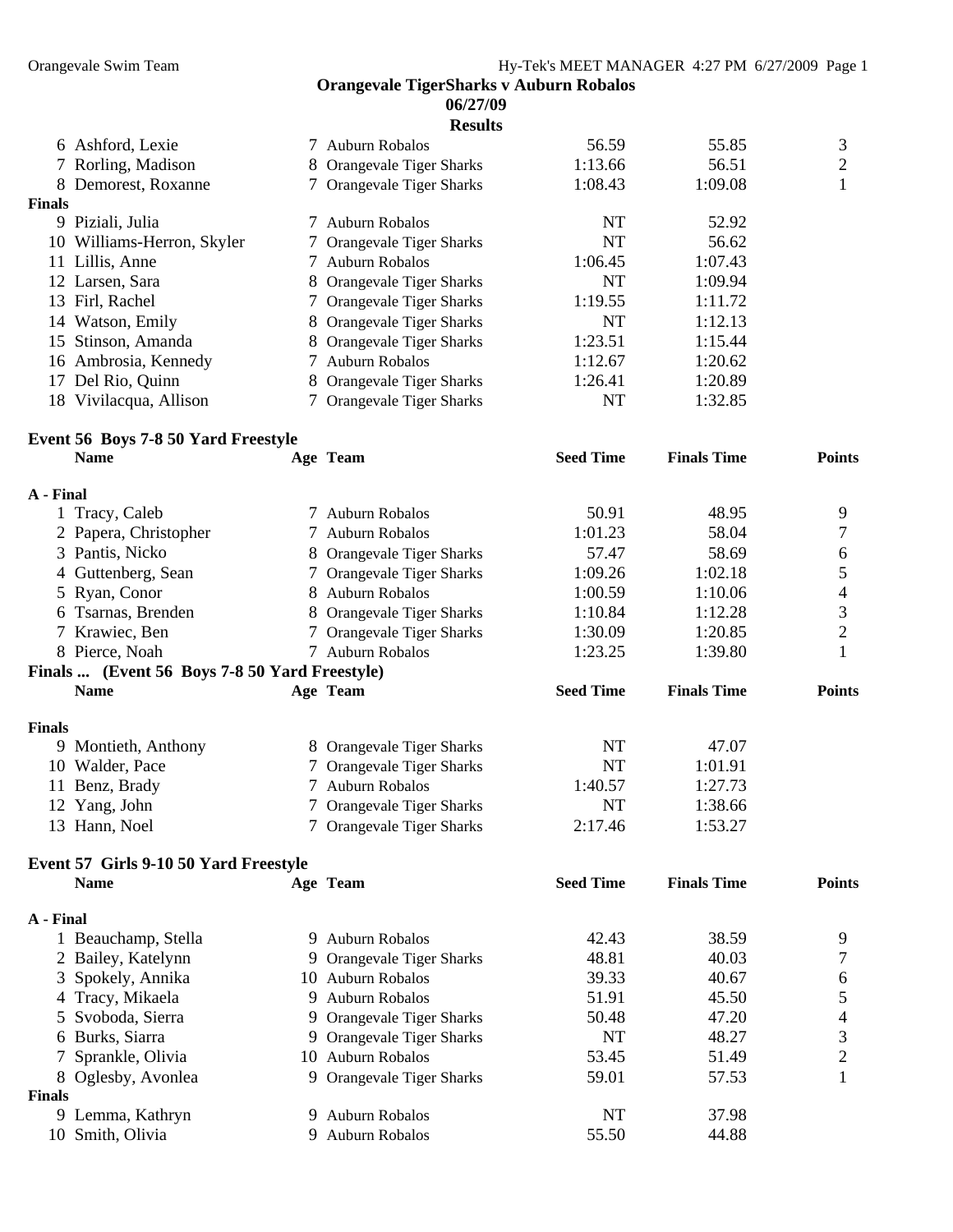|                                                      |   | <b>Orangevale TigerSharks v Auburn Robalos</b><br>06/27/09 |                  |                    |                |
|------------------------------------------------------|---|------------------------------------------------------------|------------------|--------------------|----------------|
|                                                      |   | <b>Results</b>                                             |                  |                    |                |
| 11 Boe, Taylor                                       |   | 9 Orangevale Tiger Sharks                                  | <b>NT</b>        | 45.87              |                |
| 12 Yang, Madeline                                    |   | 9 Orangevale Tiger Sharks                                  | 1:05.59          | 54.02              |                |
| 13 Lang, Crystal                                     |   | 10 Auburn Robalos                                          | 1:01.58          | 56.13              |                |
| 14 Dickey, Marissa                                   | 9 | Orangevale Tiger Sharks                                    | 1:05.08          | 57.16              |                |
| 15 Bornino, Tori                                     |   | 9 Orangevale Tiger Sharks                                  | 1:14.75          | 1:00.45            |                |
| Event 58 Boys 9-10 50 Yard Freestyle                 |   |                                                            |                  |                    |                |
| <b>Name</b>                                          |   | Age Team                                                   | <b>Seed Time</b> | <b>Finals Time</b> | <b>Points</b>  |
| A - Final                                            |   |                                                            |                  |                    |                |
| 1 Lewandowski, Kazik                                 |   | 10 Auburn Robalos                                          | 34.62            | 33.78              | 9              |
| 2 Quirarte, Salvador                                 |   | 10 Auburn Robalos                                          | 41.30            | 40.10              | 7              |
| 3 Benz, Carter                                       |   | 10 Auburn Robalos                                          | 38.56            | 40.23              | 6              |
| 4 Pierce, Mason                                      |   | 10 Auburn Robalos                                          | 40.42            | 40.49              | 5              |
| 5 Brown, Erik                                        |   | 9 Orangevale Tiger Sharks                                  | 44.39            | 43.57              | 4              |
| 6 Watson, Caleb                                      |   | 10 Orangevale Tiger Sharks                                 | NT               | 59.59              | 3              |
| 7 White, Jack                                        |   | 9 Orangevale Tiger Sharks                                  | 1:05.01          | 1:06.96            | $\overline{2}$ |
| 8 Hutchinson, William                                |   | 10 Orangevale Tiger Sharks                                 | 1:12.97          | 1:09.79            | 1              |
| <b>Finals</b><br>9 Zeigler, Adam                     |   | 10 Auburn Robalos                                          | 50.88            | 48.34              |                |
| Event 59 Girls 11-12 100 Yard Freestyle              |   |                                                            |                  |                    |                |
| <b>Name</b>                                          |   | Age Team                                                   | <b>Seed Time</b> | <b>Finals Time</b> | <b>Points</b>  |
| A - Final                                            |   |                                                            |                  |                    |                |
| 1 Yarnell, Annsley                                   |   | 11 Auburn Robalos                                          | 1:11.37          | 1:05.49            | 9              |
| 2 Beauchamp, Ruby                                    |   | 11 Auburn Robalos                                          | 1:19.50          | 1:15.82            | 7              |
| 3 Ambrosia, Payton                                   |   | 11 Auburn Robalos                                          | 1:17.86          | 1:16.30            | 6              |
| 4 Cardona, Daisy                                     |   | 11 Auburn Robalos                                          | <b>NT</b>        | 1:19.67            | 5              |
| 5 Dummett, Emily                                     |   | 11 Orangevale Tiger Sharks                                 | 1:37.01          | 1:32.36            | 4              |
| 6 Lawson, Sophia                                     |   | 11 Orangevale Tiger Sharks                                 | NT               | 1:36.71            | 3              |
| 7 Lawson, Emily                                      |   | 12 Orangevale Tiger Sharks                                 | 1:53.32          | 1:47.41            | $\overline{2}$ |
| A - Final  (Event 59 Girls 11-12 100 Yard Freestyle) |   |                                                            |                  |                    |                |
| <b>Name</b>                                          |   | Age Team                                                   | <b>Seed Time</b> | <b>Finals Time</b> | <b>Points</b>  |
| 8 Davis, Emmalyn                                     |   | 11 Orangevale Tiger Sharks                                 | 1:56.42          | 2:08.69            | 1              |
| <b>Finals</b>                                        |   |                                                            |                  |                    |                |
| 9 Hengst, Moriah                                     |   | 12 Auburn Robalos                                          | 1:20.35          | 1:18.11            |                |
| 10 Papera, Sydnee                                    |   | 12 Auburn Robalos                                          | 1:28.77          | 1:18.94            |                |
| 11 Woytus, Kaitlin                                   |   | 12 Auburn Robalos                                          | <b>NT</b>        | 1:20.68            |                |
| 12 Wenger, Bethany                                   |   | 11 Auburn Robalos                                          | 1:21.17          | 1:24.21            |                |
| 13 Demorest, Gabrielle                               |   | 11 Orangevale Tiger Sharks                                 | <b>NT</b>        | 1:33.42            |                |
| Event 60 Boys 11-12 100 Yard Freestyle               |   |                                                            |                  |                    |                |
| <b>Name</b>                                          |   | Age Team                                                   | <b>Seed Time</b> | <b>Finals Time</b> | <b>Points</b>  |
| A - Final                                            |   |                                                            |                  |                    |                |
| 1 Baldoni, Jack                                      |   | 12 Auburn Robalos                                          | 1:02.73          | 1:00.92            | 9              |
| 2 Hughes, Sean                                       |   | 11 Orangevale Tiger Sharks                                 | NT               | 1:17.54            | 7              |

3 Bailey, Jordan 12 Orangevale Tiger Sharks 1:22.54 1:19.27 6 4 Reynolds, Jack 11 Orangevale Tiger Sharks 1:23.54 1:24.02 5 5 Jungers, Riley 11 Auburn Robalos 1:23.28 1:24.13 4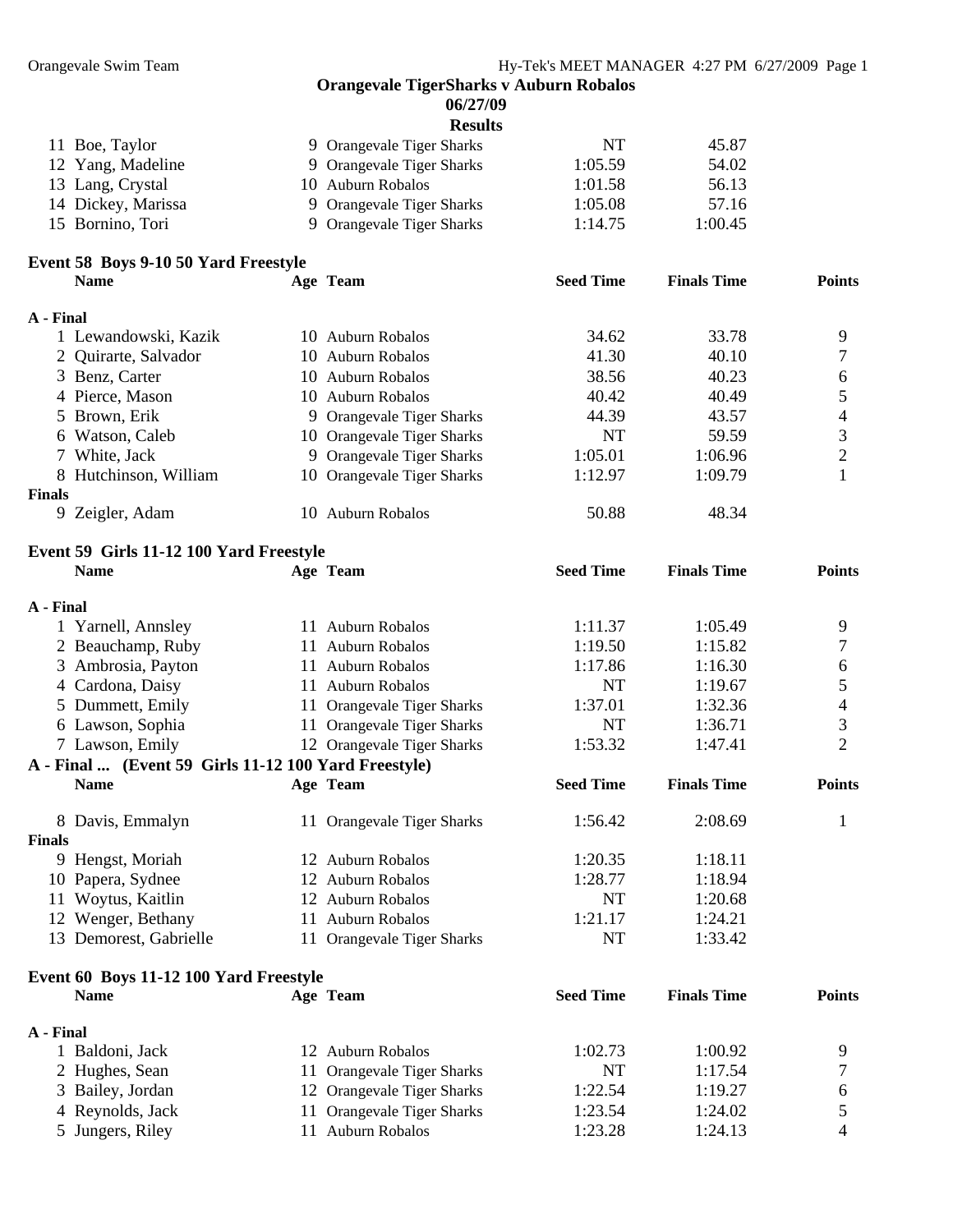**06/27/09** 

| 6 Dunlap, Caleb    | 12 Orangevale Tiger Sharks | 1:41.56 | 1:43.20  |  |
|--------------------|----------------------------|---------|----------|--|
| 7 Oskuie, Omid     | 11 Orangevale Tiger Sharks | NT.     | 1:54.42  |  |
| --- Liaghat, Armon | 11 Orangevale Tiger Sharks | NT      | X1:56.35 |  |

## **Event 61 Girls 13-14 100 Yard Freestyle**

|               | <b>Name</b>          |     | Age Team                   | <b>Seed Time</b> | <b>Finals Time</b> | <b>Points</b> |
|---------------|----------------------|-----|----------------------------|------------------|--------------------|---------------|
| A - Final     |                      |     |                            |                  |                    |               |
|               | 1 Miner, Natalie     |     | 14 Orangevale Tiger Sharks | 1:03.71          | 1:02.73            | 9             |
|               | 2 Studebaker, Taylor |     | 13 Auburn Robalos          | 1:13.95          | 1:09.57            |               |
|               | 3 Huston, Carly      | 13. | Auburn Robalos             | 1:17.61          | 1:13.67            | 6             |
|               | 4 Ittner, Maddison   |     | 13 Auburn Robalos          | 1:14.78          | 1:14.18            |               |
|               | 5 Morgan, Amy        |     | 14 Orangevale Tiger Sharks | 1:15.73          | 1:16.86            | 4             |
|               | 6 Corrales, Taylor   |     | 13 Orangevale Tiger Sharks | 1:21.48          | 1:19.97            | 3             |
|               | 7 Eyman, Brooke      |     | 14 Orangevale Tiger Sharks | 1:21.03          | 1:20.19            | 2             |
|               | 8 Sprowl, Karlee     |     | 13 Auburn Robalos          | 1:22.14          | 1:20.54            |               |
| <b>Finals</b> |                      |     |                            |                  |                    |               |
|               | 9 Perry, Dani        | 13. | Auburn Robalos             | NT               | 1:08.90            |               |
| 10-           | Valtman, Stefany     |     | 13 Orangevale Tiger Sharks | 1:21.93          | 1:17.08            |               |
| 11            | Del Rio, Berkley     |     | 13 Orangevale Tiger Sharks | 1:38.80          | 1:20.08            |               |
| 12            | Yarnell, Madisun     | 13. | <b>Auburn Robalos</b>      | 1:26.38          | 1:20.42            |               |
|               | 13 Riley, Victoria   | 13. | Auburn Robalos             | 1:58.80          | 1:44.80            |               |

### **Event 62 Boys 13-14 100 Yard Freestyle**

| <b>Name</b>          | Age Team                   | <b>Seed Time</b> | <b>Finals Time</b> | <b>Points</b> |
|----------------------|----------------------------|------------------|--------------------|---------------|
| A - Final            |                            |                  |                    |               |
| 1 Lemma, Marcus      | Auburn Robalos<br>13.      | NT               | 1:04.28            | 9             |
| 2 Wenger, Brent      | 14 Auburn Robalos          | 1:08.30          | 1:06.10            |               |
| 3 Clark, Geramy      | 14 Orangevale Tiger Sharks | 1:09.02          | 1:08.41            | 6             |
| 4 Brown, Austin      | 14 Orangevale Tiger Sharks | 1:08.77          | 1:09.28            |               |
| 5 McLean, Lucas      | 13 Orangevale Tiger Sharks | NT               | 1:11.18            | 4             |
| 6 Fuller, Chris      | 14 Orangevale Tiger Sharks | 1:14.98          | 1:11.72            |               |
| 7 Dunlap, Joshua     | 14 Orangevale Tiger Sharks | 1:15.64          | 1:13.79            |               |
| 8 Purugganan, Isaiah | 13 Orangevale Tiger Sharks | 1:35.16          | 1:31.86            |               |

|               | Event 63 Girls 15-18 100 Yard Freestyle |  |                            |                  |                    |               |  |  |
|---------------|-----------------------------------------|--|----------------------------|------------------|--------------------|---------------|--|--|
|               | <b>Name</b>                             |  | Age Team                   | <b>Seed Time</b> | <b>Finals Time</b> | <b>Points</b> |  |  |
| A - Final     |                                         |  |                            |                  |                    |               |  |  |
|               | Anderson, Lauren                        |  | 16 Auburn Robalos          | 1:07.44          | 1:05.29            | 9             |  |  |
|               | 2 Miller, Mary                          |  | 15 Orangevale Tiger Sharks | 1:06.60          | 1:06.09            |               |  |  |
|               | 3 Rock, Richelle                        |  | 16 Auburn Robalos          | 1:06.89          | 1:06.19            | 6             |  |  |
|               | 4 Clark, Chantel                        |  | 16 Orangevale Tiger Sharks | 1:10.79          | 1:08.85            |               |  |  |
|               | 5 Broadway, Shelby                      |  | 15 Orangevale Tiger Sharks | 1:03.85          | 1:10.86            | 4             |  |  |
|               | 6 Bacchi, Desi                          |  | 16 Auburn Robalos          | 1:10.68          | 1:12.63            | 3             |  |  |
|               | 7 Donaldson, Chelsea                    |  | 18 Orangevale Tiger Sharks | 1:14.35          | 1:14.38            | 2             |  |  |
| <b>Finals</b> |                                         |  |                            |                  |                    |               |  |  |
| 9.            | Porter, Samantha                        |  | 15 Orangevale Tiger Sharks | 1:19.03          | 1:10.63            |               |  |  |
|               | 10 Donaldson, Ellie                     |  | 15 Orangevale Tiger Sharks | 1:16.17          | 1:15.57            |               |  |  |
| 11            | Pach, Maddy                             |  | 15 Orangevale Tiger Sharks | 1:19.19          | 1:18.84            |               |  |  |
|               | 12 Reynolds, Emily                      |  | 15 Orangevale Tiger Sharks | 1:17.24          | 1:21.28            |               |  |  |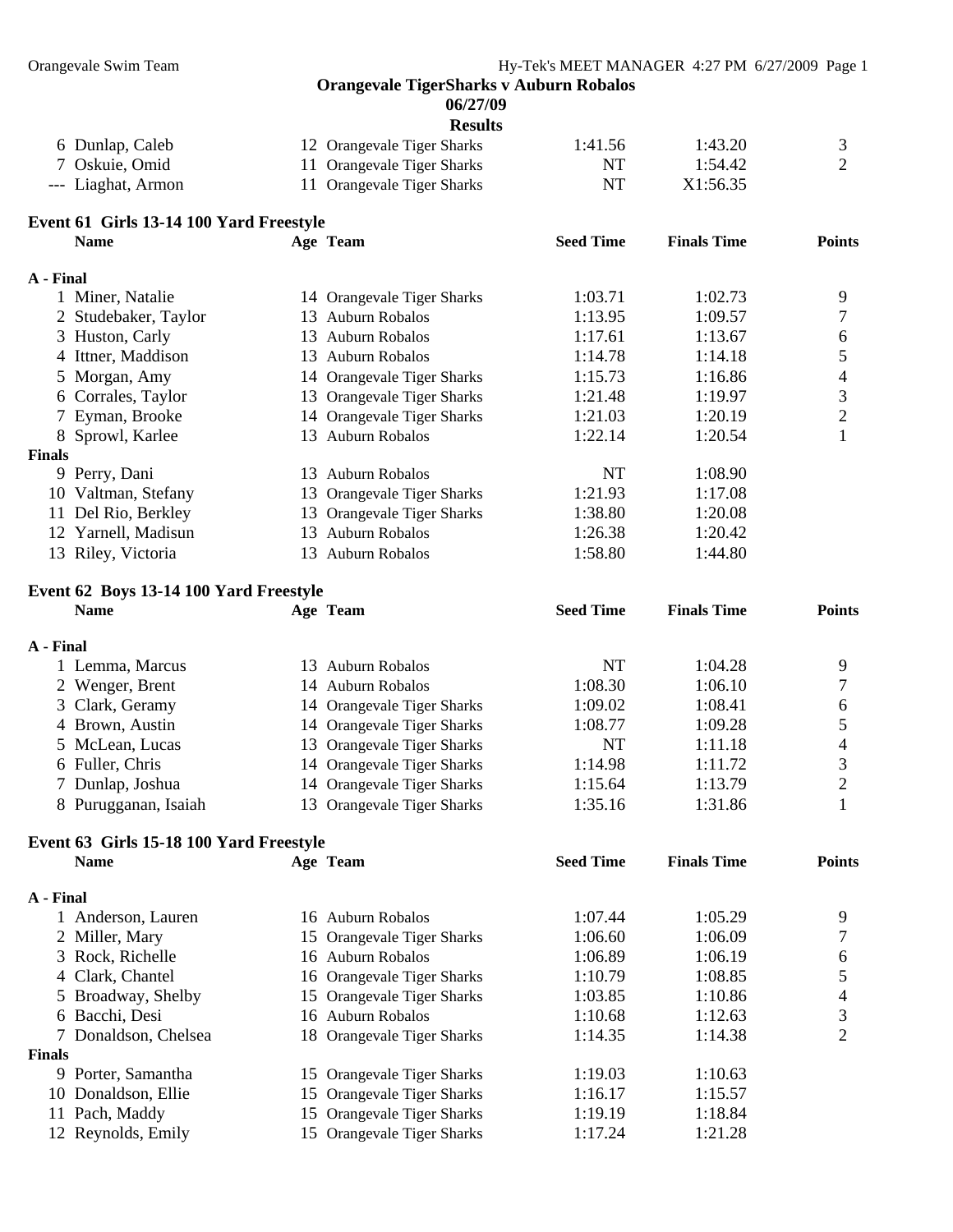**06/27/09** 

| Event 64 Boys 15-18 100 Yard Freestyle |                            |                  |                    |                |
|----------------------------------------|----------------------------|------------------|--------------------|----------------|
| <b>Name</b>                            | Age Team                   | <b>Seed Time</b> | <b>Finals Time</b> | <b>Points</b>  |
| A - Final                              |                            |                  |                    |                |
| 1 Tracy, Nate                          | 17 Auburn Robalos          | 53.83            | 53.73              | 9              |
| 2 Foster, John                         | 17 Orangevale Tiger Sharks | 54.31            | 54.30              | 7              |
| 3 Hannan, Benett                       | 17 Orangevale Tiger Sharks | 56.64            | 57.17              | 6              |
| 4 Morgan, Mason                        | 17 Orangevale Tiger Sharks | <b>NT</b>        | 57.52              | 5              |
| 5 Mower, Tyler                         | 16 Orangevale Tiger Sharks | 1:02.91          | 1:08.11            | 4              |
| Event 65 Girls 7-8 25 Yard Butterfly   |                            |                  |                    |                |
| <b>Name</b>                            | Age Team                   | <b>Seed Time</b> | <b>Finals Time</b> | <b>Points</b>  |
| A - Final                              |                            |                  |                    |                |
| 1 Huston, Katie                        | 7 Auburn Robalos           | 21.60            | 24.30              | 9              |
| 2 Sylvester, Lauren                    | 8 Auburn Robalos           | 37.02            | 25.03              | 7              |
| 3 Piziali, Francesca                   | 6 Auburn Robalos           | 34.79            | 28.77              | 6              |
| 4 Spokely, Eralise                     | 8 Auburn Robalos           | 27.07            | 30.24              | 5              |
| 5 Fuller, Belle                        | 8 Orangevale Tiger Sharks  | 34.78            | 31.10              | 4              |
| 6 Broda, Gabbey                        | 8 Orangevale Tiger Sharks  | 38.67            | 33.82              | 3              |
| 7 Pantis, Zoe                          | 8 Orangevale Tiger Sharks  | 29.88            | 34.05              | $\overline{2}$ |
| --- Miner, Malia                       | 8 Orangevale Tiger Sharks  | 38.81            | DQ                 |                |
| <b>Finals</b>                          |                            |                  |                    |                |
| 9 Eilhardt, Lili                       | 8 Orangevale Tiger Sharks  | NT               | 35.42              |                |
| 10 Ryan, Taryn                         | 7 Auburn Robalos           | 39.67            | 36.57              |                |
| 11 Smith, Jenna                        | 6 Auburn Robalos           | 38.90            | 38.81              |                |
| --- Essex, Kennedy                     | 7 Orangevale Tiger Sharks  | 39.77            | DQ                 |                |
| --- Anderson, Faith                    | 7 Orangevale Tiger Sharks  | 51.03            | DQ                 |                |
| Event 66 Boys 7-8 25 Yard Butterfly    |                            |                  |                    |                |
| <b>Name</b>                            | Age Team                   | <b>Seed Time</b> | <b>Finals Time</b> | <b>Points</b>  |
| A - Final                              |                            |                  |                    |                |
| 1 Tracy, Caleb                         | 7 Auburn Robalos           | 31.83            | 25.78              | 9              |
| 2 Boe, Jacob                           | 8 Orangevale Tiger Sharks  | 26.04            | 27.02              | 7              |
| 3 Ryan, Conor                          | 8 Auburn Robalos           | 38.81            | 35.54              | 6              |
| --- Camillucci, Jonathan               | 7 Auburn Robalos           | 38.80            | DQ                 |                |
| --- Ericksen, Connor                   | 8 Orangevale Tiger Sharks  | 30.69            | DQ                 |                |
| --- Wenger, Stuart                     | 8 Auburn Robalos           | 39.21            | DQ                 |                |
| Event 67 Girls 9-10 25 Yard Butterfly  |                            |                  |                    |                |
| <b>Name</b>                            | Age Team                   | <b>Seed Time</b> | <b>Finals Time</b> | <b>Points</b>  |
| A - Final                              |                            |                  |                    |                |
| 1 Conway, Allison                      | 9 Auburn Robalos           | 26.16            | 23.37              | 9              |
| 2 Anderson, Gabrielle                  | 9 Auburn Robalos           | 28.20            | 23.43              | 7              |
| 3 Bailey, Katelynn                     | 9 Orangevale Tiger Sharks  | 24.50            | 23.68              | 6              |
| 4 Bujanda, Miya                        | 10 Orangevale Tiger Sharks | 21.18            | 23.77              | 5              |
| 5 Smith, Olivia                        | 9 Auburn Robalos           | 31.32            | 24.37              | 4              |
| 6 Boe, Taylor                          | 9 Orangevale Tiger Sharks  | NT               | 24.92              | 3              |
| 7 Cervantes, Claire                    | 9 Auburn Robalos           | 26.57            | 26.82              | 2              |
| <b>Finals</b>                          |                            |                  |                    |                |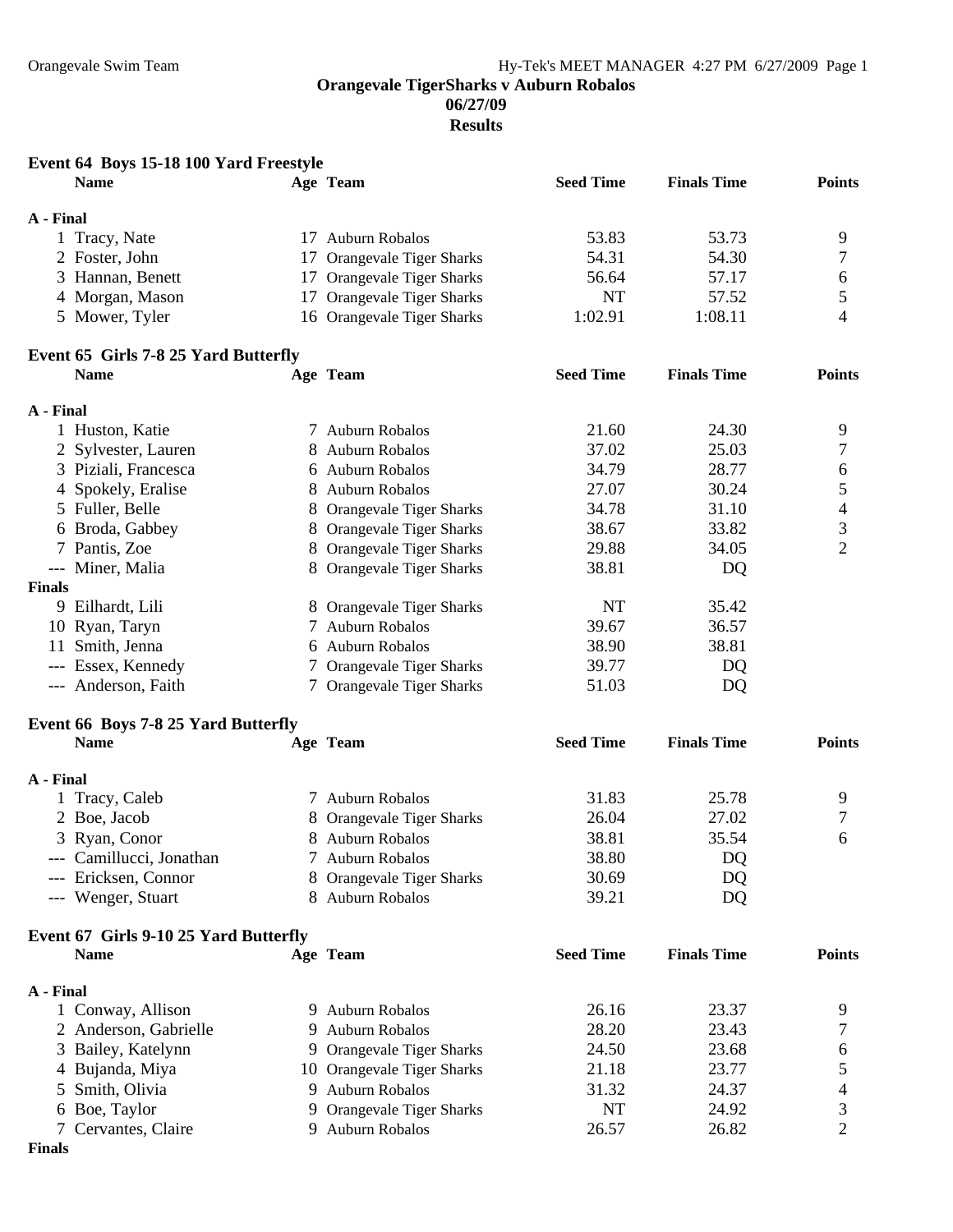|         |  | $00/41107$ |  |
|---------|--|------------|--|
| Recults |  |            |  |

|                    |                   | rcouns |       |       |
|--------------------|-------------------|--------|-------|-------|
| 9 Piziali, Emma    | 9 Auburn Robalos  |        | 32.71 | 24.27 |
| 10 Lang, Crystal   | 10 Auburn Robalos |        | 32.57 | 29.34 |
| 11 Smith, Emily    | 9 Auburn Robalos  |        | 32.75 | 30.16 |
| --- Green, Joslynn | 9 Auburn Robalos  |        | 36.52 | DO.   |

## **Event 68 Boys 9-10 25 Yard Butterfly**

| <b>Name</b>          | Age Team                   | <b>Seed Time</b> | <b>Finals Time</b> | <b>Points</b> |
|----------------------|----------------------------|------------------|--------------------|---------------|
| A - Final            |                            |                  |                    |               |
| 1 Quirarte, Salvador | 10 Auburn Robalos          | 23.95            | 23.32              |               |
| 2 Ericksen, Jake     | 9 Orangevale Tiger Sharks  | 22.63            | 24.43              |               |
| 3 Kim, Kyle          | 10 Orangevale Tiger Sharks | NT               | 24.50              | 6             |
| 4 Brown, Erik        | 9 Orangevale Tiger Sharks  | 26.69            | 26.63              |               |
| 5 Zeigler, Adam      | 10 Auburn Robalos          | 29.93            | 27.50              |               |
| --- Bryant, Matthew  | Auburn Robalos             | 31.48            | DO                 |               |

#### **Event 69 Girls 11-12 50 Yard Butterfly Name Age Team Seed Time Finals Time Points**

| A - Final             |                            |         |         |   |
|-----------------------|----------------------------|---------|---------|---|
| 1 Yarnell, Annsley    | 11 Auburn Robalos          | NT      | 35.56   | Q |
| 2 Tracy, Katie        | 11 Auburn Robalos          | 43.43   | 43.08   |   |
| 3 Quirarte, Raquel    | 12 Auburn Robalos          | 44.85   | 46.05   |   |
| 4 Ambrosia, Payton    | 11 Auburn Robalos          | 47.79   | 47.78   |   |
| 5 McGuire, Siouxsie   | 11 Auburn Robalos          | 1:04.88 | 55.05   |   |
| 6 Caravella, Danielle | 11 Orangevale Tiger Sharks | 59.08   | 55.87   |   |
| 7 Fuller, Kate        | 11 Orangevale Tiger Sharks | 1:00.49 | 1:01.82 |   |

### **Event 70 Boys 11-12 50 Yard Butterfly**

| <b>Name</b>      | Age Team                       | <b>Seed Time</b> | <b>Finals Time</b> | <b>Points</b> |
|------------------|--------------------------------|------------------|--------------------|---------------|
| A - Final        |                                |                  |                    |               |
| 1 Baldoni, Jack  | 12 Auburn Robalos              | 40.71            | 35.63              |               |
| 2 Huston, Ryan   | Auburn Robalos<br>Ħ            | 40.00            | 38.69              |               |
| 3 Granat, Tommy  | Auburn Robalos                 | 51.35            | 40.40              | 6             |
| 4 Hughes, Sean   | 11 Orangevale Tiger Sharks     | 43.69            | 41.02              |               |
| 5 Bailey, Jordan | 12 Orangevale Tiger Sharks     | 43.46            | 44.33              | 4             |
| 6 Boe, Joshua    | <b>Orangevale Tiger Sharks</b> | 50.83            | 49.32              |               |

## **Event 71 Girls 13-14 50 Yard Butterfly Name Age Team Seed Time Finals Time Points A - Final**  1 Marino, Frankie 13 Auburn Robalos 32.18 33.01 9 2 Jones, Kiersten 14 Auburn Robalos 33.64 33.59 7 3 Hanks, Jamie 13 Orangevale Tiger Sharks NT 35.49 6 **A - Final ... (Event 71 Girls 13-14 50 Yard Butterfly) Name Age Team Seed Time Finals Time Points**  4 Valtman, Stefany 13 Orangevale Tiger Sharks 37.95 37.40 5 5 Perry, Dani 13 Auburn Robalos 37.43 37.56 4

| 5 Perry, Dani      | 13 Auburn Robalos          | 37.43 | 37.56 |  |
|--------------------|----------------------------|-------|-------|--|
| 6 McFarland, Devin | 14 Auburn Robalos          | 38.69 | 37.91 |  |
| 7 Eyman, Brooke    | 14 Orangevale Tiger Sharks | 43.36 | 44.81 |  |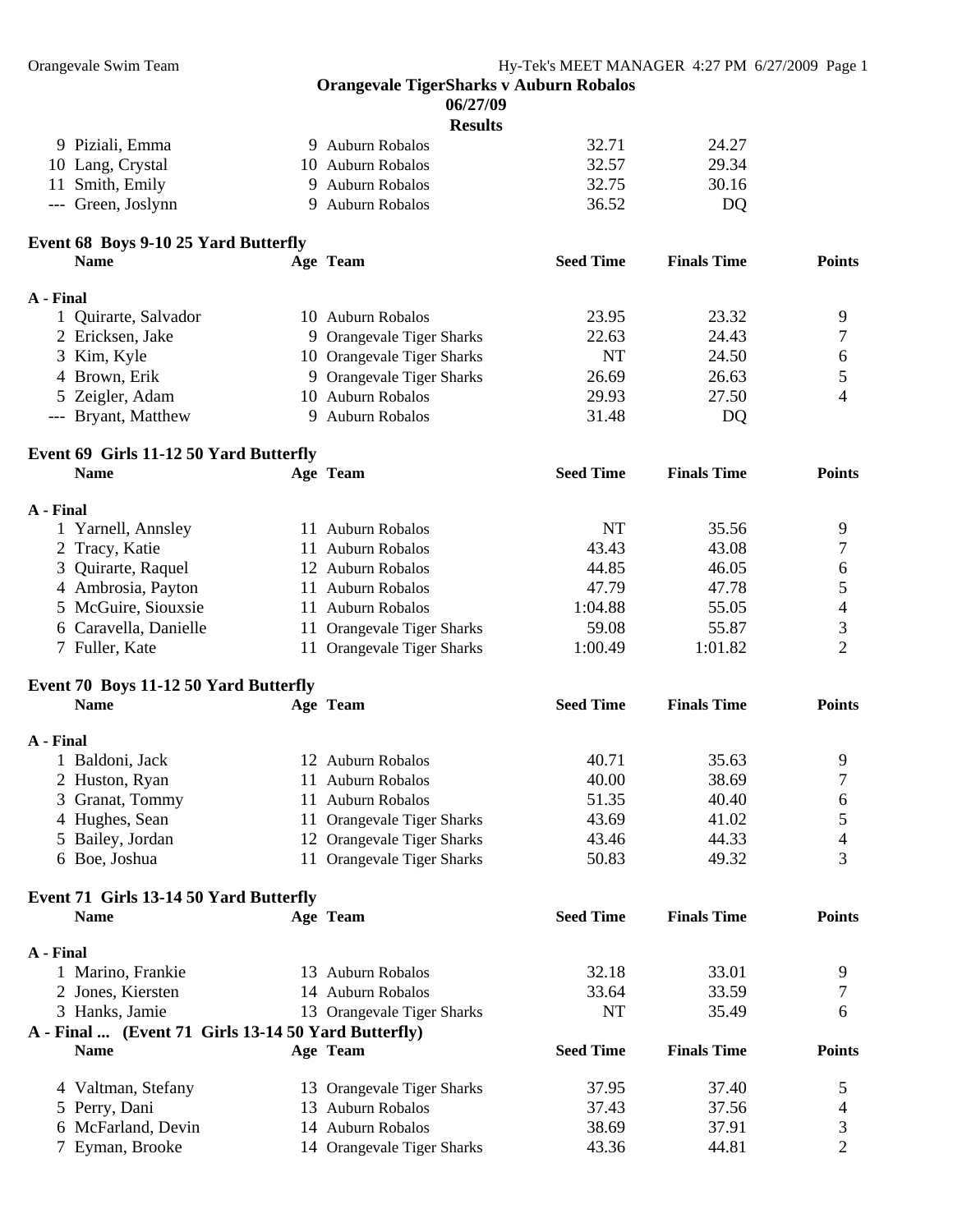#### **06/27/09**

| <b>Finals</b>                                              |                              |                                |                                  |                |
|------------------------------------------------------------|------------------------------|--------------------------------|----------------------------------|----------------|
| 9 Huston, Carly                                            | 13 Auburn Robalos            | 38.95                          | 36.80                            |                |
| 10 Studebaker, Taylor                                      | 13 Auburn Robalos            | 39.08                          | 37.32                            |                |
| Taber, Lauren<br>11                                        | 14 Auburn Robalos            | 42.92                          | 39.28                            |                |
| 12 Musser, Shannon                                         | 13 Auburn Robalos            | 48.38                          | 49.61                            |                |
| Event 72 Boys 13-14 50 Yard Butterfly                      |                              |                                |                                  |                |
| <b>Name</b>                                                | Age Team                     | <b>Seed Time</b>               | <b>Finals Time</b>               | <b>Points</b>  |
| A - Final                                                  |                              |                                |                                  |                |
| 1 Eyman, Ryan                                              | 13 Orangevale Tiger Sharks   | 30.72                          | 30.74                            | 9              |
| 2 Fuller, Ryan                                             | 13 Orangevale Tiger Sharks   | 43.50                          | 33.85                            | 7              |
| --- Musser, Quinn                                          | 14 Auburn Robalos            | 33.34                          | DQ                               |                |
|                                                            |                              |                                |                                  |                |
| Event 73 Girls 15-18 50 Yard Butterfly<br><b>Name</b>      | Age Team                     | <b>Seed Time</b>               | <b>Finals Time</b>               | <b>Points</b>  |
|                                                            |                              |                                |                                  |                |
| A - Final                                                  |                              |                                |                                  |                |
| 1 Wenger, Charla                                           | 16 Auburn Robalos            | 29.16                          | 29.80                            | 9              |
| 2 Negrete, Brooke                                          | 16 Orangevale Tiger Sharks   | 28.95                          | 30.23                            | 7              |
| 3 Negrete, Heather                                         | 18 Orangevale Tiger Sharks   | 30.04                          | 30.96                            | 6              |
| 4 Jungers, Shelby                                          | 17 Auburn Robalos            | 30.96                          | 32.07                            | 5              |
| 5 Jungers, Haley                                           | 15 Auburn Robalos            | 32.38                          | 32.16                            | $\overline{4}$ |
| 6 Jones, Alyssa                                            | 17 Auburn Robalos            | 31.21                          | 33.47                            | 3              |
| 7 Broadway, Shelby                                         | 15 Orangevale Tiger Sharks   | 31.33                          | 34.64                            | $\overline{c}$ |
| 8 Porter, Samantha                                         | 15 Orangevale Tiger Sharks   | 35.23                          | 34.75                            | 1              |
| <b>Finals</b>                                              |                              |                                |                                  |                |
| 9 Briggs, Mercedes                                         | 16 Auburn Robalos            | 32.87                          | 32.52                            |                |
| 10 Anderson, Lauren                                        | 16 Auburn Robalos            | 34.41                          | 34.16                            |                |
| 11 Valtman, Allie                                          | 17 Orangevale Tiger Sharks   | 38.23                          | 37.89                            |                |
| 12 Pach, Maddy                                             | 15 Orangevale Tiger Sharks   | 49.57                          | 39.88                            |                |
| Event 74 Boys 15-18 50 Yard Butterfly                      |                              |                                |                                  |                |
| <b>Name</b>                                                | Age Team                     | <b>Seed Time</b>               | <b>Finals Time</b>               | <b>Points</b>  |
| A - Final                                                  |                              |                                |                                  |                |
| 1 Tracy, Sam                                               | 18 Auburn Robalos            | 28.31                          | 27.79                            | 9              |
| 2 Hannan, Benett                                           | 17 Orangevale Tiger Sharks   | 28.70                          | 28.29                            | 7              |
| 3 Monjaras, Victor                                         | 18 Auburn Robalos            | 39.19                          | 34.85                            | 6              |
| --- Briggs, Kevin                                          | 18 Auburn Robalos            | 39.19                          | DQ                               |                |
|                                                            |                              |                                |                                  |                |
| Event 75 Girls 7-8 100 Yard Freestyle Relay<br><b>Team</b> | <b>Relay</b>                 | <b>Seed Time</b>               | <b>Finals Time</b>               | <b>Points</b>  |
|                                                            |                              |                                |                                  |                |
| A - Final                                                  |                              |                                |                                  |                |
| 1 Auburn Robalos                                           | A                            | 1:26.47                        | 1:29.61<br>4) Yarnell, Aurrora 8 | 12             |
| 1) Huston, Katie 7                                         | 2) Spokely, Eralise 8<br>B   | 3) Ashford, Lexie 7<br>1:47.63 | 1:42.58                          | 9              |
| 2 Orangevale Tiger Sharks<br>1) Pantis, Zoe 8              | 2) Williams-Herron, Skyler 7 | 3) Anderson, Faith 7           |                                  |                |
| 3 Auburn Robalos                                           | B                            | 1:35.61                        | 4) Rorling, Madison 8<br>1:49.51 |                |
| 1) Lillis, Anne 7                                          | 2) Ambrosia, Kennedy 7       | 3) Piziali, Julia 7            | 4) Sylvester, Lauren 8           |                |
| A - Final  (Event 75 Girls 7-8 100 Yard Freestyle Relay)   |                              |                                |                                  |                |
| <b>Team</b>                                                | <b>Relay</b>                 | <b>Seed Time</b>               | <b>Finals Time</b>               | <b>Points</b>  |
|                                                            |                              |                                |                                  |                |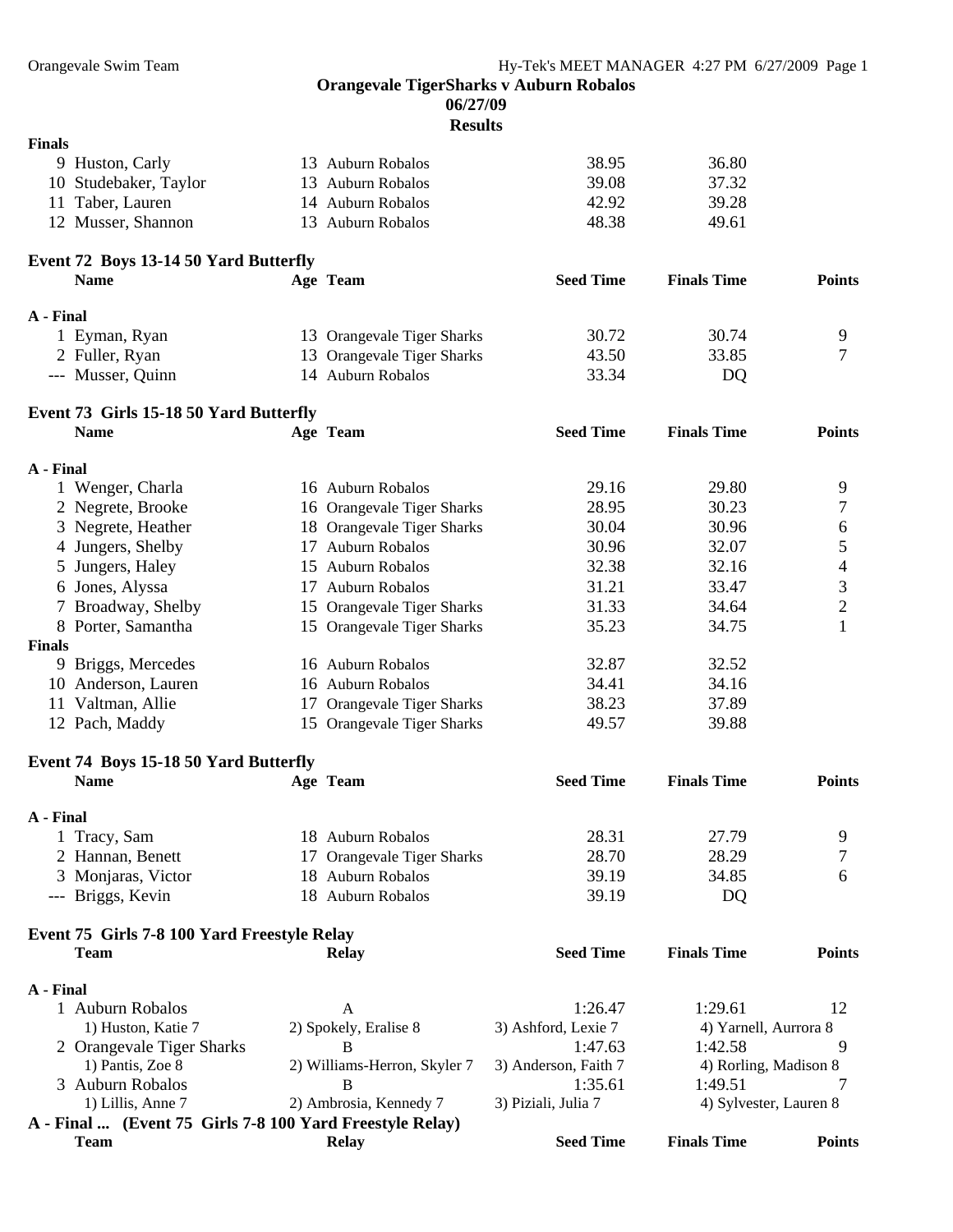#### Orangevale Swim Team **Hy-Tek's MEET MANAGER** 4:27 PM 6/27/2009 Page 1

**Orangevale TigerSharks v Auburn Robalos** 

## **06/27/09**

|           | Event 79 Girls 11-12 200 Yard Freestyle Relay<br><b>Team</b> | <b>Relay</b>              | <b>Seed Time</b>          | <b>Finals Time</b>       | <b>Points</b> |
|-----------|--------------------------------------------------------------|---------------------------|---------------------------|--------------------------|---------------|
|           |                                                              |                           |                           |                          |               |
|           | 1) Holmes, Payton 9                                          | 2) Watson, Caleb 10       | 3) Hutchinson, William 10 | 4) Leanos, Luke 10       |               |
|           | --- Orangevale Tiger Sharks                                  | B                         | NT                        | DQ                       |               |
|           | 1) Tucker, Brig 10                                           | 2) Culwell, Cody 10       | 3) Bryant, Matthew 9      | 4) Zeigler, Adam 10      |               |
|           | 3 Auburn Robalos                                             | B                         | 2:46.45                   | 3:28.53                  | 7             |
|           | 1) Brown, Erik 9                                             | 2) Kim, Kyle 10           | 3) White, Jack 9          | 4) Ericksen, Jake 9      |               |
|           | 2 Orangevale Tiger Sharks                                    | А                         | 2:23.20                   | 3:28.11                  | 9             |
|           | 1) Benz, Carter 10                                           | 2) Quirarte, Salvador 10  | 3) Lewandowski, Kazik 10  | 4) Pierce, Mason 10      |               |
|           | 1 Auburn Robalos                                             | A                         | 2:27.45                   | 2:33.55                  | 12            |
| A - Final |                                                              |                           |                           |                          |               |
|           | <b>Team</b>                                                  | <b>Relay</b>              | <b>Seed Time</b>          | <b>Finals Time</b>       | <b>Points</b> |
|           | Event 78 Boys 9-10 200 Yard Freestyle Relay                  |                           |                           |                          |               |
|           |                                                              |                           |                           |                          |               |
|           | 1) Knopp, Cassidy 10                                         | 2) Boe, Taylor 9          | 3) Bornino, Tori 9        | 4) Warren, Katelyn 10    |               |
|           | 6 Orangevale Tiger Sharks                                    | B                         | 2:30.00                   | 3:44.27                  |               |
|           | 1) Dickey, Marissa 9                                         | 2) Yang, Madeline 9       | 3) Burks, Siarra 9        | 4) Oglesby, Avonlea 9    |               |
|           | 5 Orangevale Tiger Sharks                                    | $\mathsf{C}$              | 3:00.00                   | 3:43.28                  | 3             |
|           | 1) Smith, Emily 9                                            | 2) Smith, Olivia 9        | 3) Green, Joslynn 9       | 4) Sprankle, Olivia 10   |               |
|           | 4 Auburn Robalos                                             | $\mathbf C$               | <b>NT</b>                 | 3:31.09                  | 5             |
|           | 1) Anderson, Gabrielle 9                                     | 2) Cervantes, Claire 9    | 3) Lang, Crystal 10       | 4) Tracy, Mikaela 9      |               |
|           | 3 Auburn Robalos                                             | B                         | NT                        | 3:05.63                  | 7             |
|           | 1) Bujanda, Miya 10                                          | 2) Ramirez, Rosemary 10   | 3) Svoboda, Sierra 9      | 4) Bailey, Katelynn 9    |               |
|           | 2 Orangevale Tiger Sharks                                    | $\mathbf{A}$              | 2:03.28                   | 2:54.68                  | 9             |
|           | 1) Beauchamp, Stella 9                                       | 2) Spokely, Annika 10     | 3) Lemma, Kathryn 9       | 4) Moore, Maggie 10      |               |
|           | 1 Auburn Robalos                                             | A                         | 2:44.30                   | 2:36.86                  | 12            |
| A - Final |                                                              |                           |                           |                          |               |
|           |                                                              |                           |                           |                          |               |
|           | <b>Team</b>                                                  | <b>Relay</b>              | <b>Seed Time</b>          | <b>Finals Time</b>       | <b>Points</b> |
|           | Event 77 Girls 9-10 200 Yard Freestyle Relay                 |                           |                           |                          |               |
|           |                                                              |                           |                           |                          |               |
|           | 1) Pantis, Nicko 8                                           | 2) Yang, John 7           | 3) Hann, Noel 7           | 4) Tsarnas, Brenden 8    |               |
|           | 4 Orangevale Tiger Sharks                                    | B                         | 1:43.35                   | 2:24.71                  | 5             |
|           | 1) Ryan, Conor 8                                             | 2) Pierce, Noah 7         | 3) Wenger, Stuart 8       | 4) Zeigler, Carson 8     |               |
|           | 3 Auburn Robalos                                             | B                         | 1:54.41                   | 2:02.08                  | 7             |
|           | 1) Papera, Christopher 7                                     | 2) Camillucci, Jonathan 7 | 3) Tracy, Caleb 7         | 4) Tucker, Owen 8        |               |
|           | 2 Auburn Robalos                                             | $\mathbf{A}$              | 1:32.38                   | 1:34.38                  | 9             |
|           | 1) Boe, Jacob 8                                              | 2) Ericksen, Connor 8     | 3) Simmons, Lucas 8       | 4) Montieth, Anthony 8   |               |
| A - Final | 1 Orangevale Tiger Sharks                                    | A                         | 1:25.37                   | 1:24.44                  | 12            |
|           |                                                              |                           |                           |                          |               |
|           | Event 76 Boys 7-8 100 Yard Freestyle Relay<br><b>Team</b>    | <b>Relay</b>              | <b>Seed Time</b>          | <b>Finals Time</b>       | <b>Points</b> |
|           |                                                              |                           |                           |                          |               |
|           | 1) Watson, Emily 8                                           | 2) Stinson, Amanda 8      | 3) Del Rio, Quinn 8       | 4) Vivilacqua, Allison 7 |               |
|           | 6 Orangevale Tiger Sharks                                    | D                         | 2:27.28                   | 2:26.98                  | 1             |
|           | 1) Demorest, Roxanne 7                                       | 2) Miner, Malia 8         | 3) Larsen, Sara 8         | 4) Firl, Rachel 7        |               |
|           | 5 Orangevale Tiger Sharks                                    | $\mathcal{C}$             | 2:07.77                   | 2:12.61                  | 3             |
|           | 1) Eilhardt, Lili 8                                          | 2) Fuller, Belle 8        | 3) Essex, Kennedy 7       | 4) Broda, Gabbey 8       |               |
|           | 4 Orangevale Tiger Sharks                                    | A                         | 1:39.91                   | 1:50.73                  | 5             |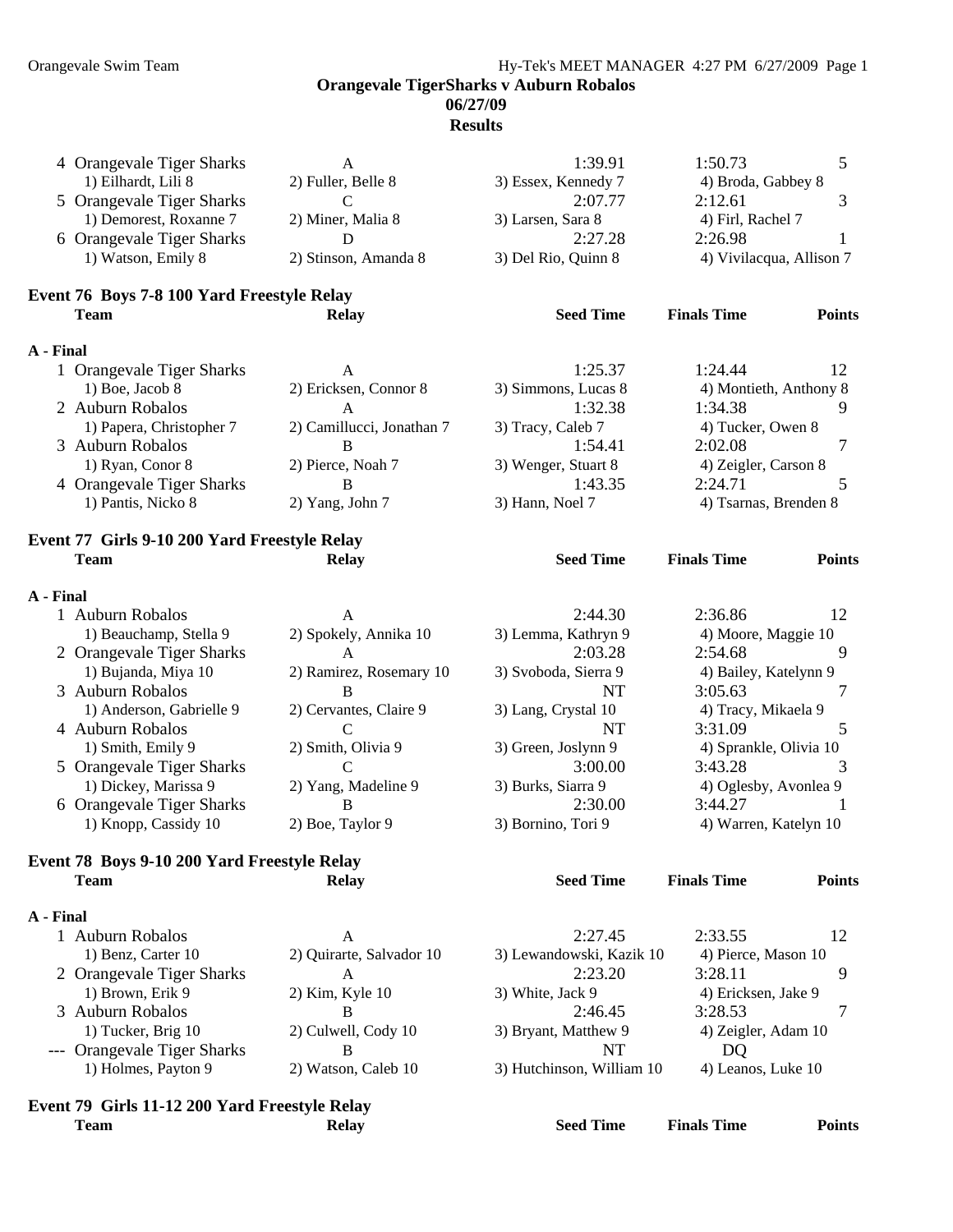## **06/27/09**

| A - Final |                                                |                                                            |                                      |                                     |               |
|-----------|------------------------------------------------|------------------------------------------------------------|--------------------------------------|-------------------------------------|---------------|
|           | 1 Auburn Robalos                               | A                                                          | 2:10.38                              | 2:10.46                             | 12            |
|           | 1) Quirarte, Raquel 12                         | 2) Weiler, Sara 12                                         | 3) Ambrosia, Payton 11               | 4) Yarnell, Annsley 11              |               |
|           | 2 Auburn Robalos                               | B                                                          | 2:17.23                              | 2:18.47                             | 9             |
|           | 1) Beauchamp, Ruby 11                          | 2) Cardona, Daisy 11                                       | 3) Hengst, Moriah 12                 | 4) Woytus, Kaitlin 12               |               |
|           |                                                | A - Final  (Event 79 Girls 11-12 200 Yard Freestyle Relay) |                                      |                                     |               |
|           | <b>Team</b>                                    | <b>Relay</b>                                               | <b>Seed Time</b>                     | <b>Finals Time</b>                  | <b>Points</b> |
|           |                                                |                                                            |                                      |                                     |               |
|           | 3 Auburn Robalos                               | $\mathsf{C}$                                               | 2:24.71                              | 2:36.26                             | 7             |
|           | 1) Papera, Sydnee 12                           | 2) McGuire, Siouxsie 11                                    | 3) Tracy, Katie 11                   | 4) Wenger, Bethany 11               |               |
|           | 4 Orangevale Tiger Sharks                      | A                                                          | 2:01.12                              | 2:49.47                             | 5             |
|           | 1) Fuller, Kate 11                             | 2) Dummett, Emily 11                                       | 3) Caravella, Danielle 11            | 4) Higby, Cora 11                   |               |
|           | 5 Orangevale Tiger Sharks                      | B                                                          | <b>NT</b>                            | 3:28.94                             | 3             |
|           | 1) Lawson, Emily 12                            | 2) Lawson, Sophia 11                                       | 3) Davis, Emmalyn 11                 | 4) Demorest, Gabrielle 11           |               |
|           | Event 80 Boys 11-12 200 Yard Freestyle Relay   |                                                            |                                      |                                     |               |
|           | <b>Team</b>                                    | <b>Relay</b>                                               | <b>Seed Time</b>                     | <b>Finals Time</b>                  | <b>Points</b> |
|           |                                                |                                                            |                                      |                                     |               |
| A - Final |                                                |                                                            |                                      |                                     |               |
|           | 1 Auburn Robalos                               | A                                                          | 2:11.45                              | 2:08.87                             | 12            |
|           | 1) Granat, Tommy 11                            | 2) Moore, Nicholas 12                                      | 3) Jungers, Riley 11                 | 4) Baldoni, Jack 12                 |               |
|           | 2 Orangevale Tiger Sharks                      | A                                                          | 2:09.73                              | 2:16.74                             | 9             |
|           | 1) Reynolds, Jack 11                           | 2) Hughes, Sean 11                                         | 3) Bailey, Jordan 12                 | 4) Jimenez, Eddie 12                |               |
|           | 3 Orangevale Tiger Sharks                      | B                                                          | NT                                   | 2:54.06                             | 7             |
|           | 1) Essex, Calen 11                             | 2) Oglesby, Kiernan 12                                     | 3) Boe, Joshua 11                    | 4) Dunlap, Caleb 12                 |               |
|           |                                                |                                                            |                                      |                                     |               |
|           |                                                |                                                            |                                      |                                     |               |
|           | Event 81 Girls 13-14 200 Yard Freestyle Relay  |                                                            |                                      |                                     |               |
|           | <b>Team</b>                                    | <b>Relay</b>                                               | <b>Seed Time</b>                     | <b>Finals Time</b>                  | <b>Points</b> |
|           |                                                |                                                            |                                      |                                     |               |
| A - Final |                                                |                                                            |                                      |                                     |               |
|           | 1 Auburn Robalos                               | A                                                          | 1:58.47                              | 1:58.95                             | 12            |
|           | 1) Hubbard, Christina 14                       | 2) Ittner, Maddison 13                                     | 3) Perry, Dani 13                    | 4) Marino, Frankie 13               | 9             |
|           | 2 Orangevale Tiger Sharks                      | A                                                          | 2:03.63                              | 2:03.82                             |               |
|           | 1) Miner, Natalie 14<br>3 Auburn Robalos       | 2) Hanks, Jamie 13<br>$\mathbf B$                          | 3) DeClouette, Jessica 13<br>2:04.99 | 4) Valtman, Stefany 13<br>2:07.32   | 7             |
|           | 1) Tracy, Anne 13                              |                                                            | 3) Jones, Kiersten 14                |                                     |               |
|           |                                                | 2) Sprowl, Karlee 13<br>B                                  | 2:15.81                              | 4) Studebaker, Taylor 13<br>2:21.79 | 5             |
|           | 4 Orangevale Tiger Sharks<br>1) Morgan, Amy 14 |                                                            | 3) Del Rio, Berkley 13               | 4) Eyman, Brooke 14                 |               |
|           | 5 Auburn Robalos                               | 2) Miner, Mackenzie 13<br>$\mathcal{C}$                    | 2:10.33                              | 2:40.15                             | 3             |
|           | 1) McFarland, Devin 14                         | 2) Yarnell, Madisun 13                                     | 3) Riley, Victoria 13                | 4) Musser, Shannon 13               |               |
|           |                                                |                                                            |                                      |                                     |               |
|           | Event 82 Boys 13-14 200 Yard Freestyle Relay   |                                                            |                                      |                                     |               |
|           | <b>Team</b>                                    | <b>Relay</b>                                               | <b>Seed Time</b>                     | <b>Finals Time</b>                  | <b>Points</b> |
|           |                                                |                                                            |                                      |                                     |               |
| A - Final |                                                |                                                            |                                      |                                     |               |
|           | 1 Orangevale Tiger Sharks                      | $\mathbf{A}$                                               | 1:59.94                              | 2:00.42                             | 12            |
|           | 1) Fuller, Chris 14                            | 2) Clark, Geramy 14                                        | 3) Brown, Austin 14                  | 4) Eyman, Ryan 13                   |               |
|           | 2 Auburn Robalos                               | A                                                          | 1:51.78                              | 2:01.21                             | 9             |
|           | 1) Plant, Riley 13                             | 2) Kesler, Mike 13                                         | 3) Wenger, Brent 14                  | 4) Lemma, Marcus 13                 |               |
|           | 3 Orangevale Tiger Sharks                      | B                                                          | 2:14.10                              | 2:15.28                             | 7             |
|           | 1) Dunlap, Joshua 14                           | 2) McLean, Lucas 13                                        | 3) Purugganan, Isaiah 13             | 4) Fuller, Ryan 13                  |               |
|           | Event 83 Girls 15-18 200 Yard Freestyle Relay  |                                                            |                                      |                                     |               |